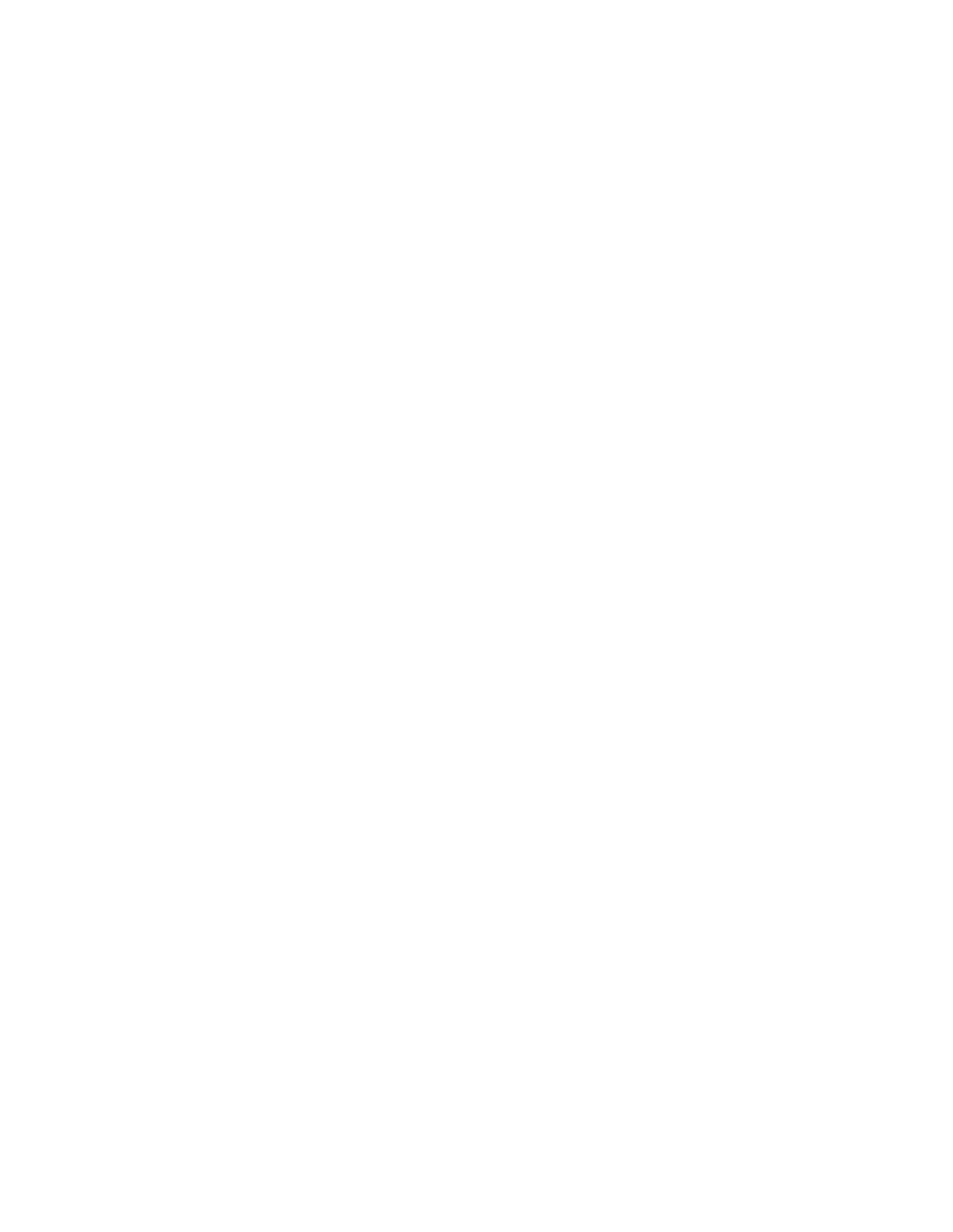# **ARTICLES OF A**

# **COLLECTIVE BARGAINING AGREEMENT**

# **BETWEEN**

# **RAINBOW YOUTH CENTRE, INC.**

# **AND**

# **SASKATCHEWAN GOVERNMENT AND GENERAL EMPLOYEES' UNION LOCAL 5126**

# **APRIL 1, 2020 TO MARCH 31, 2025**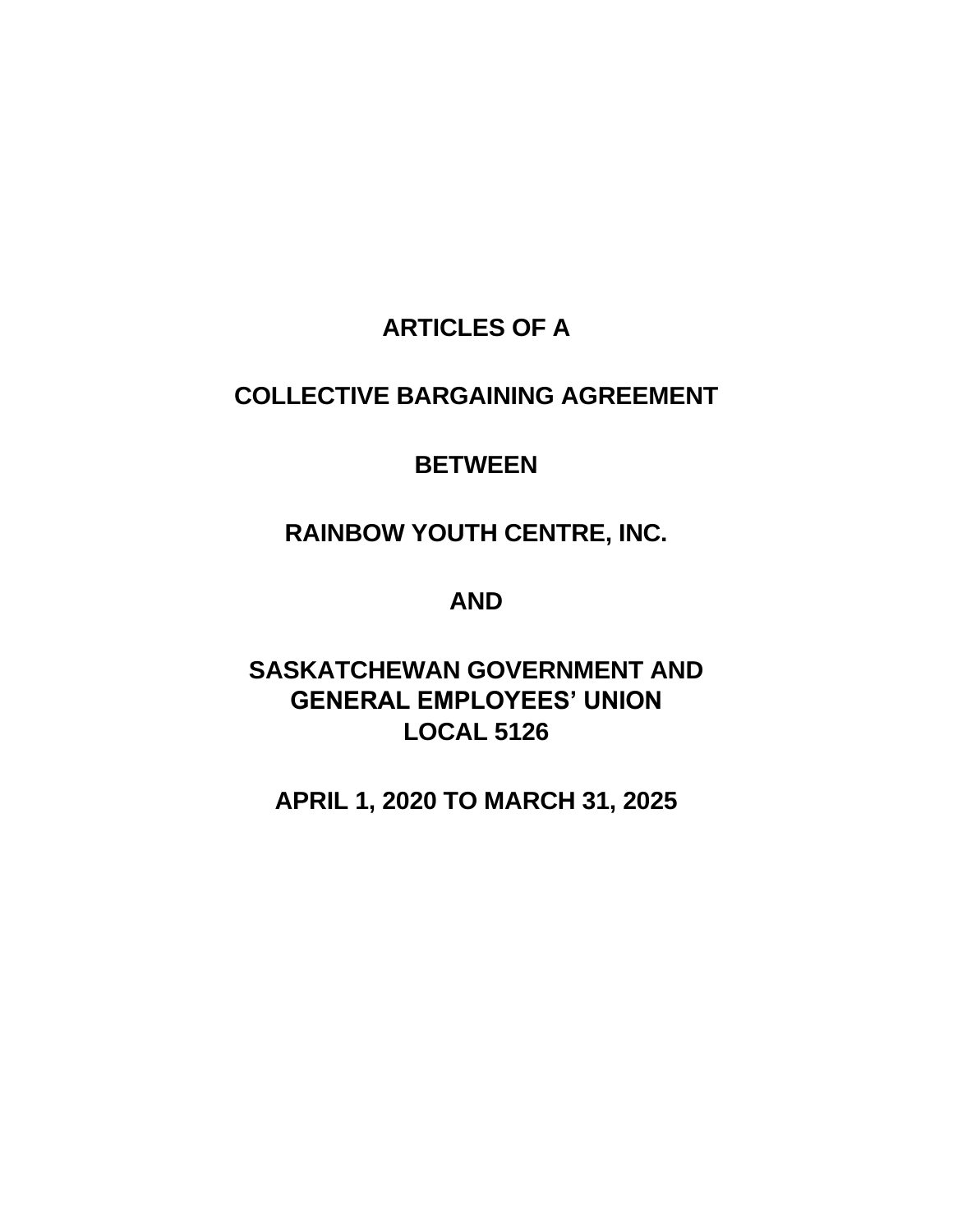| <b>ARTICLE 1</b> |  |
|------------------|--|
| <b>ARTICLE 2</b> |  |
| <b>ARTICLE 3</b> |  |
| <b>ARTICLE 4</b> |  |
| 4.1              |  |
| 4.2              |  |
| 4.3              |  |
| 4.4              |  |
| 4.5              |  |
| 4.6              |  |
| 4.7              |  |
| 4.8              |  |
| 4.9              |  |
| 4.10             |  |
| 4.11             |  |
| 4.12             |  |
| 4.13             |  |
| 4.14             |  |
| 4.15             |  |
| <b>ARTICLE 5</b> |  |
| 5.1              |  |
| 5.3              |  |
| 5.4              |  |
| 5.5              |  |
| 5.6              |  |
| 5.7              |  |
| 5.8              |  |
| 5.9              |  |
| 5.10             |  |
| <b>ARTICLE 6</b> |  |
| 6.2              |  |
| 6.3              |  |
| 6.4              |  |
| 6.5              |  |
| 6.6              |  |
| 6.7              |  |
| 6.8              |  |
| 6.9              |  |
| 6.10             |  |
| 6.11             |  |
|                  |  |
| 6.12             |  |
| <b>ARTICLE 7</b> |  |
| 7.1              |  |
|                  |  |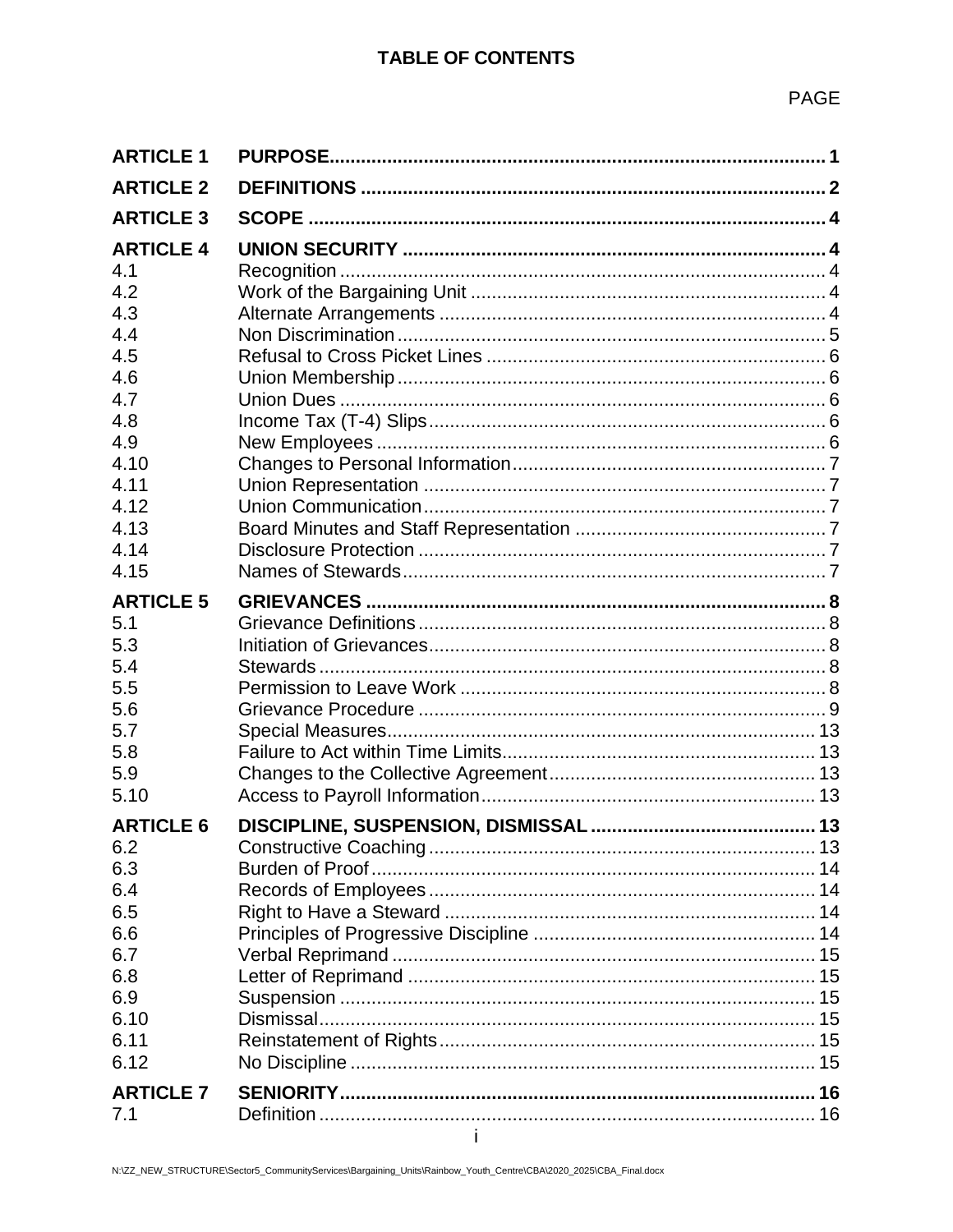| 7.2                       |                |  |
|---------------------------|----------------|--|
| 7.3                       |                |  |
| <b>ARTICLE 8</b>          |                |  |
| 8.1                       |                |  |
| 8.2                       |                |  |
| 8.3                       |                |  |
| 8.4                       |                |  |
| 8.5                       |                |  |
| 8.6                       |                |  |
| 8.7                       |                |  |
| 8.8                       |                |  |
| 8.9                       |                |  |
| 8.10                      |                |  |
| 8.11                      |                |  |
| 8.12                      |                |  |
| 8.13                      |                |  |
| 8.14                      |                |  |
| 8.15                      |                |  |
| <b>ARTICLE 9</b>          |                |  |
| 9.1                       |                |  |
| 9.2                       |                |  |
| 9.3                       |                |  |
|                           |                |  |
|                           |                |  |
| <b>ARTICLE 10</b>         | <b>LAY-OFF</b> |  |
| 10.2                      |                |  |
| 10.3<br>10.4              |                |  |
|                           |                |  |
| <b>ARTICLE 11</b>         |                |  |
| <b>ARTICLE 12</b>         |                |  |
| 12.1                      |                |  |
| 12.3                      |                |  |
| <b>ARTICLE 13</b>         |                |  |
| 13.8                      |                |  |
|                           |                |  |
| <b>ARTICLE 14</b>         |                |  |
| 14.1                      |                |  |
| 14.4                      |                |  |
| 14.5<br>14.6              |                |  |
| 14.7                      |                |  |
| 14.8                      |                |  |
| 14.9                      |                |  |
|                           |                |  |
| <b>ARTICLE 15</b><br>15.1 |                |  |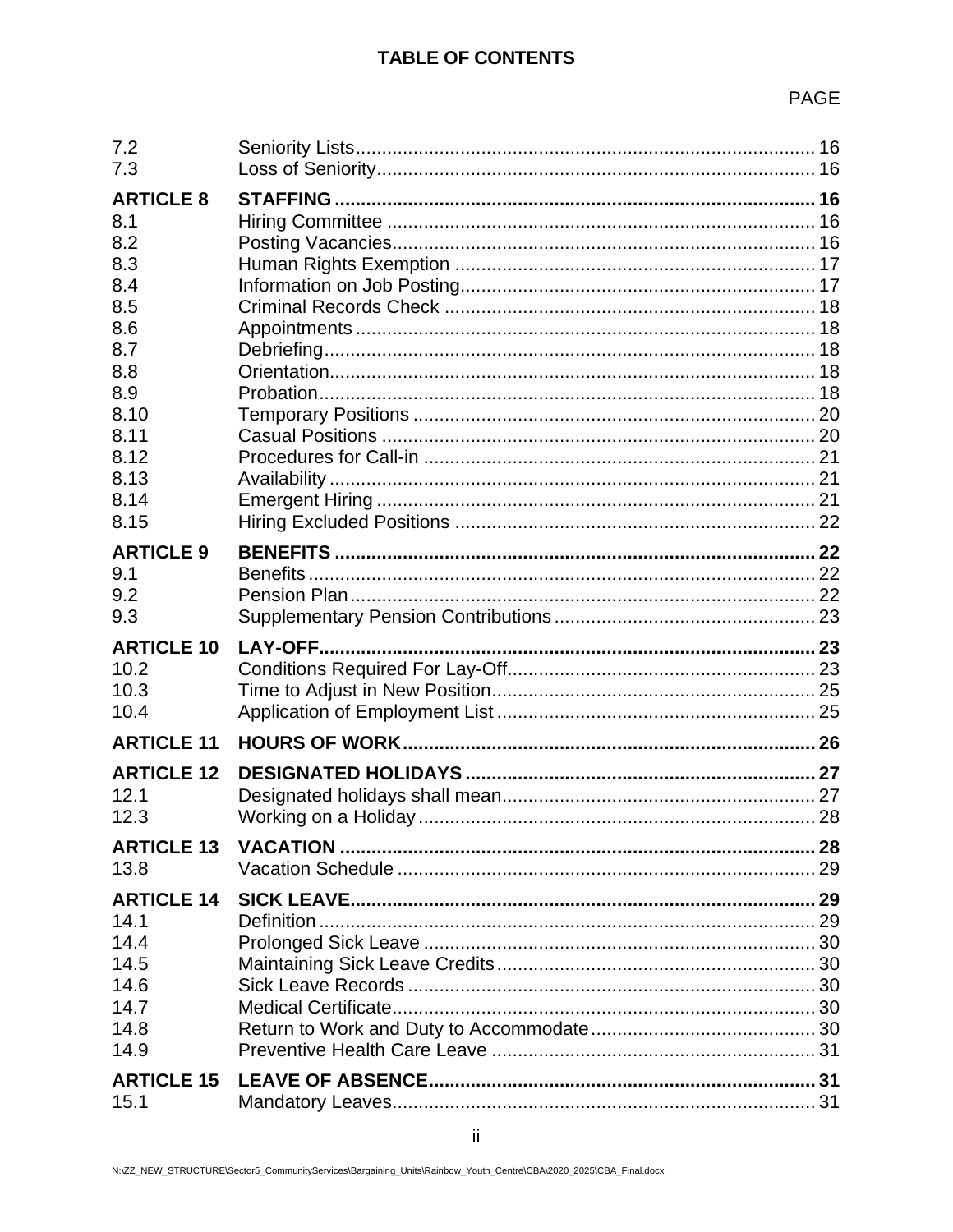| 15.2<br>15.3<br>15.4                                                                        | Family Responsibility and Pressing Necessity Leave  36  |  |  |  |
|---------------------------------------------------------------------------------------------|---------------------------------------------------------|--|--|--|
| <b>ARTICLE 16</b><br>16.3<br>16.4<br>16.5<br>16.6<br>16.7<br>16.8<br>16.9<br>16.10<br>16.11 |                                                         |  |  |  |
| <b>ARTICLE 17</b><br>17.1<br>17.2<br>17.3<br>17.4                                           | JOB CLASSIFICATION AND RECLASSIFICATION  38             |  |  |  |
| <b>ARTICLE 18</b><br>18.2<br>18.3<br>18.4                                                   |                                                         |  |  |  |
| <b>ARTICLE 19</b><br>19.1<br>19.2<br>19.3<br>19.4<br>19.5<br>19.6                           |                                                         |  |  |  |
|                                                                                             |                                                         |  |  |  |
|                                                                                             |                                                         |  |  |  |
|                                                                                             |                                                         |  |  |  |
|                                                                                             |                                                         |  |  |  |
|                                                                                             |                                                         |  |  |  |
|                                                                                             |                                                         |  |  |  |
|                                                                                             |                                                         |  |  |  |
| <b>APPENDIX B - FAMILY RESPONSIBILITIES AND PRESSING NECESSITY LEAVE 43</b>                 |                                                         |  |  |  |
| APPENDIX C - RAINBOW YOUTH HARASSMENT PREVENTION POLICY  44                                 |                                                         |  |  |  |
|                                                                                             | APPENDIX D - MAINTENANCE OF THE JOB EVALUATION PLAN  49 |  |  |  |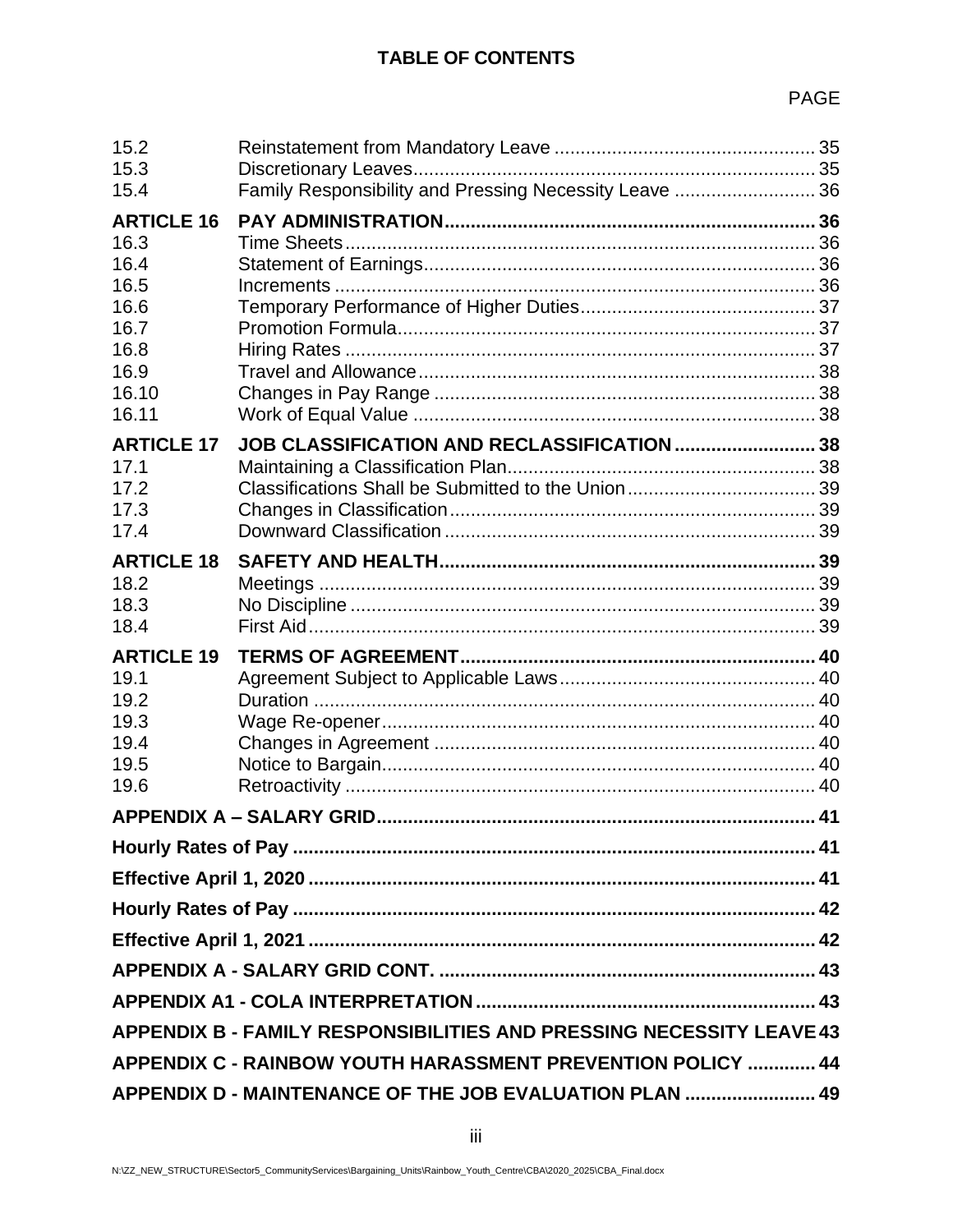# **TABLE OF CONTENTS**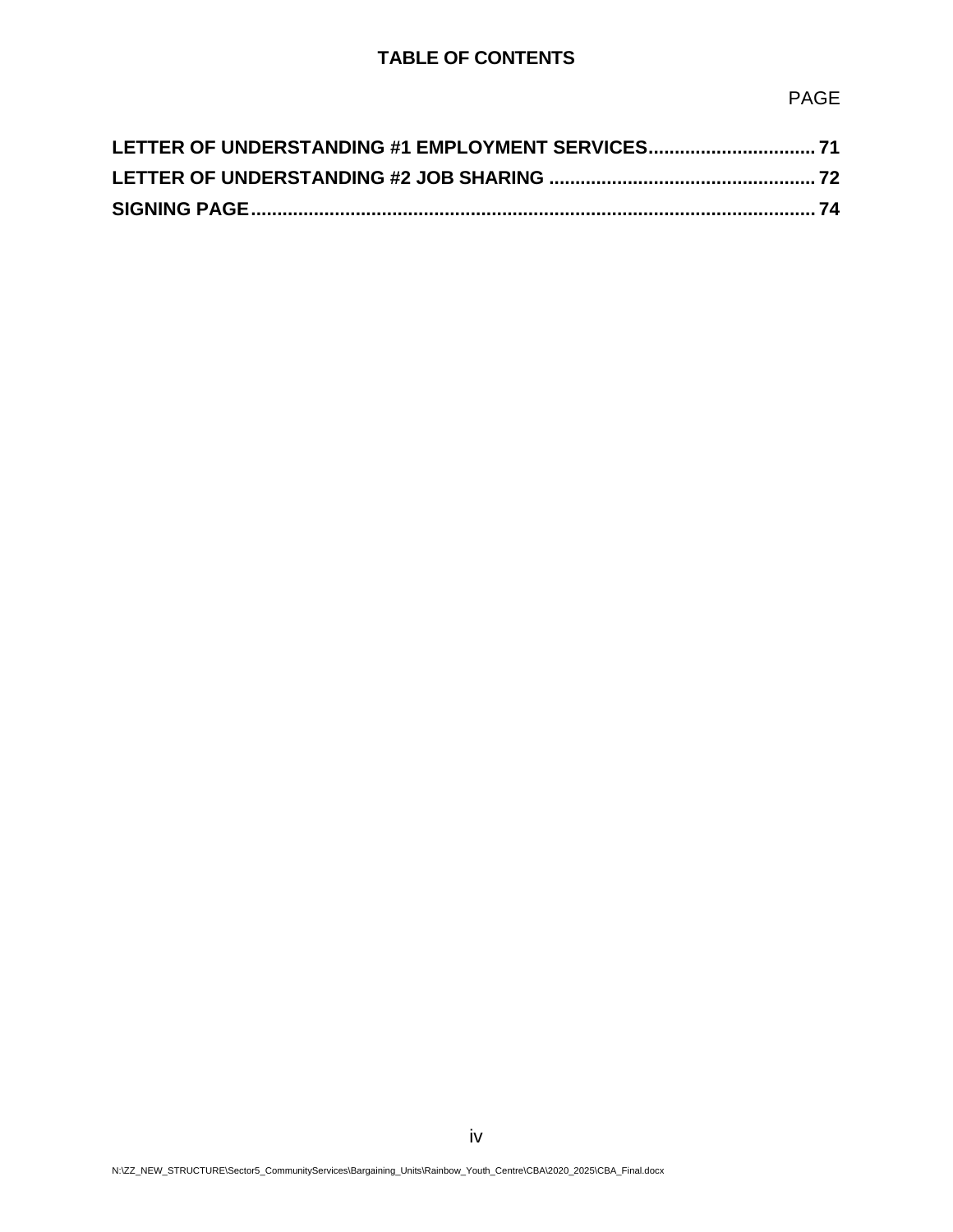#### **ARTICLES OF A COLLECTIVE BARGAINING AGREEMENT made in duplicate this \_26 \_ day of October , 2021.**

#### **between**

#### **RAINBOW YOUTH CENTRE, INC. hereinafter referred to as "the Employer"**

## **PARTY OF THE FIRST PART**

#### **and**

#### **SASKATCHEWAN GOVERNMENT AND GENERAL EMPLOYEES' UNION hereinafter referred to as "the Union"**

## **PARTY OF THE SECOND PART**

## <span id="page-7-0"></span>**ARTICLE 1 PURPOSE**

The parties to this agreement recognize that the guiding philosophical principles and goals of Rainbow Youth Centre, Inc. and its employees are:

- a) To respect the humanity, dignity and equality of all individuals regardless of gender, race, colour, ethnic origins or beliefs;
- b) To recognize the uniqueness and richness which exists within all ethnic/cultural groups and to foster greater awareness and pride in the individual's heritage in a multi-cultural environment;
- c) To recognize the family context of each individual and the importance of involving family members whenever appropriate and possible;
- d) To create conditions which secure the rights of youth to participate as responsible equals in society, to develop a value system and to cultivate a capacity to enjoy life;
- e) To provide a continuum of prevention, early intervention and educational services free of charge on a strictly confidential basis;
- f) To facilitate the development of each individual's abilities physical, sensory, intellectual, emotional, spiritual, interpersonal, social, political and creative – to their full potential;
- g) To involve young people in the planning of services designed for them and provide opportunities for their appropriate involvement in the provision of these services.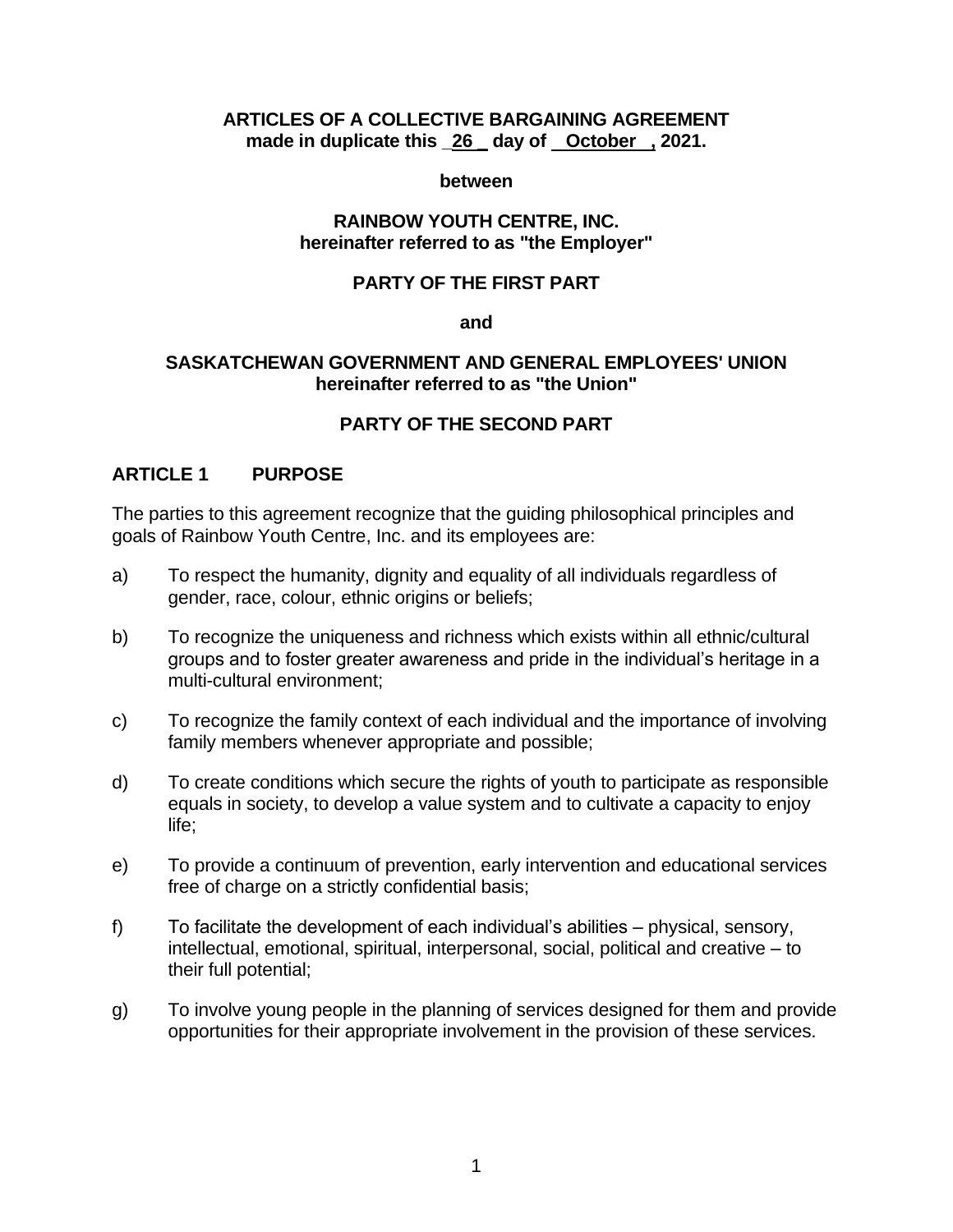The parties to this Agreement agree in the furtherance of these goals:

- a) To support the principle of a collective working atmosphere at the Centre.
- b) To maintain a non-adversarial spirit in relations between union employees and the Employer.
- c) To maintain and improve harmonious relations between the Employer and the Employees.
- d) To promote co-operation and understanding between the Employer and employees.
- e) To recognize the mutual value of joint discussion and negotiations in all matters pertaining to working conditions, hours of work, and scale of wages.
- f) To encourage efficiency and safety in operations.
- g) To provide a high quality of service to the public.
- h) To promote the morale, wellbeing and security of all the Employees in the bargaining unit of the Union.

THEREFORE it is now desirable that methods of bargaining and all matters pertaining to the working conditions of the Employees be drawn up in an Agreement.

# <span id="page-8-0"></span>**ARTICLE 2 DEFINITIONS**

In the Agreement, unless the context otherwise requires, the expression:

- 2.1 **Labour Relations Officer (LRO)** means an employee of SGEU who provides labour representation to all members of SGEU.
- 2.2 **Bargaining Unit** means all employees as defined under Article 3.1 Scope in the Collective Agreement.
- 2.3 **Casual position** means a position filled on an "as needed" basis.
- 2.4 **Class** means a group of positions involving duties and responsibilities so alike that the same qualifications may reasonably be required for, and the same pay level can be equitably applied to all positions in the group.
- 2.5 **Demotion** is defined as the movement of an employee from a position in one class to a position in another class with a lower maximum salary.
- 2.6 **Emergent Hiring** means person(s) hired to backfill on an emergent basis. This person shall not work more than nine (9) working days in a twelve month period.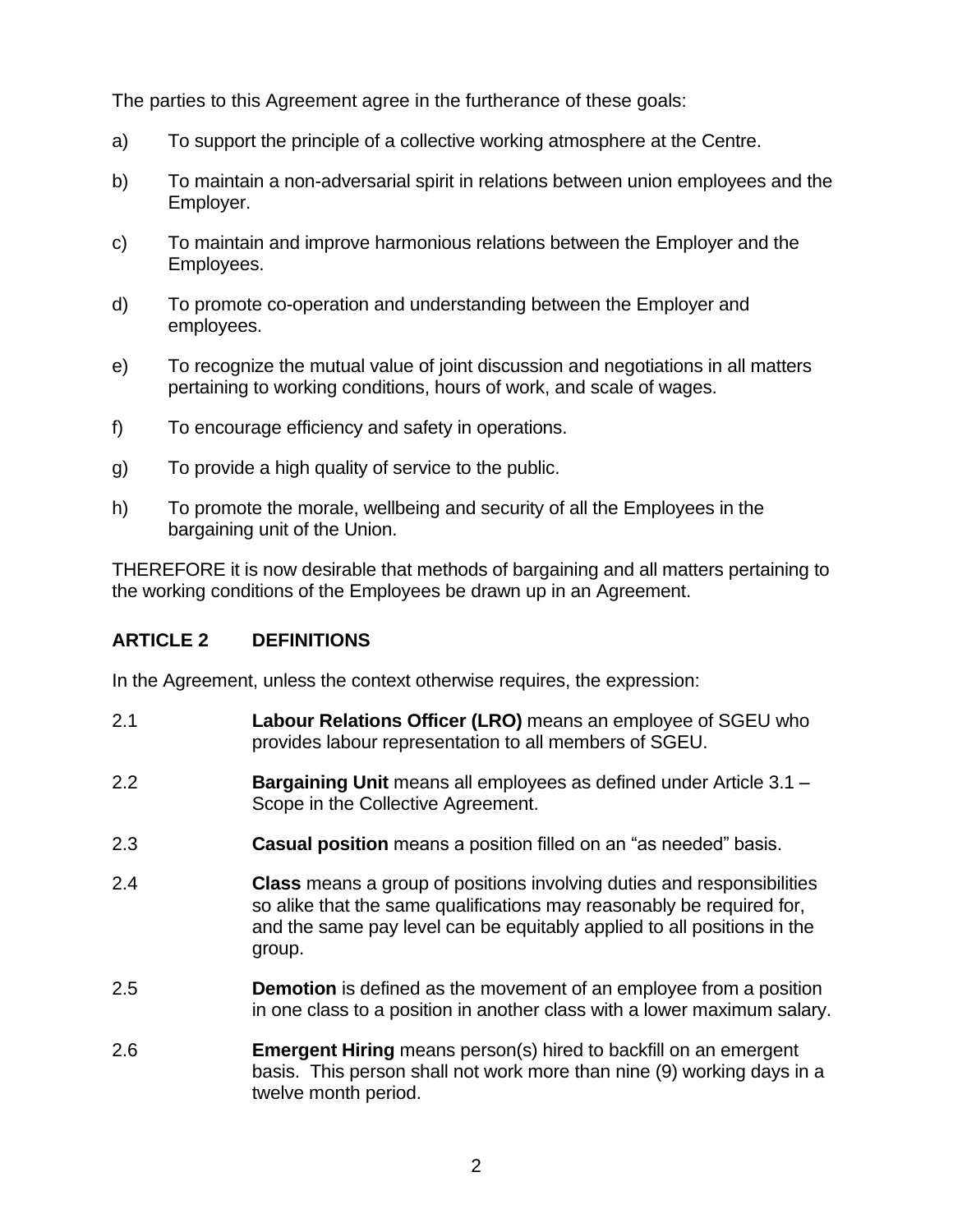- 2.7 **Employee or Employees** means a person to which the terms of this Agreement apply as indicated in Article 3.
- 2.8 **Employer** means the Board of Directors of Rainbow Youth Centre, Inc.
- 2.9 **Executive Director** means the Executive Director or designate of Rainbow Youth Centre, Inc.
- 2.10 **Full-time position** means a position with a regular schedule, based on 74 hours in a two-week averaging period.
- 2.11 **Hiring Committee** means the composition of a panel convened for staffing actions. The hiring committee shall consist of the Executive Director or **designate**, a program supervisor or an appropriate alternate, and a union representative.
- 2.12 **Home position** means a full or part-time position with no established end date.
- 2.13 **Immediate family** is defined as child, spouse, partner, parent, motherin-law, father-in-law, sibling, grandparent or an individual who has fulfilled one of these roles.
- 2.14 **Part-time position** means a position with regular scheduled hours but less than full-time on a weekly and/or biweekly basis.
- 2.15 **Pay Plan** means the scale of wages as contained in Appendix A and the rules governing its application as contained in Article 1**6**.
- 2.16 **The pronouns "they", "them" and "their" used throughout the Agreement shall represent all genders singular and plural.**
- 2.17 **Prognosis** means the likely outcome or course of an illness; the chance of recovery or recurrence.
- 2.18 **Promotion** means the movement of an employee from a position in one class to a position in another class with a higher maximum salary.
- 2.19 **Steward Council** means the elected in-scope representatives of the Bargaining Unit.
- 2.20 **Temporary position** means a full or part-time position required to fill a temporary vacancy with a start and stop date of twelve (12) calendar months or less.
- 2.21 **Transfer** means the movement of an employee from one position to another in the same or different class with the maximum salary.
- 2.22 **Union** means the Saskatchewan Government and General Employees' Union (SGEU) representing the Employees of Rainbow Youth Centre, Inc.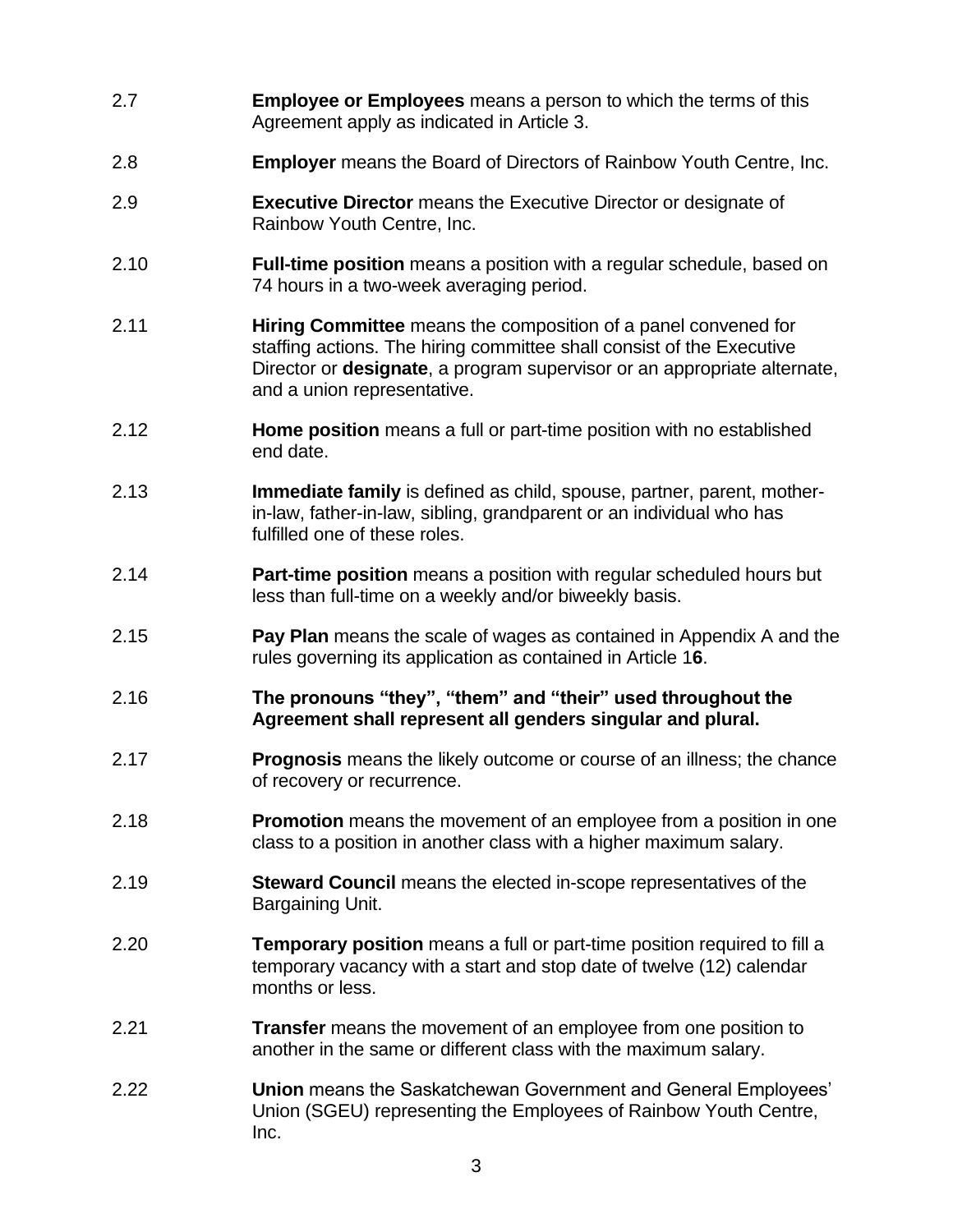# <span id="page-10-0"></span>**ARTICLE 3 SCOPE**

- 3.1 This agreement shall apply to all employees, including Supervisory Employees as defined in *The Saskatchewan Employment Act,* within the bargaining unit except for the following:
	- a) Executive Director;
	- b) Director of Programming
	- c) Director of Finance
	- d) Administrative Assistant
	- e) Client training positions (e.g. School Re-entry Program and/or Work Experience, Training and Counselling Program).
- 3.2 Any position management is seeking exclusion from the bargaining unit, the union shall review and approve exclusion on the criteria as set out in *The Saskatchewan Employment Act* prior to any posting of the position.

# <span id="page-10-1"></span>**ARTICLE 4 UNION SECURITY**

# <span id="page-10-2"></span>4.1 **Recognition**

The Employer recognizes the Saskatchewan Government and General Employees' Union as the sole and exclusive Collective Bargaining Agent for all its employees except as excluded in Article 3. The Employer agrees to negotiate with the Union or its designated bargaining representatives concerning all matters affecting the relationship between the Employees and the Employer on any difference that may arise between them.

No employee or group of employees shall undertake to represent the Union at meetings with the Employer's representative without the proper authorization of the Union. The Union will supply the Employer's representative with the name of its officers and/or Union Committee with a list of personnel with whom the Union may be required to transact business.

## <span id="page-10-3"></span>4.2 **Work of the Bargaining Unit**

Except in the cases mutually agreed upon by the parties, persons whose jobs (paid or unpaid) are not in the bargaining unit shall not work regularly on any jobs which are included in the bargaining unit.

## <span id="page-10-4"></span>4.3 **Alternate Arrangements**

a) The Employer agrees that all work or services performed by the bargaining unit shall not be subcontracted, transferred, leased,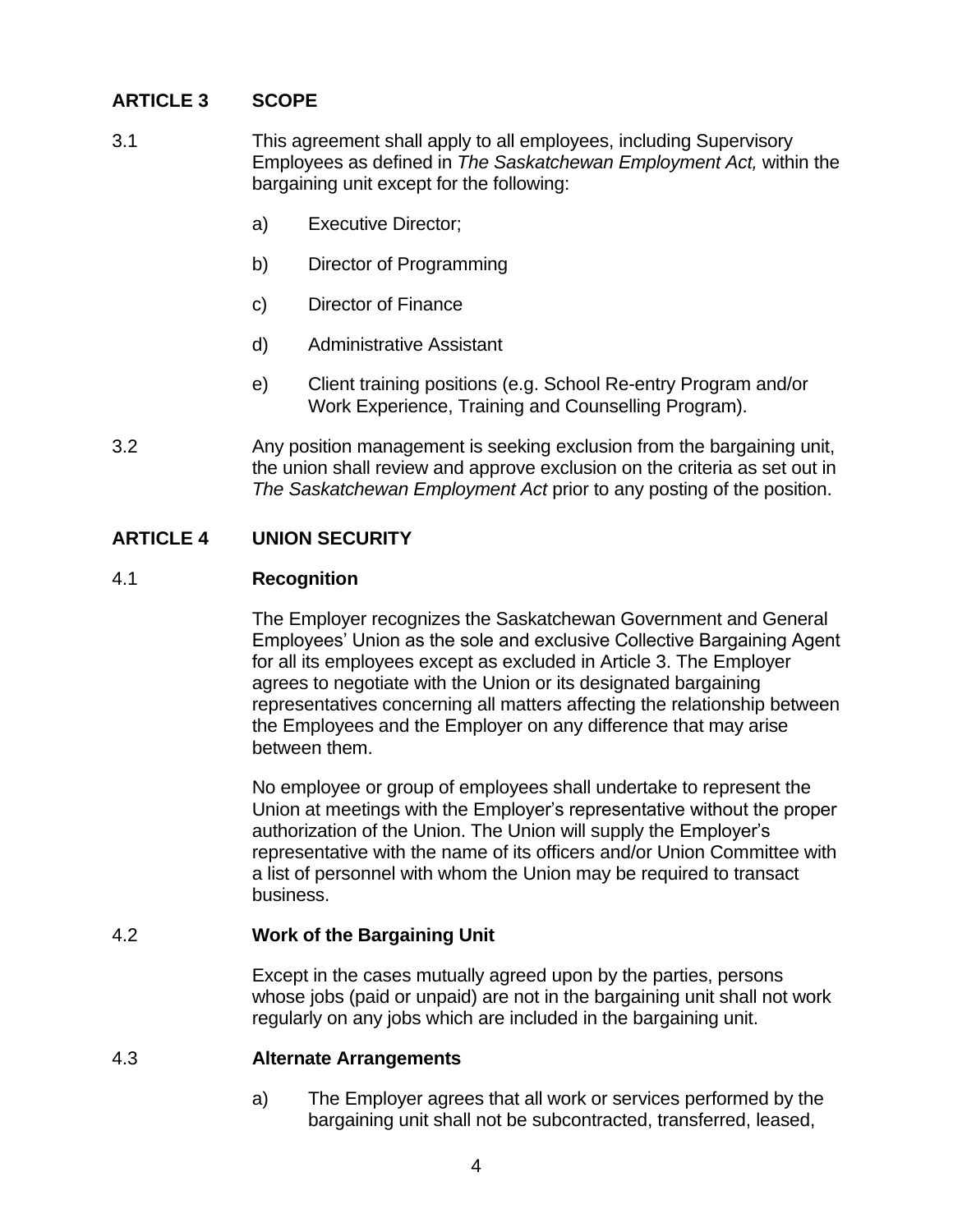assigned or conveyed, in whole or in part, to any other person, company, or non-unit employees, except where mutually agreed by the parties.

- b) When alternate arrangements are deemed necessary the parties shall agree to the following:
	- i) A detailed job description developed or parameters set and not be deviated from unless considered essential by both parties
	- ii) The wages
	- iii) The timeframe for such work shall be for no longer than 6 months, unless, following a review of both parties it is deemed essential. At no time will it be agreed that the term will extend past one (1) year.

## 4.3.1 **Employer Amalgamation**

In the event the Employer transfers services, merges or amalgamates with any other body, the Board of Rainbow Youth Centre, Inc. shall work with the new employer to ensure that the Agreement continues to be honoured.

- a) Employees shall be credited with all seniority rights with the new employer.
- b) All service credits relating to vacation with pay, sick leave credits and all other benefits shall be recognized by the new employer.
- c) Conditions of employment and wage rates for the new employee shall be equal to the best provisions in effect with either employer.
- d) No employee shall suffer a loss of employment as a result of merger.
- e) Preference in location of employment arising from the merger shall be determined on the basis of seniority.

## <span id="page-11-0"></span>4.4 **Non Discrimination**

There shall be no discrimination by reason of age, sex, political activity, religious affiliation, marital status, race, cultural background, sexual orientation, creed, colour, family status, disability, physical size or weight, ancestry, place of origin, receipt of public assistance nor by reason of membership or activity in the Union.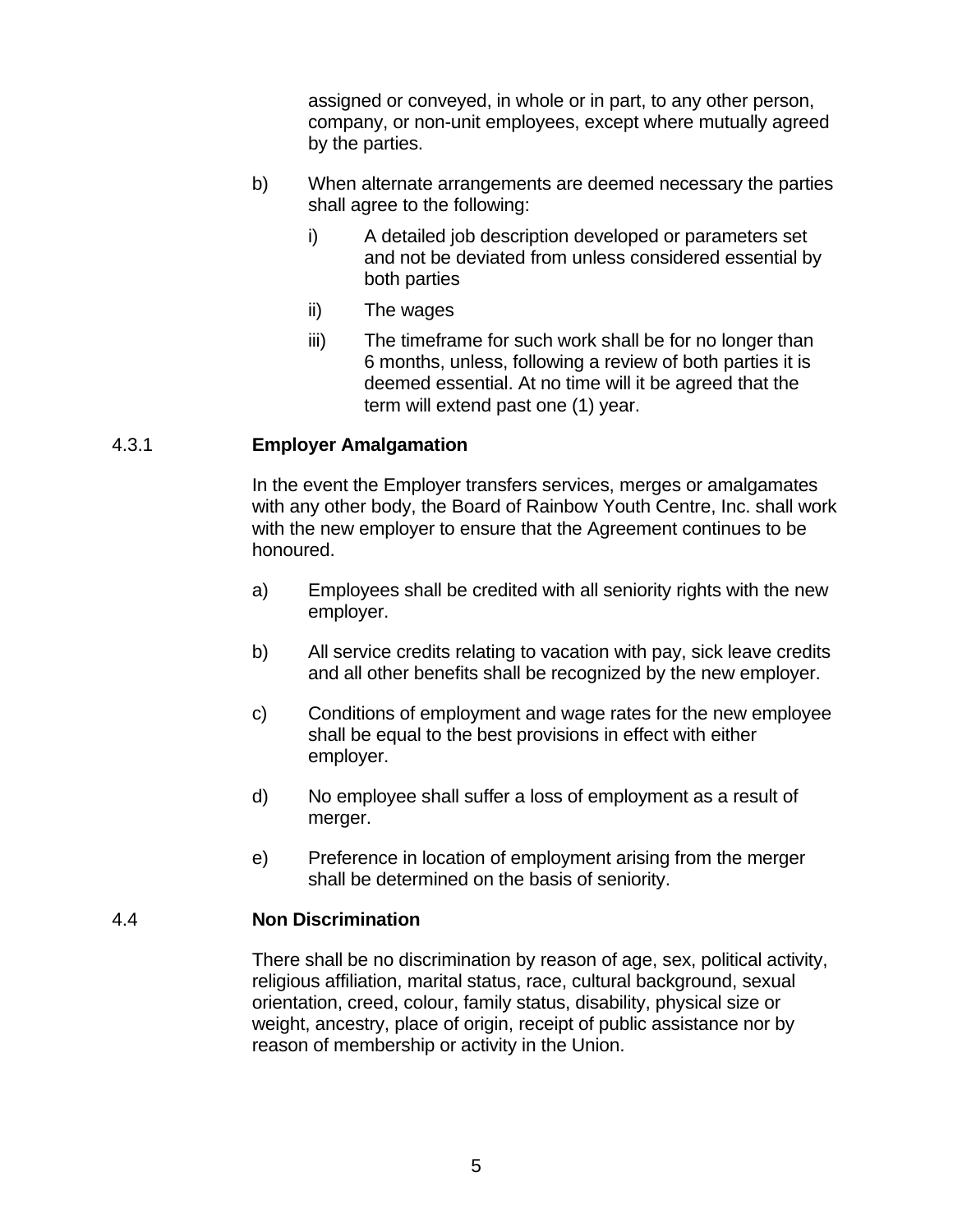# <span id="page-12-0"></span>4.5 **Refusal to Cross Picket Lines**

All employees covered by this Agreement shall have the right to refuse to cross a picket line arising out of a labour dispute. Failure to cross a picket line encountered in carrying out the Employer's business shall not be considered a violation of this Agreement, nor shall it be grounds for disciplinary action. Any employee not reporting for work as a result of this clause may have those hours deducted in wages.

# <span id="page-12-1"></span>4.6 **Union Membership**

- a) Every employee who is now or later becomes a member of the union shall maintain membership in the union as a condition of the Employee's employment.
- b) Every new employee shall, within 30 days after the commencement of the Employee's employment, apply for and maintain membership in the union, and maintain membership in the union as a condition of the Employee's employment.
- c) Notwithstanding paragraphs a) and b), any employee in the bargaining unit who is not required to maintain membership or apply for and maintain membership in the union shall, as a condition of the Employee's employment, tender to the union the periodic dues uniformly required to be paid by the members of the union.

# <span id="page-12-2"></span>4.7 **Union Dues**

- a) The Employer shall, on behalf of the Union, deduct from the Employee's pay all initiation fees, dues, assessments and levies. The Employer shall remit the deductions to the Union at the conclusion of each pay period.
- b) The Employer shall provide with the dues submission the name, classification, employment status, hourly wage, and address of each employees.
- c) The Employer shall provide the information electronically.

# <span id="page-12-3"></span>4.8 **Income Tax (T-4) Slips**

At the same time that Income Tax (T-4) slips are made available, the Employer shall type the amount of union dues paid by each union member on their T-4 slip.

## <span id="page-12-4"></span>4.9 **New Employees**

The Employer agrees to acquaint new employees with the fact that a Collective Agreement is in effect, and with the conditions of employment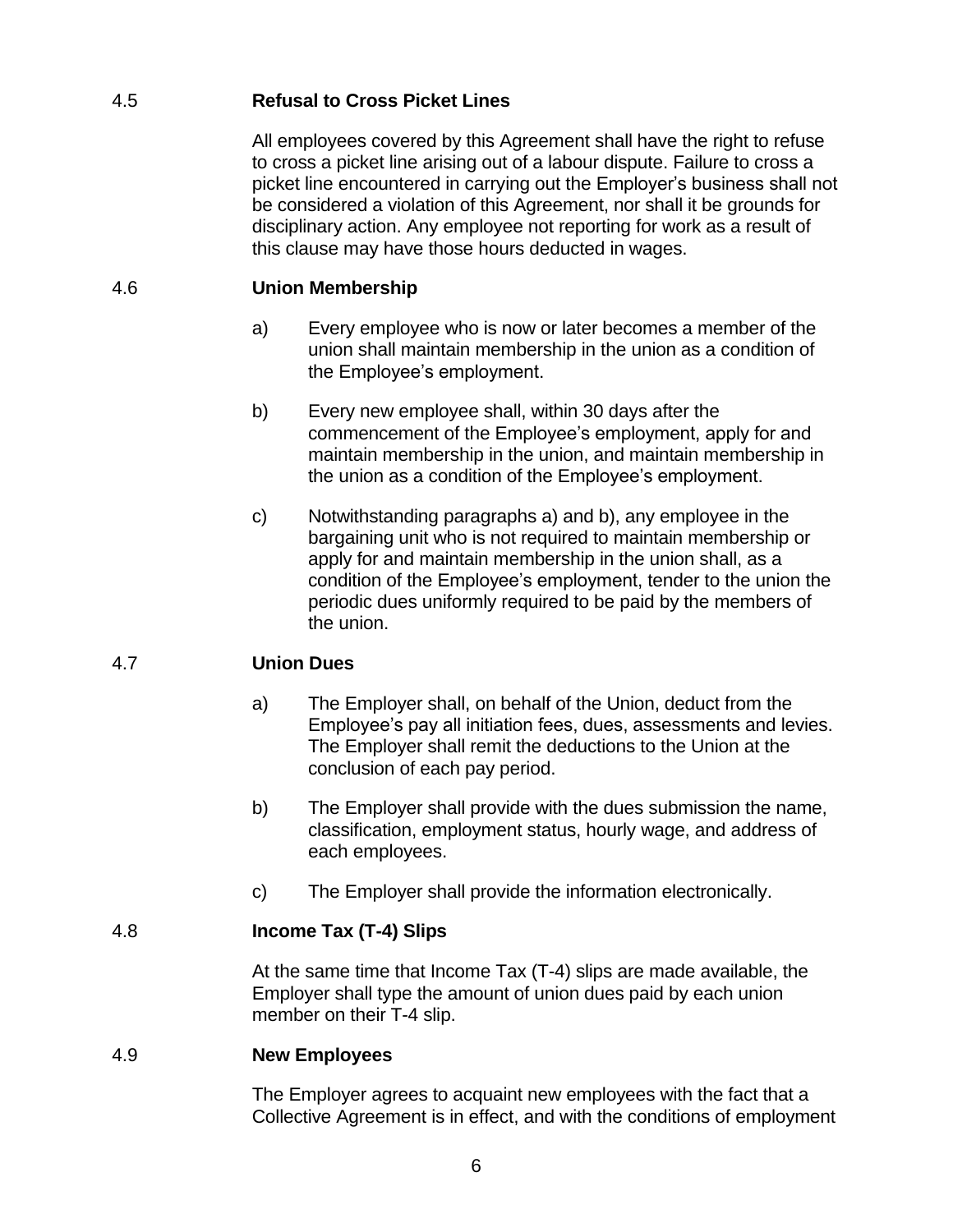set out in the Articles dealing with Union Membership and Dues.

A representative of the Union Committee shall be given a reasonable period of time during working hours to acquaint new members with the benefits and duties of union membership and the requirement to sign the Union Membership Registration Form.

#### <span id="page-13-0"></span>4.10 **Changes to Personal Information**

All employees are required to keep the Employer informed of personal changes pertinent to their employment, such as changes in address, phone number, dependents, marital status, names, etc.

#### <span id="page-13-1"></span>4.11 **Union Representation**

The Bargaining Unit shall have the right at any time to have the assistance of representatives of the Saskatchewan Government and General Employees' Union when dealing or negotiating with the Employer. A representative shall have access to the Employees, during working hours, in order to investigate and assist in settling any grievances.

#### <span id="page-13-2"></span>4.12 **Union Communication**

The Employer shall make available to the Bargaining Unit an accessible bulletin board in each workplace upon which the Union shall have the right to post notices and information to the Employees. There shall also be an opportunity made available to announce union business at all staff meetings.

#### <span id="page-13-3"></span>4.13 **Board Minutes and Staff Representation**

Copies of approved Board minutes shall be available to all staff.

#### <span id="page-13-4"></span>4.14 **Disclosure Protection**

No employee shall be reprimanded in any way for disclosing and/or reporting actions or policies which are harmful to the environment, harmful to the individual, are mismanagement of funds, or pursue policies contrary to stated aims and philosophy of Rainbow Youth Centre, Inc.

#### <span id="page-13-5"></span>4.15 **Names of Stewards**

The Steward Council shall notify the Executive Director in writing of the name of each Steward.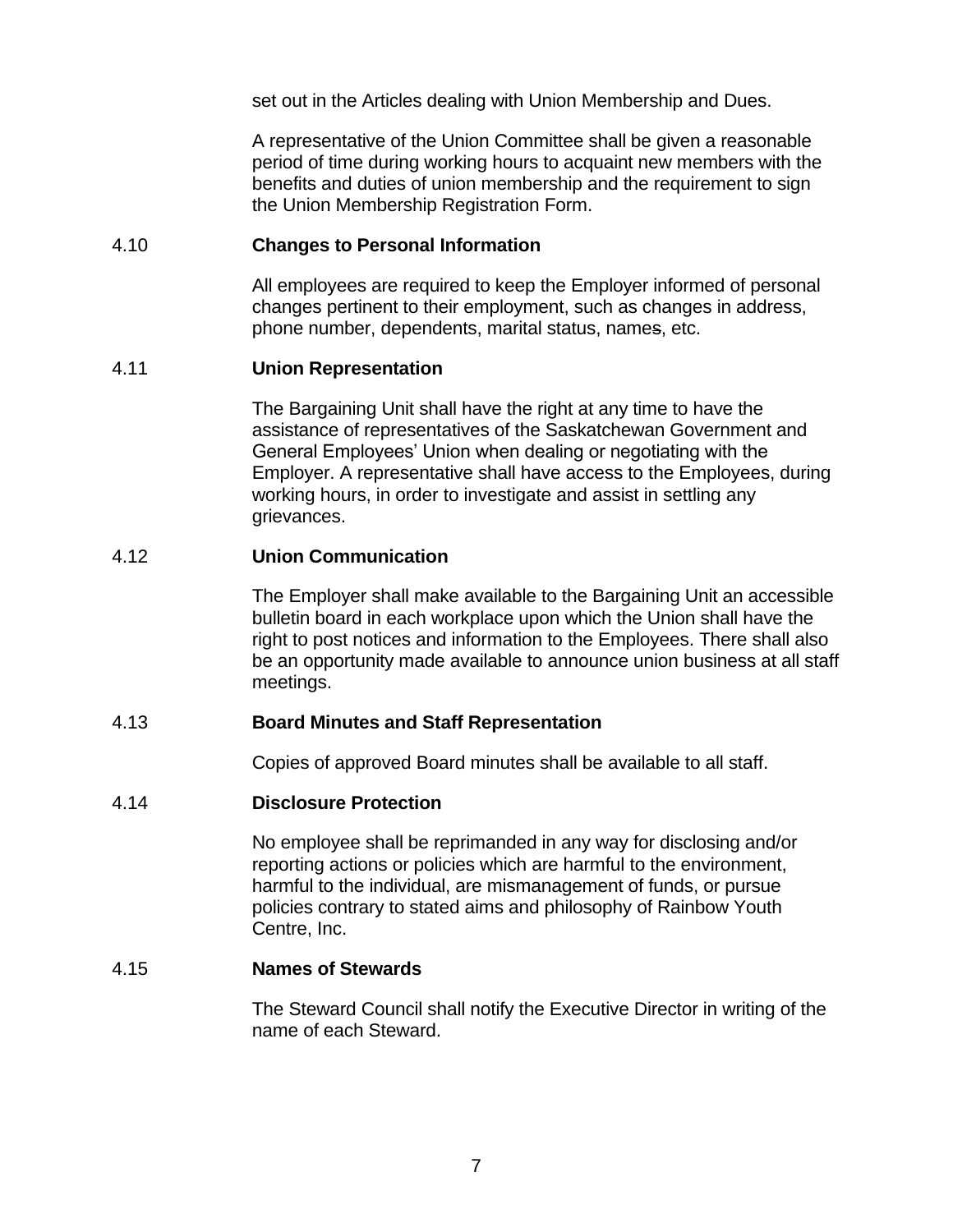# <span id="page-14-0"></span>**ARTICLE 5 GRIEVANCES**

## <span id="page-14-1"></span>5.1 **Grievance Definitions**

- a) A grievance is defined as any unresolved difference or dispute between the Employer and any employee(s) or the Union pertaining to:
	- i) Any matter covered under the provisions of the Collective Agreement such as: terms of employment, conditions of employment, rates of pay, hours of work, or working conditions of any employee or employees.
	- ii) Any matter involving the interpretation, application, or alleged violation of any provision of the Collective Agreement.
- b) A policy grievance is defined as a dispute involving the interpretation of the Collective Agreement or the application of the Collective Agreement language across the entire membership. A policy grievance may be filed by the Negotiating Committee, Steward Council or the Union.
- 5.2 In keeping with staff and employer's non-adversarial approach, an earnest effort shall be made by all parties to solve problems before they reach the grievance stage.

## <span id="page-14-2"></span>5.3 **Initiation of Grievances**

The Union and its representatives shall have the right to initiate a grievance on behalf of an employee, or groups of employees.

## <span id="page-14-3"></span>5.4 **Stewards**

- a) A Steward, when requested by the member(s) of the bargaining unit, shall represent the member(s) during all stages of the dispute, including the investigation, preparation and presentation of the grievance in accordance with the Grievance Procedure.
- b) Stewards may investigate disputes and grievances on work time provided they make appropriate arrangements with the appropriate supervisor(s). Their absence shall not unreasonably interfere with the operation of the Employer. Approvals shall not be unreasonably withheld.

# <span id="page-14-4"></span>5.5 **Permission to Leave Work**

a) Any employee who feels that **they have** been aggrieved or any employee with relevant grievance information shall receive permission from **their** supervisor to leave work temporarily without loss of pay, in order to discuss the complaint with the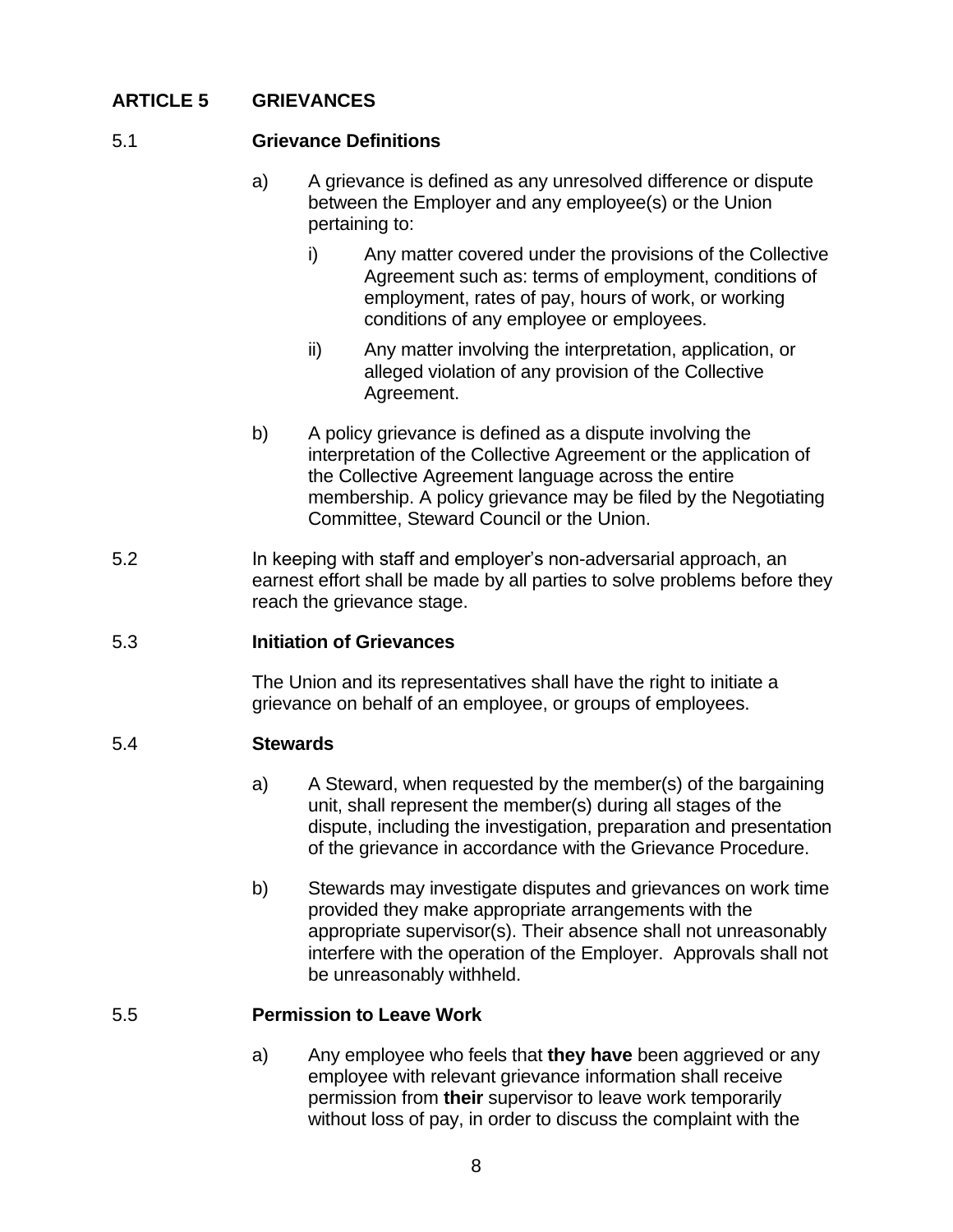appropriate Union representative. If it is not possible to leave work immediately due to work requirements other arrangements to deal with the matter on work time shall be made as soon as possible.

A Steward or elected officer of the Union shall receive permission to leave assigned duties temporarily in order to discuss those matters covered by the grievance procedure. If it is not possible to leave work immediately due to work requirements other arrangements to deal with the matter on work time shall be made as soon as possible.

b) No employee, Steward, or elected Union Representative shall suffer loss of pay by reason of time spent with the Employer to discuss grievances or complaints.

#### <span id="page-15-0"></span>5.6 **Grievance Procedure**

Every effort shall be made to resolve problems through dialogue at the local level prior to filing a grievance. Attempts to resolve the dispute shall take place by meeting with the Executive Director **their** designate.

Both parties shall be required to provide relevant information regarding the dispute at each step of the grievance process.

At any stage during the grievance process the time limits may be extended by mutual agreement between the parties.

The grievor(s) and Steward shall receive leave with pay to attend all grievance meetings with the Employer.

It is agreed that any SGEU Labour Relations Officer may assist at any step of the grievance procedure.

#### **a) Step 1 – Filing a Grievance**

A grievance shall be submitted in writing by the Steward or SGEU Labour Relations Officer on behalf of the aggrieved to the Executive Director or **their** designate within thirty (30) calendar days of failure of resolution at the local level.

After a grievance has proceeded to Step 1, the Employer's representatives shall not enter into discussions or negotiations with respect to the grievance, either directly or indirectly with the aggrieved employee(s).

The Executive Director shall render a decision in writing to the SGEU Labour Relations Officer within fifteen (15) calendar days of receipt of the grievance.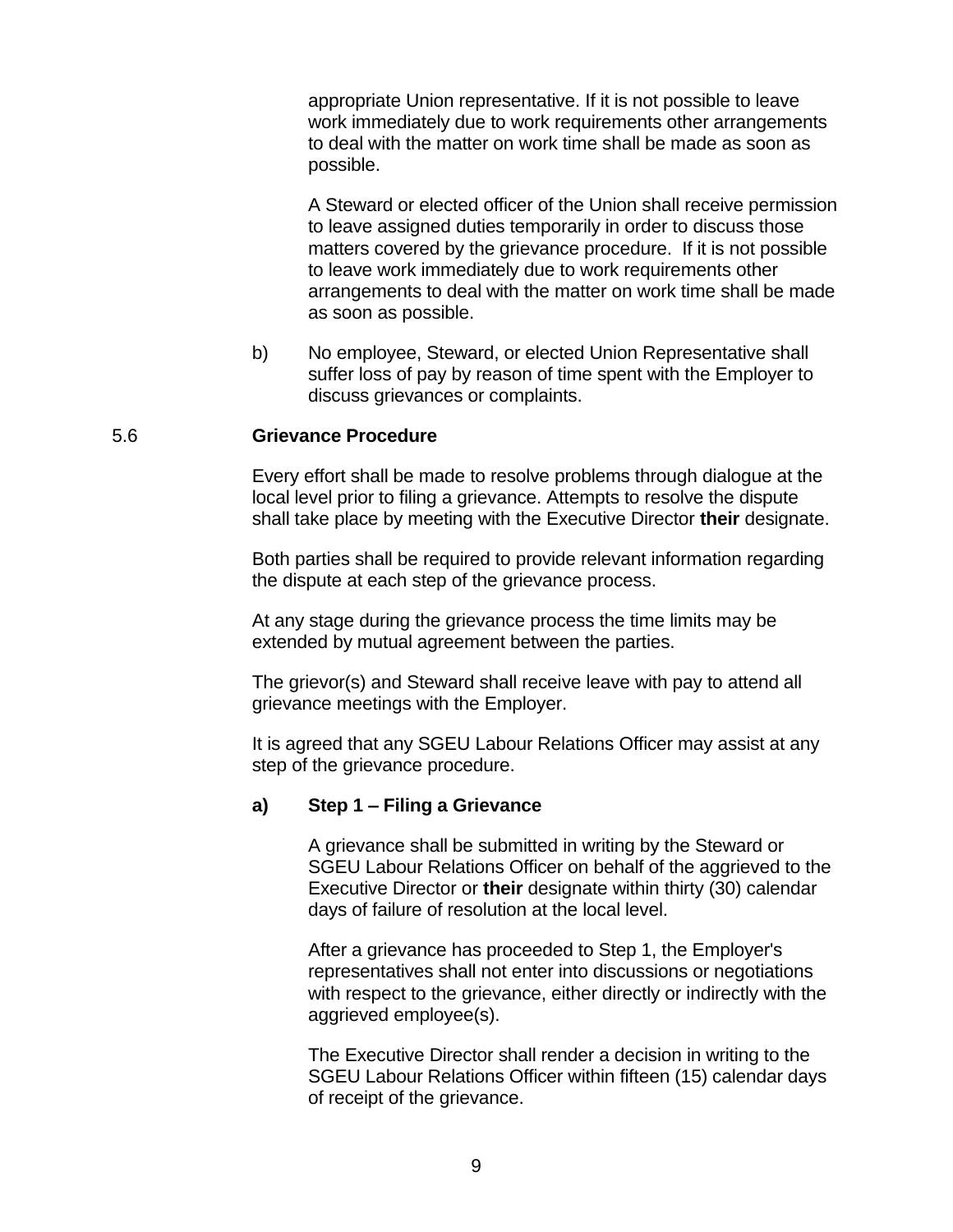# **b) Step 2 – Meeting**

Upon receipt of the written decision from Step 1, the SGEU Labour Relations Officer within thirty (30) calendar days may request a meeting with the Executive Director or **their** designate.

The meeting shall be scheduled within thirty (30) calendar days of the date of the request. Upon mutual agreement of the parties, additional meetings may be arranged.

The meeting will include the grievor, Steward if available, the SGEU Labour Relations Officer and the Employer representative(s), including at least one (1) member of the Board of Directors.

Whenever possible the meeting will occur during work hours; neither the grievor, nor the Steward, shall suffer loss of pay.

The meeting will:

- attempt to ascertain the facts and negotiate a resolution
- if possible agree to a joint statement of facts

The SGEU Labour Relations Officer and the Employer representative(s) may agree in writing to mediate the dispute.

If settlement is not reached at the Step 2 meeting, the Employer shall render a decision in writing within fifteen (15) calendar days of the meeting.

Upon receipt of the written decision from Step 2, the SGEU Labour Relations Officer shall respond within thirty (30) calendar days.

## **c) Step 3 – Mediation**

Mediation is a process where an impartial third party helps the parties discuss a dispute and work toward a solution that is acceptable to the parties. Participation is voluntary.

The parties by mutual agreement may engage in mediation to resolve the grievance.

Compensation for leave and expenses of participants, other than those of the grievor and Steward, shall be paid by the party calling them.

## i) **Selection of a Mediator**

The mediator will be selected by mutual agreement of the parties. If agreement cannot be obtained between the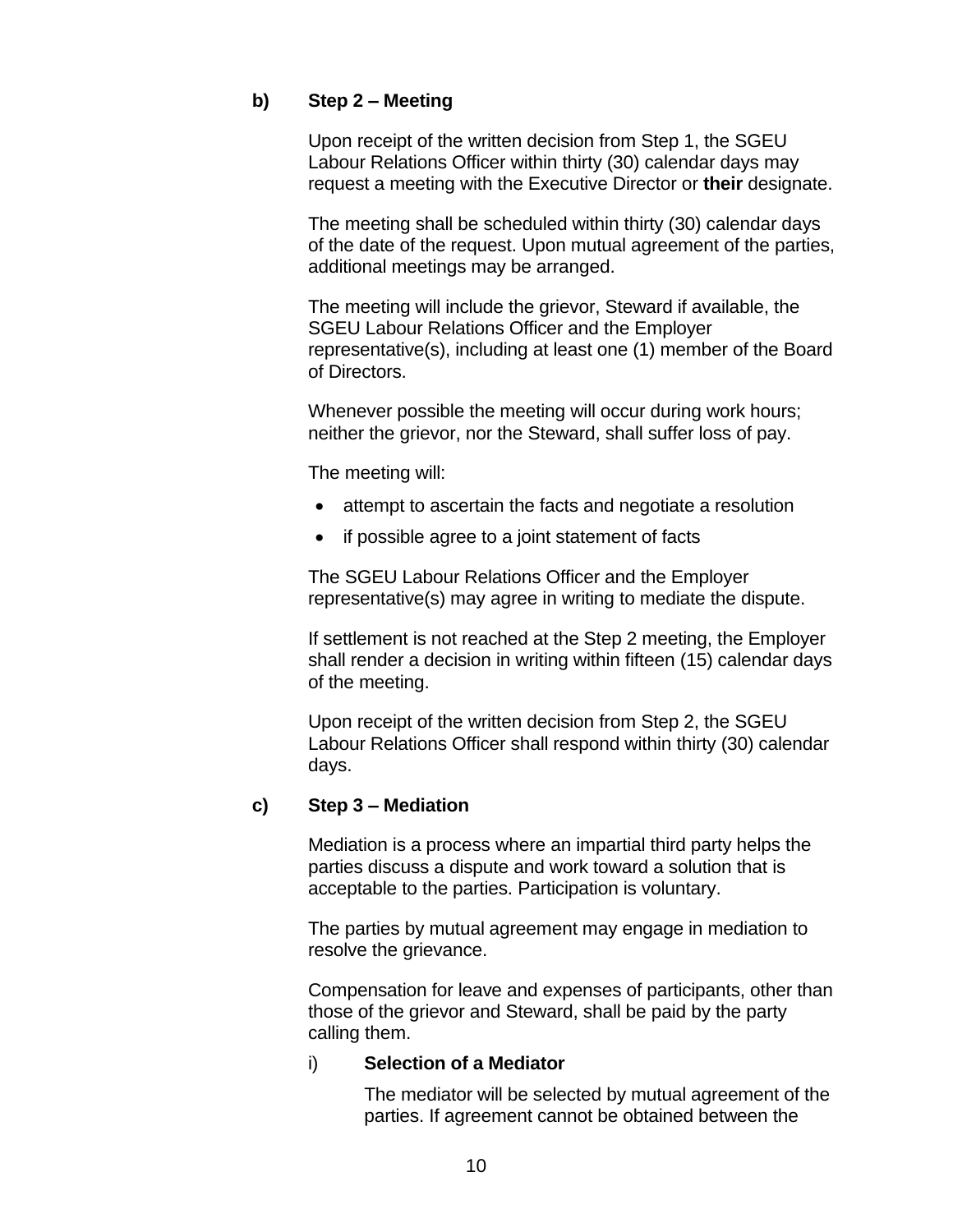parties then either party can apply to the Minister of Labour Relations and Workplace Safety to have a mediator appointed.

The fees and expenses of the Mediator and any other common expenses shall be shared equally by both parties.

#### ii) **Role of the Mediator**

The role of the mediator is to assist the parties to achieve a mutually acceptable resolution of the grievance.

#### iii) **Rules Applicable to Grievance Mediation**

Any document provided prior to or during the mediation will be returned to the issuing party at the conclusion of the mediation process.

Settlements reached at mediation will not be considered a precedent or normal practice and will not be raised in support of any future grievance.

Anything said or done at mediation will not be used against the Employer, Employee, or the Union at any subsequent arbitration.

At any subsequent arbitration hearing or any hearing on the matter by the Labour Relations Board, the mediator will not be a witness.

Unless agreed otherwise by both parties, no transcripts or records will be kept by the mediator other than verification the mediation occurred, along with the names of parties in the dispute, the time, the location and whether settlement was achieved.

Parties to the mediation will have the authority to conclude a settlement at mediation.

#### iv) **Procedure**

The mediator will provide an introduction of the mediation process.

If settlement is reached, the terms of the settlement will be put in writing, and signed by the parties.

If no agreement is possible, the mediator will verbally set out respective positions, and points of difference.

The mediator may shut down the mediation process if it appears settlement is unlikely.

## **d) Step 4 – Arbitration**

Failing satisfactory settlement of the grievance at either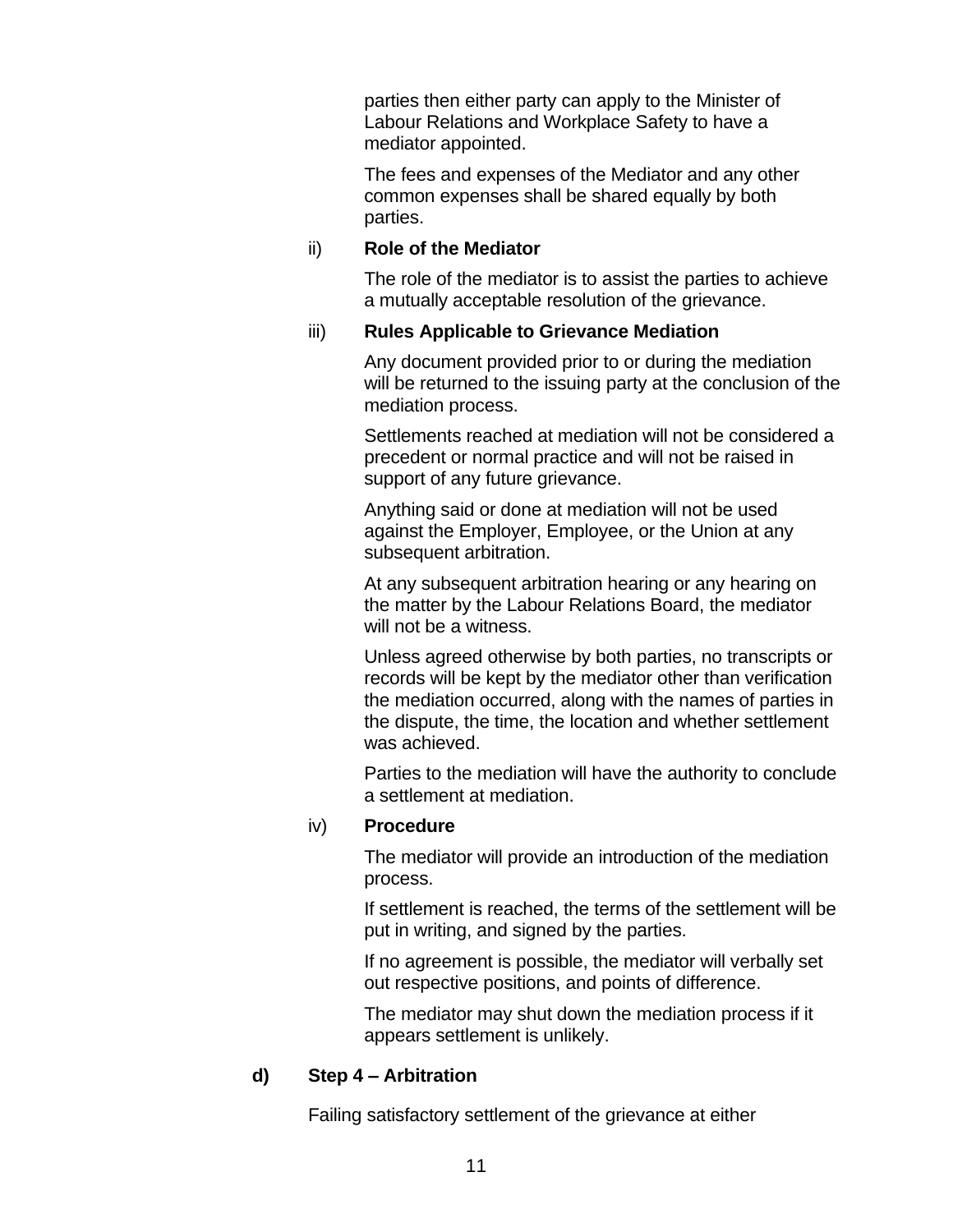Step 2 or Step 3, the matter may be referred to arbitration within thirty (30) calendar days.

## i) **Selection of an Arbitrator**

The Arbitrator will be selected by mutual agreement of the parties. If agreement cannot be obtained between the parties, then either party can apply to the Minister of Labour Relations and Workplace Safety to have an Arbitrator appointed.

# ii) **Procedure**

The arbitrator, after consultation with the parties, shall set a time and place of the hearing.

The arbitrator shall determine the procedure, but shall give full opportunity to all parties to present evidence and make representations. The arbitrator shall, as much as possible, follow a layperson's procedure and avoid using legalistic or formal procedures.

No grievance shall be defeated by any formal or technical objection. In order to determine the real matter in dispute and to render a decision according to equitable principles and the justice of the case, the arbitrator shall have the power to allow all pertinent information to the grievance and the power to waive formal procedural irregularities in the processing of a grievance.

Witnesses shall be paid by the party calling them.

# iii) **Decision of the Arbitrator**

The arbitrator shall render a decision within thirty (30) days of the end of the hearing.

The decision shall be final, binding and enforceable on all parties.

The arbitrator shall not have the power to change the Collective Agreement, or to alter, modify or amend any of its provisions. Subject to the foregoing, the arbitrator shall have the power to dispose of the grievance by any arrangement the arbitrator deems just and equitable.

Should the parties disagree as to the meaning of the arbitrator's decision, either party may apply to the arbitrator to clarify the decision.

# iv) **Expenses of the Arbitrator**

The fees and expenses of the arbitrator and any other common expenses shall be shared equally by both parties.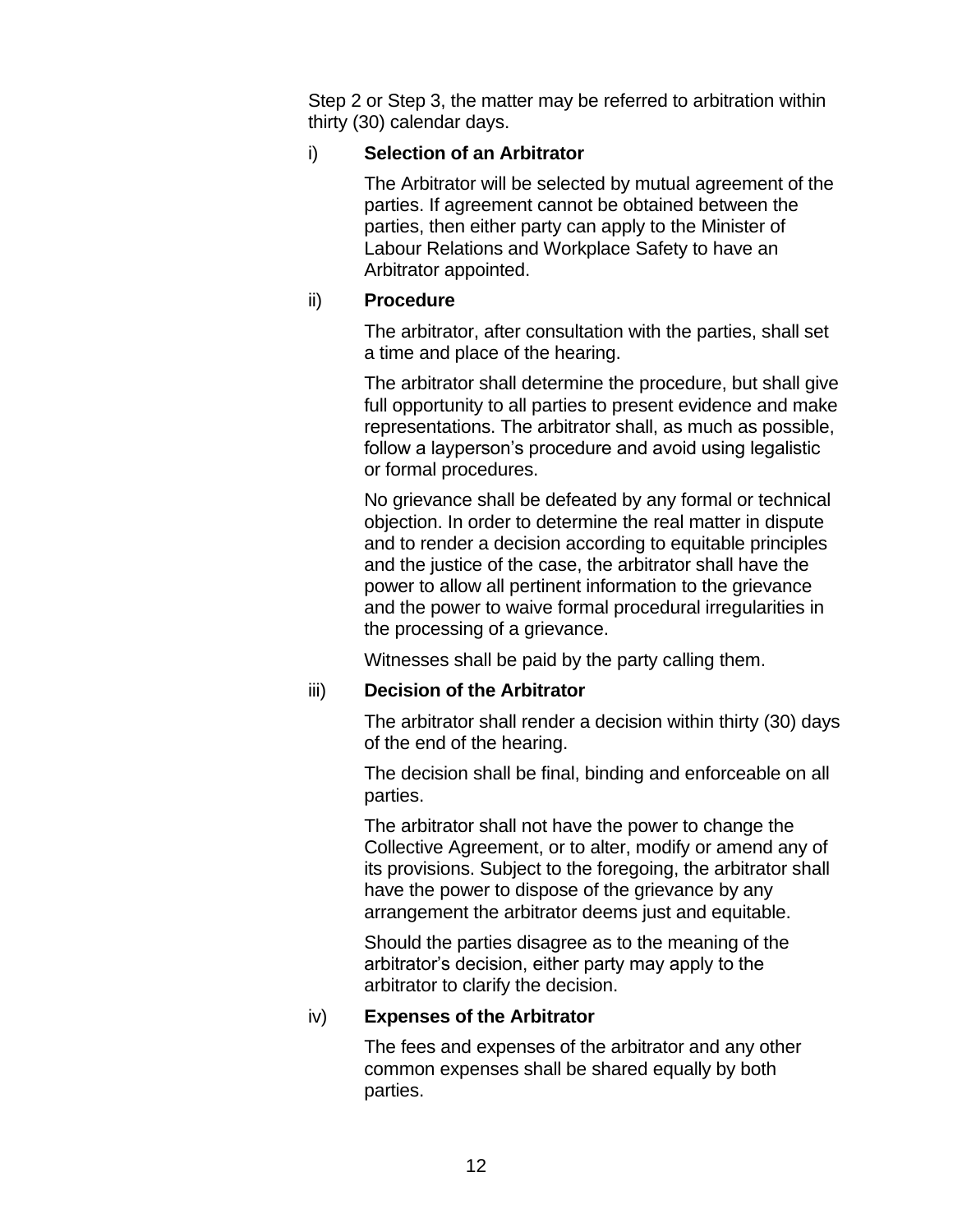# <span id="page-19-0"></span>5.7 **Special Measures**

- a) Nothing in this Article precludes the parties from modifying the grievance procedure if another administrative step is required and agreed upon between the Employer and the Union.
- b) Either party may request a meeting for the purpose of resolving the grievance prior to or during the grievance, mediation or arbitration proceedings.

# <span id="page-19-1"></span>5.8 **Failure to Act within Time Limits**

Should either party fail to adhere to the time limits, the onus is on that party to show a justifiable reason for its failure to adhere to the limits.

# <span id="page-19-2"></span>5.9 **Changes to the Collective Agreement**

Any mutually agreed changes to the Collective Agreement shall form part of this Collective Agreement and are subject to the Grievance Procedure.

# <span id="page-19-3"></span>5.10 **Access to Payroll Information**

The Employer shall provide to the Union or Steward relevant payroll information when requested in writing and accompanied by signed authorization of the Employee concerned.

# <span id="page-19-4"></span>**ARTICLE 6 DISCIPLINE, SUSPENSION, DISMISSAL**

- 6.1 An employee shall only be suspended or dismissed for just cause.
	- a) The Executive Director **or designate** have authority to suspend an employee for just cause.
	- b) Only the Executive Director has the authority to effect dismissal.

## <span id="page-19-5"></span>6.2 **Constructive Coaching**

- a) The Employer and the Union recognize the difference between discipline and constructive job coaching, and nothing is intended to restrict the Employer's right to counsel.
- b) The Employer may, before initiating or imposing discipline, arrange to meet with the Employee to discuss the Employee's work performance in an effort to resolve the problem. The Employee may have a Steward present. Scheduling a Steward shall not delay the meeting.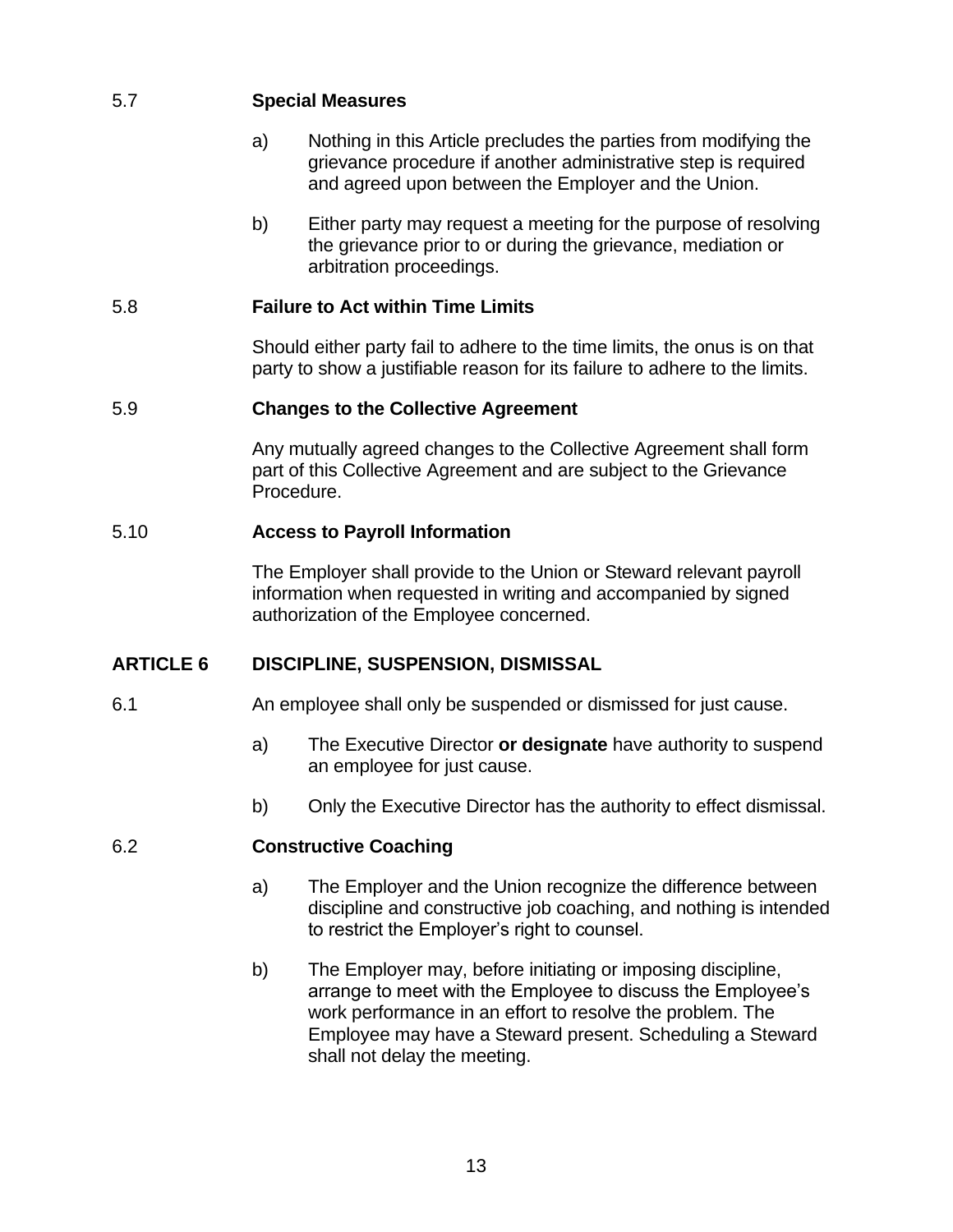# <span id="page-20-0"></span>6.3 **Burden of Proof**

In cases of disciplinary action against an employee, proof of just cause shall rest with the Employer. The record of an employee shall not be used at any time after twenty-four (24) months following a disciplinary action.

An employee may apply to the Executive Director **or designate** to expunge the record of disciplinary action after six (6) months following the disciplinary action.

Should an employee be on an extended leave of absence the record of the Employee may remain on file for an additional time equivalent to the leave.

#### <span id="page-20-1"></span>6.4 **Records of Employees**

Personnel records of an employee shall be open to **their** scrutiny upon request and in the presence of the Executive Director **or designate**. A Union representative, upon request in writing by the Employee, shall have access to the file.

#### <span id="page-20-2"></span>6.5 **Right to Have a Steward**

An employee shall have the right to have **their** Steward present at any discussion with supervisory personnel that the Employee believes might be the basis of disciplinary action.

- a) Where the Employer intends to meet with an employee for disciplinary purposes, the Employee shall be so notified in writing or by email, in advance, the purpose of the meeting, and informed of the right to have a Steward or SGEU Labour Relations Officer present at the meeting. The member will be given up to seven (7) working days to arrange union representation and if necessary to schedule at a later date.
- b) The Steward shall have the right to consult with an SGEU staff Labour Relations Officer and to have **them** present at any discussion with the supervisory personnel.

## <span id="page-20-3"></span>6.6 **Principles of Progressive Discipline**

Progressive discipline shall be applied in the following order unless an individual(s), Rainbow Youth Centre, Inc. or the facility are at immediate risk of harm, at which time the progression through the stages may be overlooked.

Stage 1 - verbal reprimand

Stage 2 - written reprimand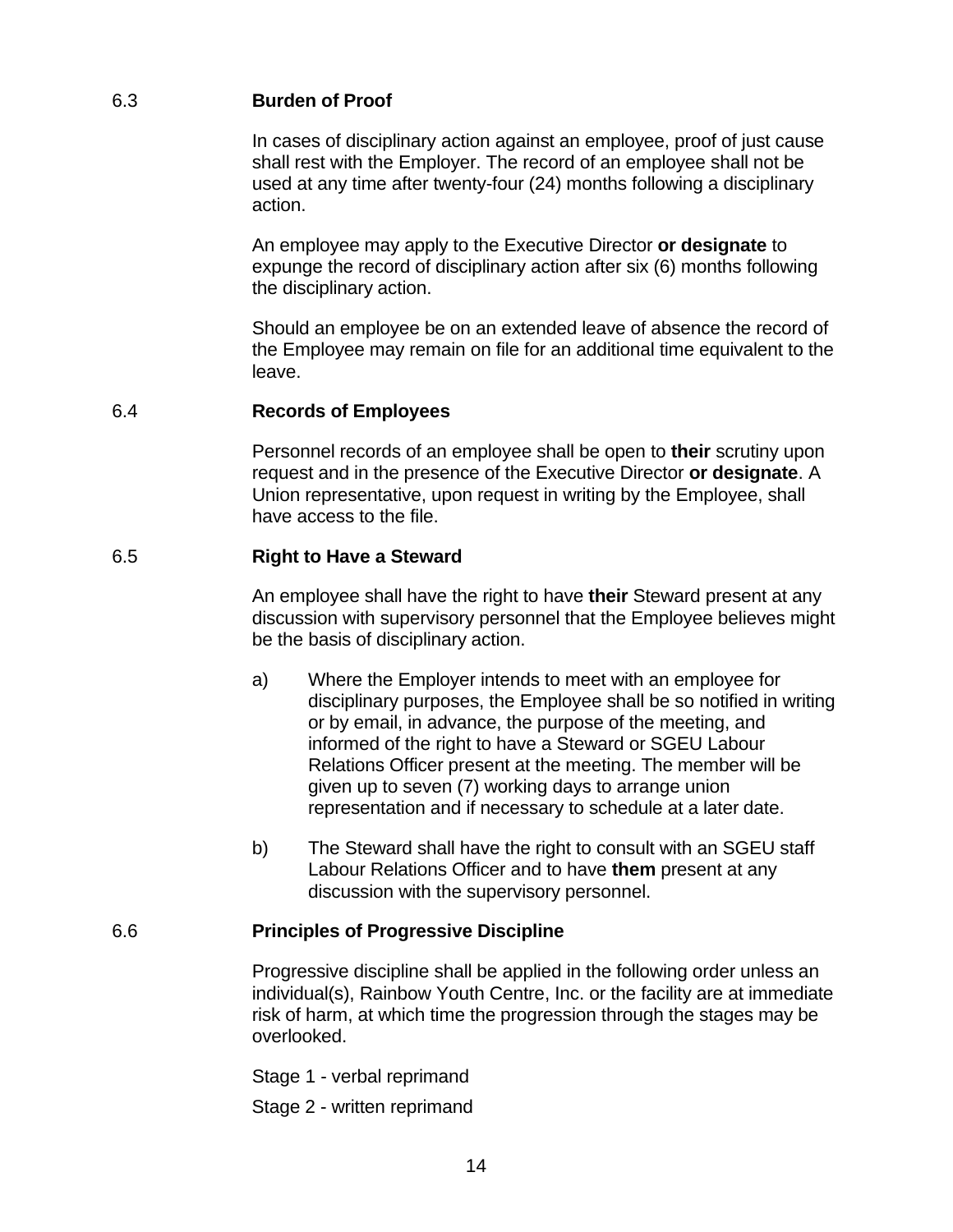Stage 3 - suspension

Stage 4 - dismissal

# <span id="page-21-0"></span>6.7 **Verbal Reprimand**

The Executive Director **or designate** will verbally outline to the Employee any reasons for the reprimand, how **they** should correct **their**  work and what will happen if **their** misconduct continues. There is no official written report of a verbal reprimand.

## <span id="page-21-1"></span>6.8 **Letter of Reprimand**

If the Employee displays no positive response to the verbal reprimand, the Executive Director **or designate** may discipline that employee by means of a letter of reprimand.

The letter(s) shall become part of the Employee's record (subject to Article **6**.3). The Employee's reply to the specific complaints, accusations, or expressions of dissatisfaction shall also be recorded. Letter(s) of reprimand shall be forwarded to the Union unless otherwise specified by the Employee.

# <span id="page-21-2"></span>6.9 **Suspension**

If there is still no positive response from an employee, the Employee will be given notice of the suspension, date(s) of suspension and the reasons for it in writing. Unless otherwise specified by the Employee, a copy will be supplied to the SGEU Head Office.

## <span id="page-21-3"></span>6.10 **Dismissal**

No employee shall be dismissed without just cause.

The Executive Director shall effect dismissal.

## <span id="page-21-4"></span>6.11 **Reinstatement of Rights**

An employee who has been unjustly suspended, demoted or dismissed, shall upon reinstatement receive all rights and benefits retroactive to the date of suspension, demotion or dismissal.

## <span id="page-21-5"></span>6.12 **No Discipline**

No employee shall be disciplined for refusal to work on a job or to operate any equipment that is unsafe. Such job or equipment is not to be reassigned until the Occupational Health Committee is satisfied with safety modifications.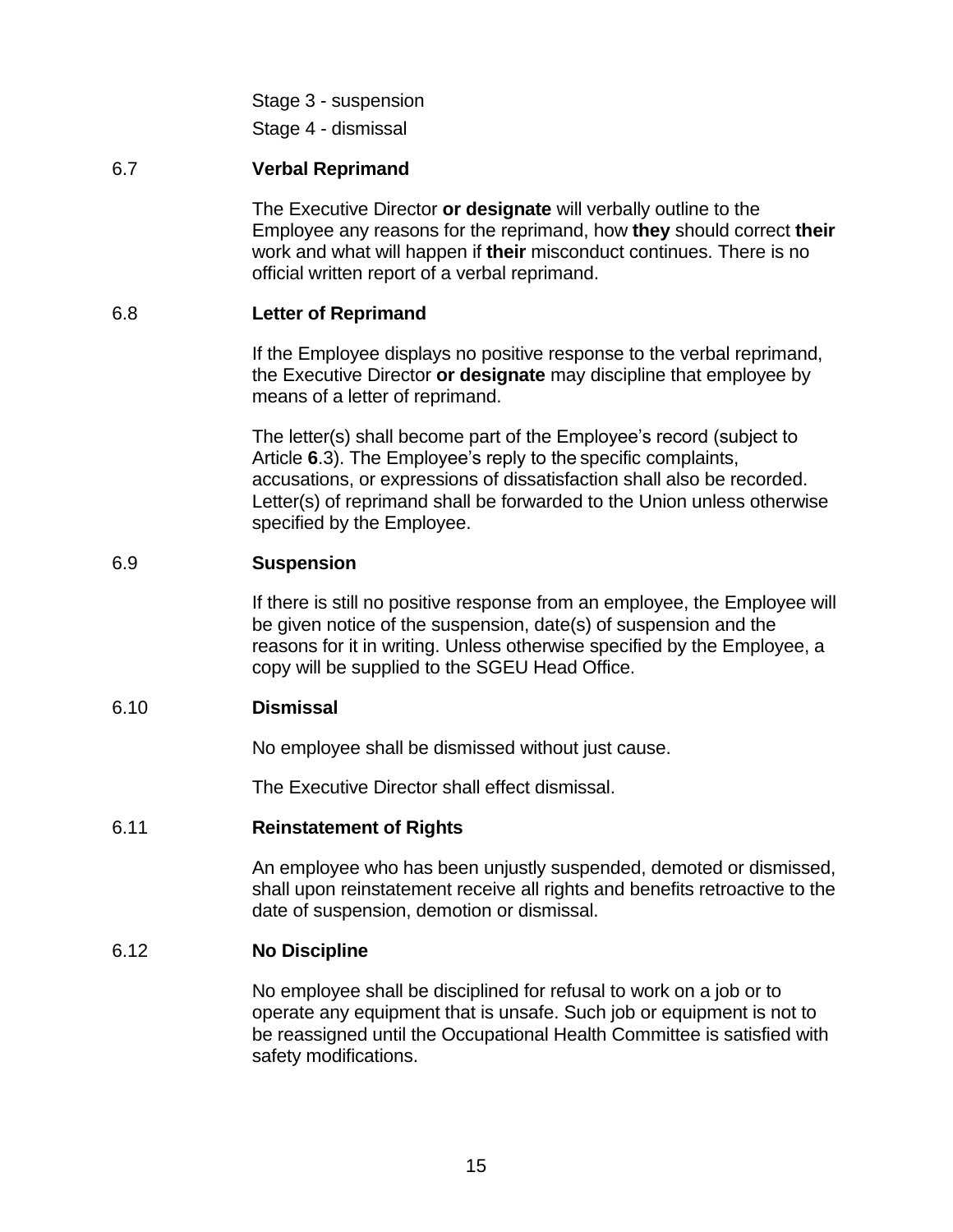# <span id="page-22-0"></span>**ARTICLE 7 SENIORITY**

# <span id="page-22-1"></span>7.1 **Definition**

The seniority of an employee is defined as the number of hours worked exclusive of overtime, from the date of initial employment with the Employer and the Employee being paid by the Employer.

## <span id="page-22-2"></span>7.2 **Seniority Lists**

The Employer shall maintain a seniority list of all employees showing the date upon which each employee entered the service of the Employer and the number of hours worked. The seniority list shall be sent to the Union in April of each year and remain posted on the bulletin board for the balance of the year.

## <span id="page-22-3"></span>7.3 **Loss of Seniority**

Seniority shall be broken for the following reasons:

- a) The Employee has been dismissed and has not been reinstated.
- b) Resignation in writing not withdrawn within three (3) working days of the submission.
- c) Failure to return to work without an acceptable reason to management following the completion of a leave of absence.
- d) Failure to return within fifteen (15) calendar days' notification by theEmployer to return to work following a lay-off, unless through sickness or other just cause.
- e) The Employee has not worked in a nine (9) month period.

# <span id="page-22-5"></span><span id="page-22-4"></span>**ARTICLE 8 STAFFING**

## 8.1 **Hiring Committee**

a) For all competitions **where there is internal candidate,** the Executive Director and Union shall establish a hiring committee consisting of the Executive Director **or designate**, a program supervisor or an appropriate alternate, and a Union representative. Where possible, this committee will endeavour to make decisions by consensus. Final approval for hiring is the responsibility of the Executive Director **or designate.**

## <span id="page-22-6"></span>8.2 **Posting Vacancies**

a) When a new position is created, or when a vacancy of a temporary or permanent nature occurs, either inside or outside the bargaining unit, the Employer shall post notice of the vacant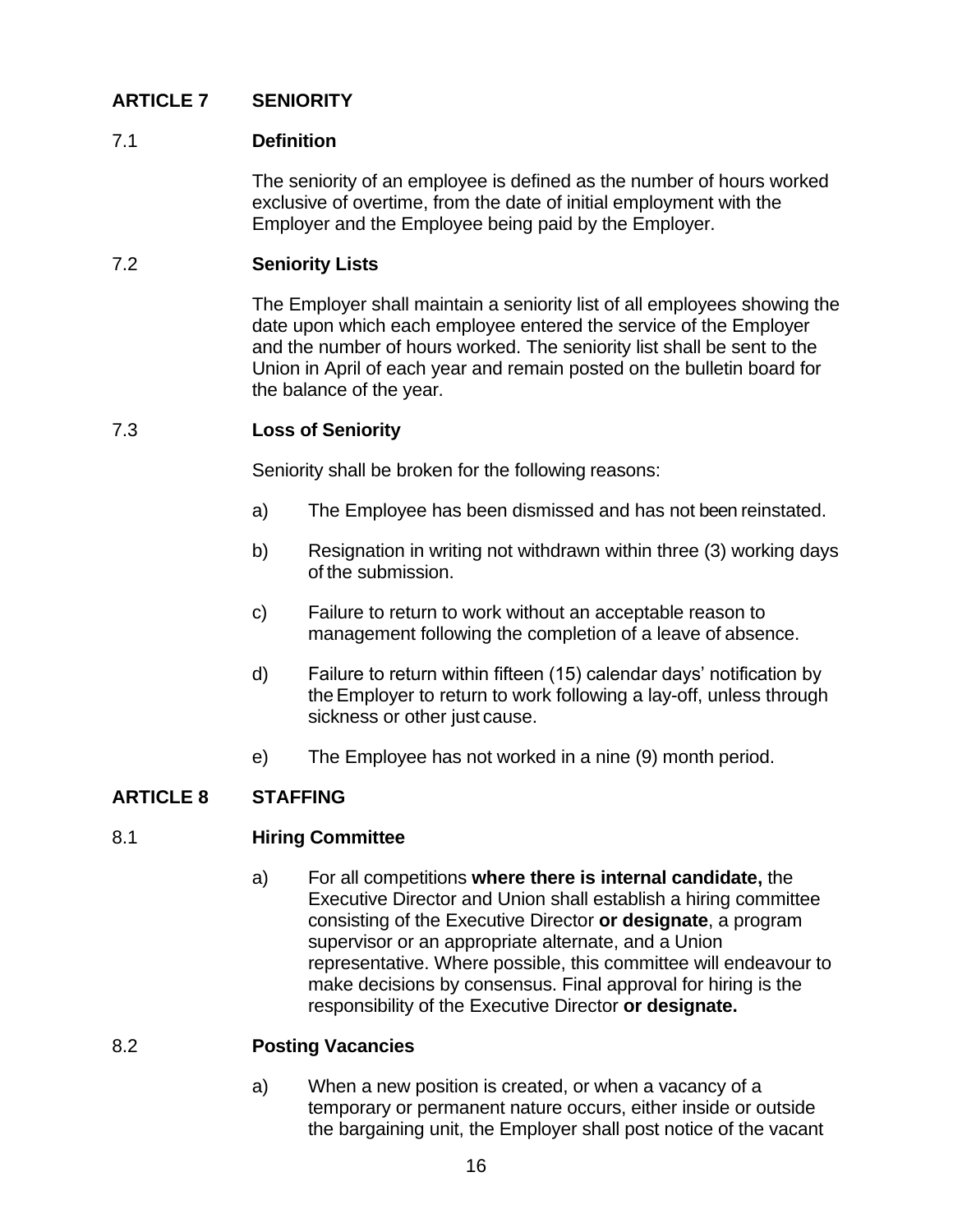position on the Union bulletin board. Where the Employer and Union reach an agreement, posting may not be required.

- b) The Employer may advertise vacancies external to the bargaining unit simultaneously with an internal posting. External applicants will not be considered until it is determined that no internal applicant is qualified forthe position.
- c) All casual employees and employees on leave shall be informed by mail or email on the date of the posting, or as soon as possible.
- d) Job competitions shall allow a minimum of fourteen (14) calendar days for applications to be submitted.

## <span id="page-23-0"></span>8.3 **Human Rights Exemption**

- a) The Employer and the Union agree that when hiring, preference may be given to qualified persons in accordance with the exemptions outlined in *The Saskatchewan Human Rights Code* Section 48. Prior to posting a position, the decision to post with a preference shall be agreed to amongst the hiring committee.
- b) The preferred staffing shall follow the following process:
	- i) **In-scope** qualified preferred candidate
	- ii) **In-scope** qualified non-preferred candidate
	- iii) Any out of **scope** qualified candidate

# <span id="page-23-1"></span>8.4 **Information on Job Posting**

The posting shall set out the following information:

- a) Name of position;
- b) A brief description;
- c) Qualifications required
- d) Salary as per pay plan (Appendix A)
- e) Hours of work
- f) Deadline date for application and other pertinent information
- g) When applicable, preference hiring based on the Human Rights **Exemption**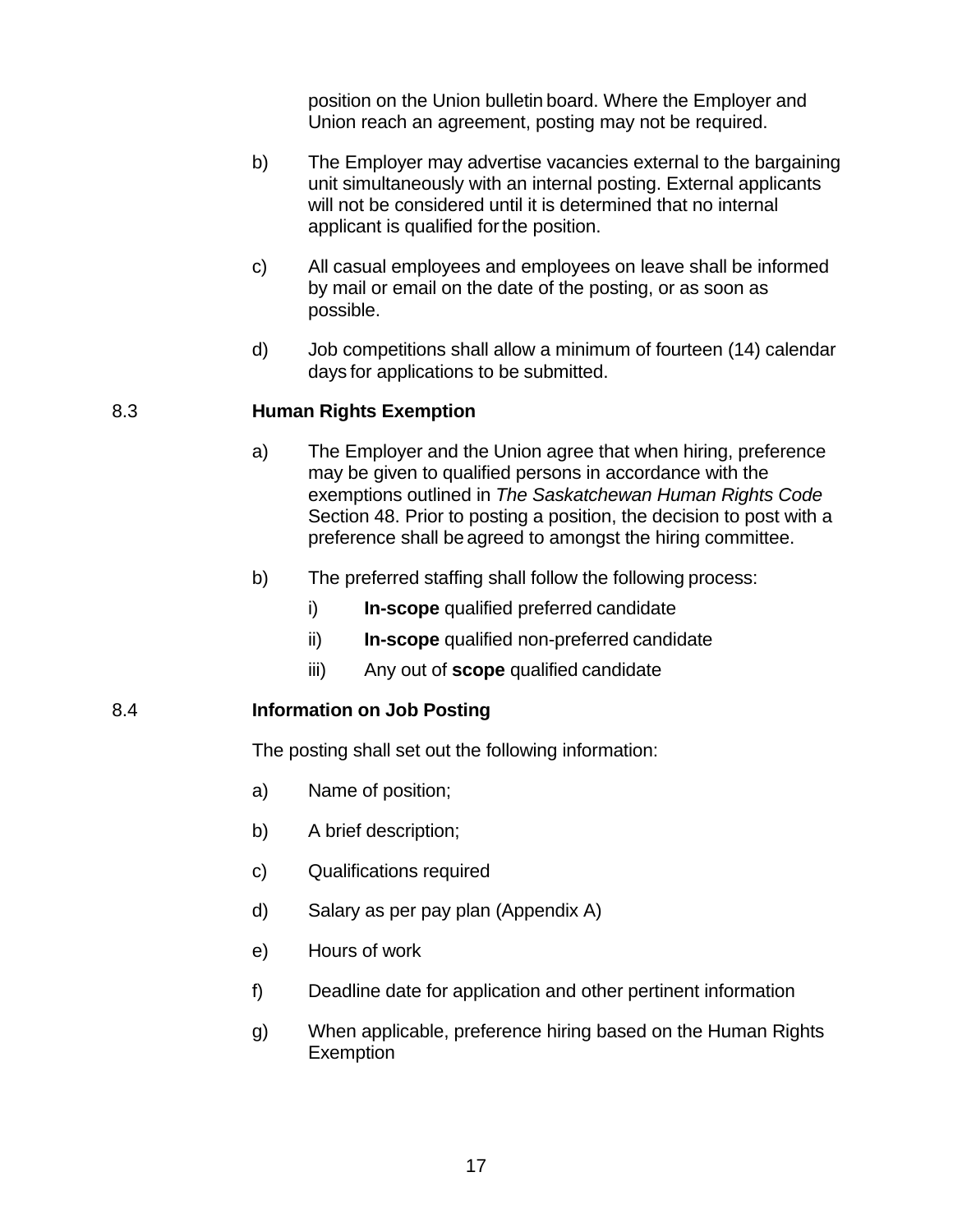# <span id="page-24-0"></span>8.5 **Criminal Records Check**

As a condition of employment, all employees regardless of job status shall be required to provide an up-to-date Criminal Records Check as per the Employer's Policy.

# <span id="page-24-1"></span>8.6 **Appointments**

Notwithstanding Article **8.3**, the applicant(s) with the most seniority who meets the minimum qualifications required to perform the duties within the bargaining unit, shall be appointed to the position within thirty (3**0**) days after the closing date of the posting.

# <span id="page-24-2"></span>8.7 **Debriefing**

- a) Internal applicants may request a verbal debriefing with the Executive Director or designate as to the reasons for exclusion from interview or failure of interview within five (5) working days of the announcement of the successful candidate. Only after the verbal debriefing, the unsuccessful applicant may request and the Executive Director or designate shall provide reasons in writing to the applicant and a copy to the Union.
- b) Should the applicant not request the reasons in writing within one (1) working day of the debriefing the Executive Director or designate shall not be required to provide reasons in writing.
- c) Notwithstanding the above, this does not exclude the Executive Director or designate from providing rationale to the Employee in writing without a formal request from the Employee.

# <span id="page-24-3"></span>8.8 **Orientation**

All employees appointed to employment will participate in an orientation process.

# <span id="page-24-4"></span>8.9 **Probation**

- a) Initial Probation
	- i) All employees, upon initial appointment, shall serve a probationary period of **six (6) months** from the date of appointment. **This** may be extended once for up to **three (3) months** by mutual agreement of the parties in writing.
	- ii) An employee, who voluntary transfers or promotes during **their** initial probationary period, shall complete **their** initial probation period while concurrently serving a subsequent probationary period in the new position.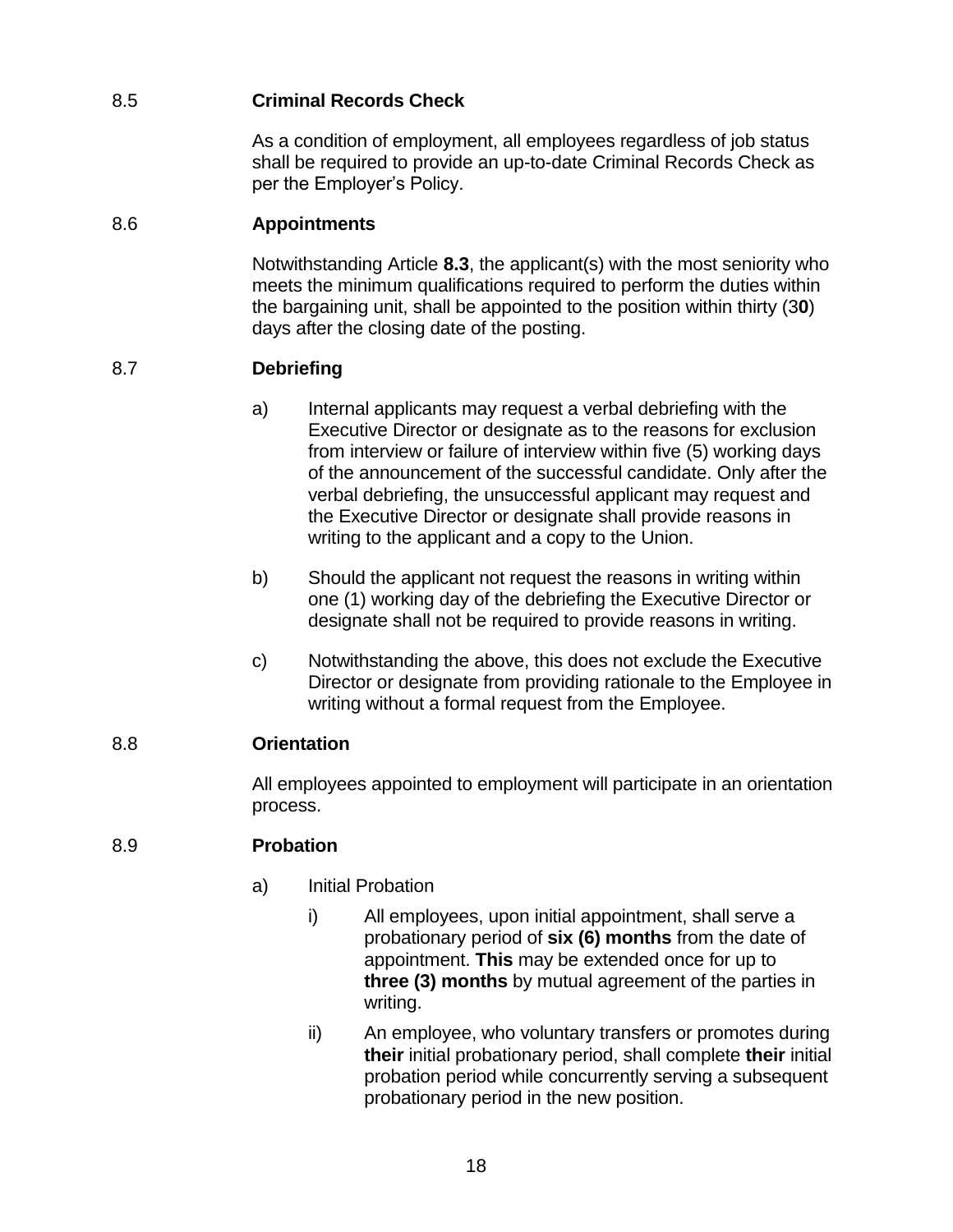- iii) During the initial probationary period employees may be terminated due to general unsuitability as deemed by the Executive Director.
- b) Subsequent Probation

On subsequent appointment, the probationary period shall be **three (3) months**. This may be extended once **for three (3) months** by mutual agreement for an equivalent number of hours.

- c) Home Position
	- i) Upon completion of an initial probation, Article 8.9 (a)(i), or subsequent probation, Article 8.9 (a)(ii), employees, other than persons hired externally into temporary or casual positions, shall be deemed to hold a home position.
	- ii) An employee hired externally into a temporary position shall serve probation in that position. These employees do not have a home position and upon conclusion of the temporary position are placed on the employment list. These employees, where qualified, may request consideration to have their name placed on casual lists.
- d) Reversion
	- i) An employee who does not successfully complete **their** subsequent probationary period shall revert to **their** home position at **their** former rate of pay, subject to any increases that **they** would have received had **they** remained in that position, with no loss of seniority.
	- ii) Notwithstanding the above, an employee, who has completed an initial probationary period and is currently serving a subsequent probationary period as a result of a promotion or voluntary transfer, and **their** previous home position is vacant or filled on a TPHD or temporary basis, may request to revert to that position, subject to any increases that **they** would have received had **they**  remained in that position, with no loss in seniority.
	- iii) A permanent employee displaced through the reversion provisions shall also have the right to revert to **their** former position at **their** former rate of pay, subject to any increments **they** would have received had **they** remained in that position. If there is no former position, the Employee shall be considered on layoff and all rights as stated in Article 10 Lay-Off shall apply.
	- iv) **When an existing employee is the successful candidate in a permanent position, the employee hired into the vacant position shall be informed that they**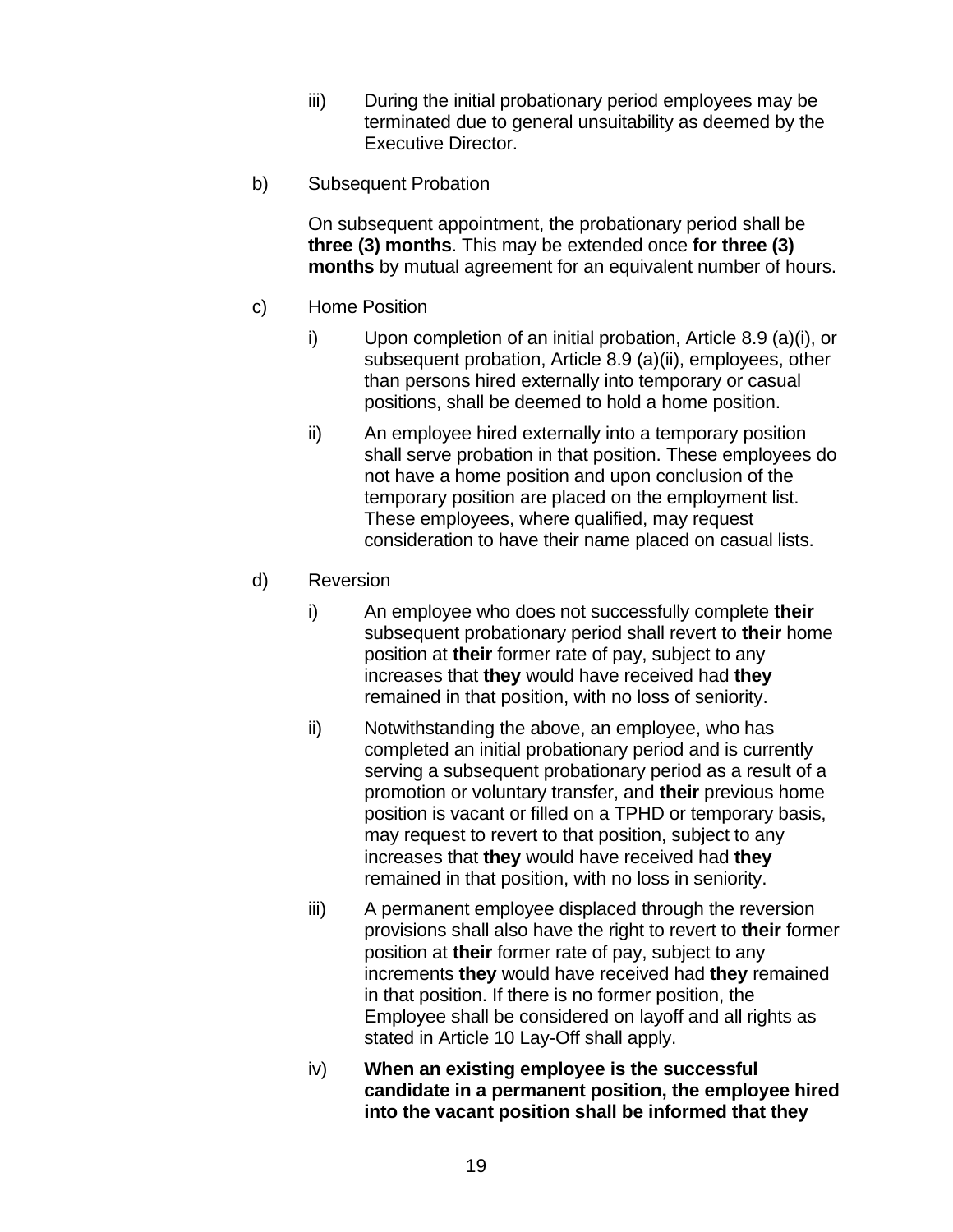#### **are filling the position of an incumbent employee who is serving a probationary period in a new position.**

## <span id="page-26-0"></span>8.10 **Temporary Positions**

a) A temporary position is a position created by the temporary absence of an incumbent from **their** home position, or created within a limited funded project, with a start and stop date.

A temporary position shall be for twelve (12) calendar months or less. Where a leave of absence is granted immediately following the initial twelve-month leave of absence, the extension shall be posted subject to Article 8.2.

In the case of prolonged illness the temporary position may be extended for up to an additional twelve (12) months without posting.

All related leaves of absences created by a temporary position shall have a consistent end date.

- b) When an existing employee bids and fills a temporary position, **they** shall be granted a leave of absence from **their** home position. Employees shall not be granted a leave of absence from a temporary position to take another temporary position.
- c) Upon conclusion of the temporary position the Employee returns to **their** home position at **their** former rate of pay, subject to any increases that **they** would have received had **they** remained in that position and with no loss to seniority.
- d) For an employee with a home position who concludes the temporary position, or who fails to meet the requirements of the temporary position, the provisions of Article 8.6 (d) apply.
- e) When a temporary position is filled externally, at the conclusion of the temporary position, this employee may request to be placed on the casual list.

## <span id="page-26-1"></span>8.11 **Casual Positions**

- a) Current employees who work less than full-time (74 hours biweekly) may apply to be on a program casual list. Applicants must meet the minimum qualifications for the position(s) applied for.
- b) Employees can resign from a permanent position and request placement on the appropriate casual list(s) at the time **their** resignation is tendered, providing minimum qualifications are met.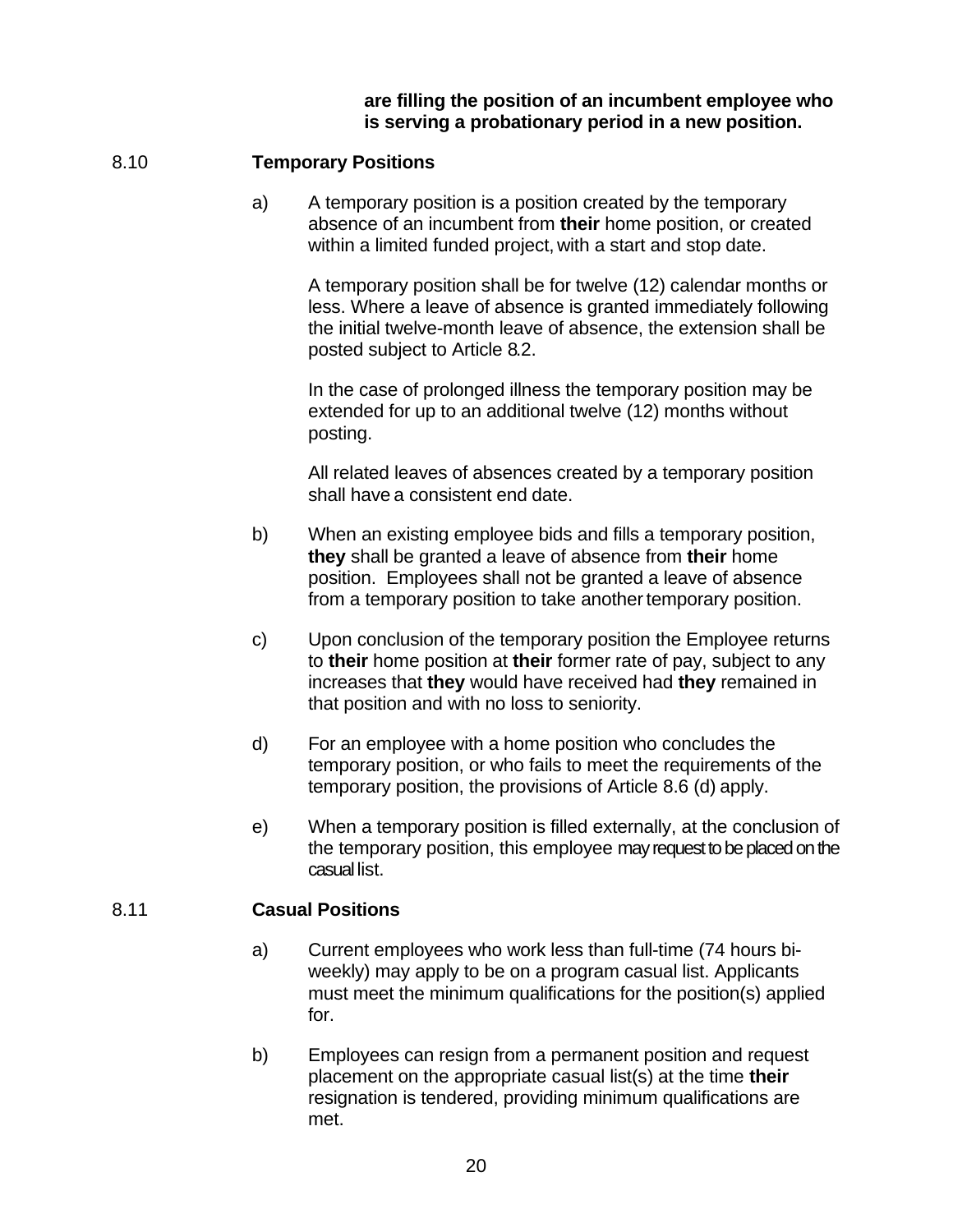c) Employees on a general leave of absence may request placement on appropriate casual list(s) providing minimum qualifications are met.

# <span id="page-27-0"></span>8.12 **Procedures for Call-in**

- a) A casual call-in system will be established and organized by the Executive Director **or designate.**
- b) All call-ins will be subject to the approval of the Executive Director **or designate.**
- c) The casual call-in procedure will be based on a rotational system to ensure equal sharing of available shifts amongst casual employees.
- d) Casual employees will be notified of shift duties thereof, expectations and wage for work performed.

# <span id="page-27-1"></span>8.13 **Availability**

- a) It will be the responsibility of the Employee, on the casual list(s), to keep the Employer informed of the times available or unavailable for casualwork.
- b) An employee's name shall be removed from the casual list(s) thirty (30) days after mail directed to **them** has been returned indicating **they have** moved without notice to the Employer.
- c) Employees shall only be called during the times they have indicated as available for casual employment.
- d) An employee's name shall be removed from the casual list(s) after **they have** given six (6) formal refusals on offered shifts or has not worked in a nine (9) month period.

# <span id="page-27-2"></span>8.14 **Emergent Hiring**

- a) In the event of a need for emergent hiring and the casual list has been exhausted, the Executive Director in consultation with the Union may hire a person outside of the bargaining to fill in on an emergent basis without posting.
- b) The term of employment shall not exceed nine (9) working days regardless of the number of hours worked in twelve (12) months starting from the first day of employment. If management or the union is aware at the beginning or anytime during these nine (9) days the term of employment will be longer, the incumbent shall be interviewed by a hiring committee and be placed on the casual call-in list.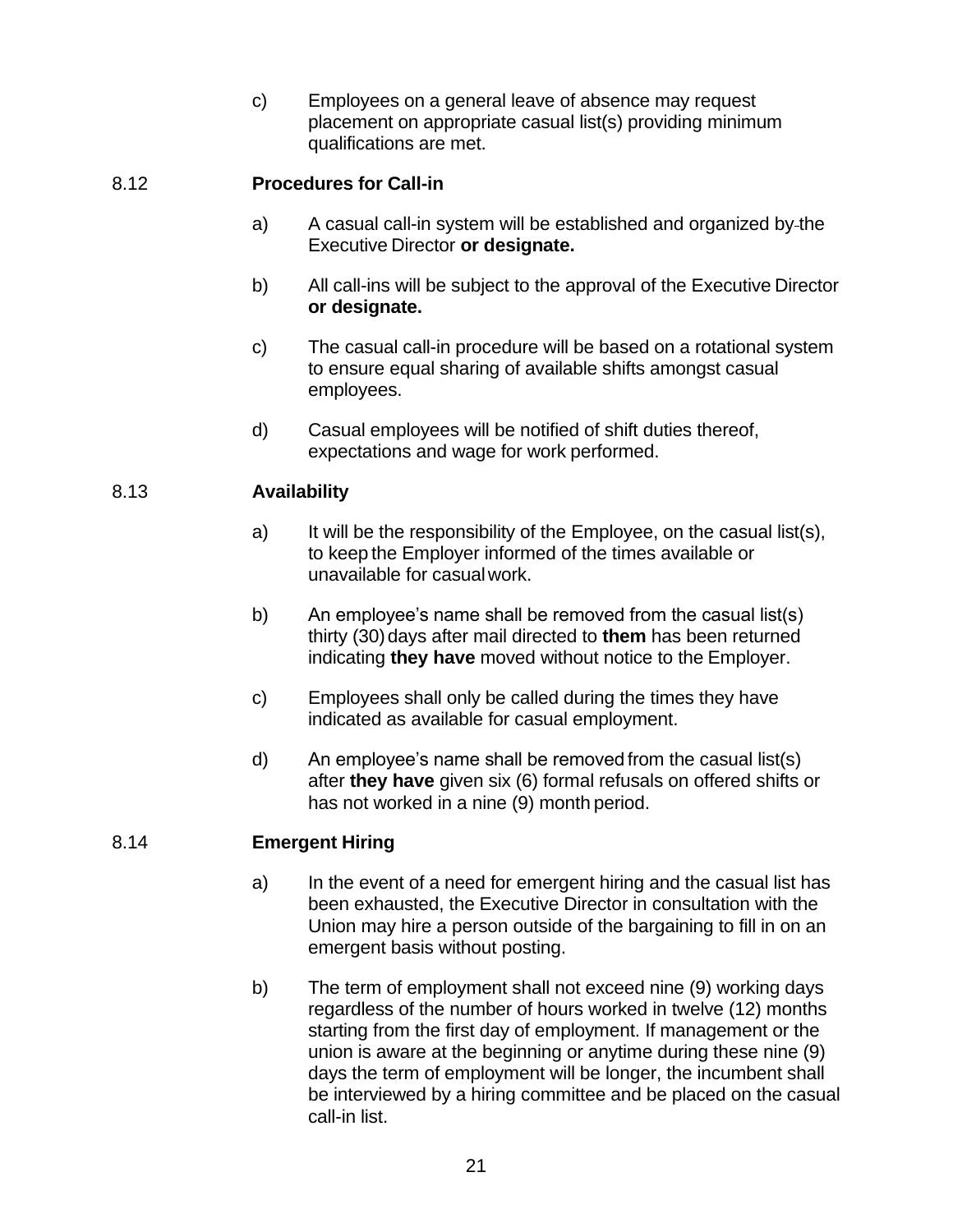c) The rate of pay shall be at the minimum rate of pay for that particular job.

## <span id="page-28-0"></span>8.15 **Hiring Excluded Positions**

The Board of Directors shall establish a hiring committee for positions excluded from the bargaining unit which shall include the following:

- a) One in-scope Program **Supervisor** from Rainbow Youth Centre,  $Inc.$ ;
- b) One in-scope staff member selected by the Union; and
- c) Whomever the Board appoints to participate in the hiring committee.

Where possible, this committee will endeavour to make decisions by consensus. Final approval for hiring is the responsibility of the Rainbow Youth Centre, Inc. Board.

# <span id="page-28-1"></span>**ARTICLE 9 BENEFITS**

## <span id="page-28-2"></span>9.1 **Benefits**

All benefits, shall continue to be administered as outlined in this Agreement or the appropriate plan text. Those areas governed by only the Collective Agreement may be modified by mutual agreement between the Employer and the Union.

- a) All permanent and part-time employees shall be entitled to the Extended Health/Dental and Life Insurance of the SGEU Benefits Plan.
- b) The Employer shall pay the costs for the Dental Plan and Life Insurance. Employees may request to be exempted from Extended Health and the Dental Plan if they have coverage elsewhere.

Commencing the first day of employment, all members of the bargaining unit are required to pay into the Long Term Disability (LTD) Plan. The LTD dues are to be deducted by the Employer as directed by the Union. Eligibility is determined by the Plan text.

## <span id="page-28-3"></span>9.2 **Pension Plan**

- a) All employees are included in the plan after successful completion of their initial probationary period.
- b) Any change in carrier must be approved by a majority vote of eligible staff.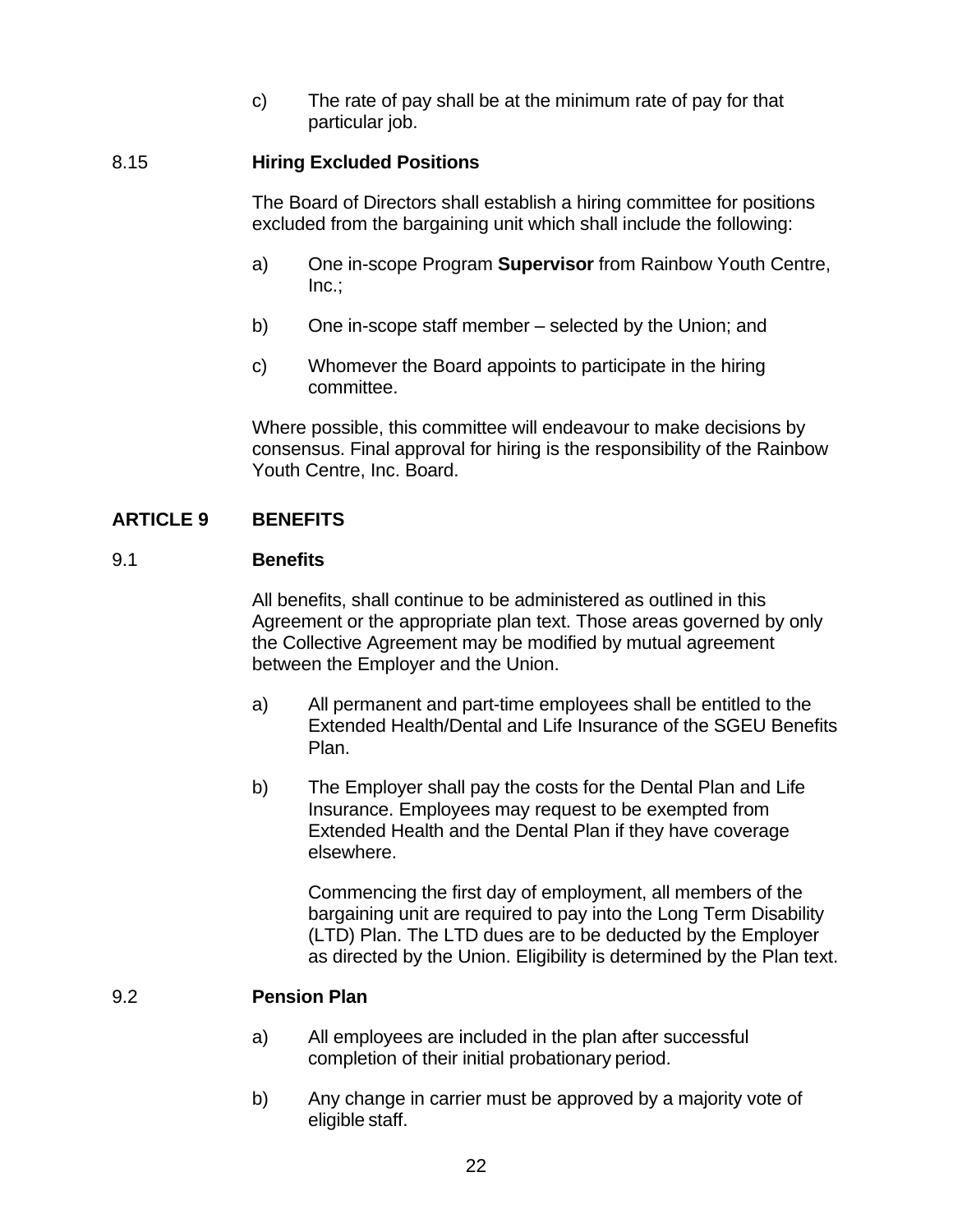c) Contributions to the plan shall be 4% of the Employee's salary paid by the Employee and a matching 4% of the Employee's salary paid by the Employer.

To compensate for employee pension contributions there shall be a 4% increase in salary after completion of an employee's initial probation period.

## <span id="page-29-0"></span>9.3 **Supplementary Pension Contributions**

Where an employee has vacation entitlements of 6/52 in the following year, the Employer shall contribute .2/52 of **their** annual salary to **their**  pension plan. In each and subsequently year thereafter an additional .2/52 of **their** annual salary shall be contributed to **their** pension plan until such time as the Employee terminates employment or retires. The .2 is not matched by the Employee.

# <span id="page-29-1"></span>**ARTICLE 10 LAY-OFF**

10.1 A lay-off shall be defined as a reduction in the workforce or in the regular hours of work.

# <span id="page-29-2"></span>10.2 **Conditions Required For Lay-Off**

The Executive Director shall consult with the Stewards whenever a home position is threatened with lay-off.

- a) Any lay-off shall be for reasons of declining income or changes in program needs that are required in the best interests of Rainbow Youth Centre, Inc. and its mandate. The final decision shall be made by the Executive Director when the collective process is unsuccessful.
- b) Notice of Lay-off

Notice of lay-off shall be:

- i) For employees who have worked under five (5) years one (1) month,
- ii) For employees who have worked five (5) to ten (10) years - 6 weeks,
- iii) For employees who have worked more than 10 years 8 weeks.
- c) Order of Lay-off:
	- $i)$  In the event of lay-off, the order of lay-off will be according to least seniority first.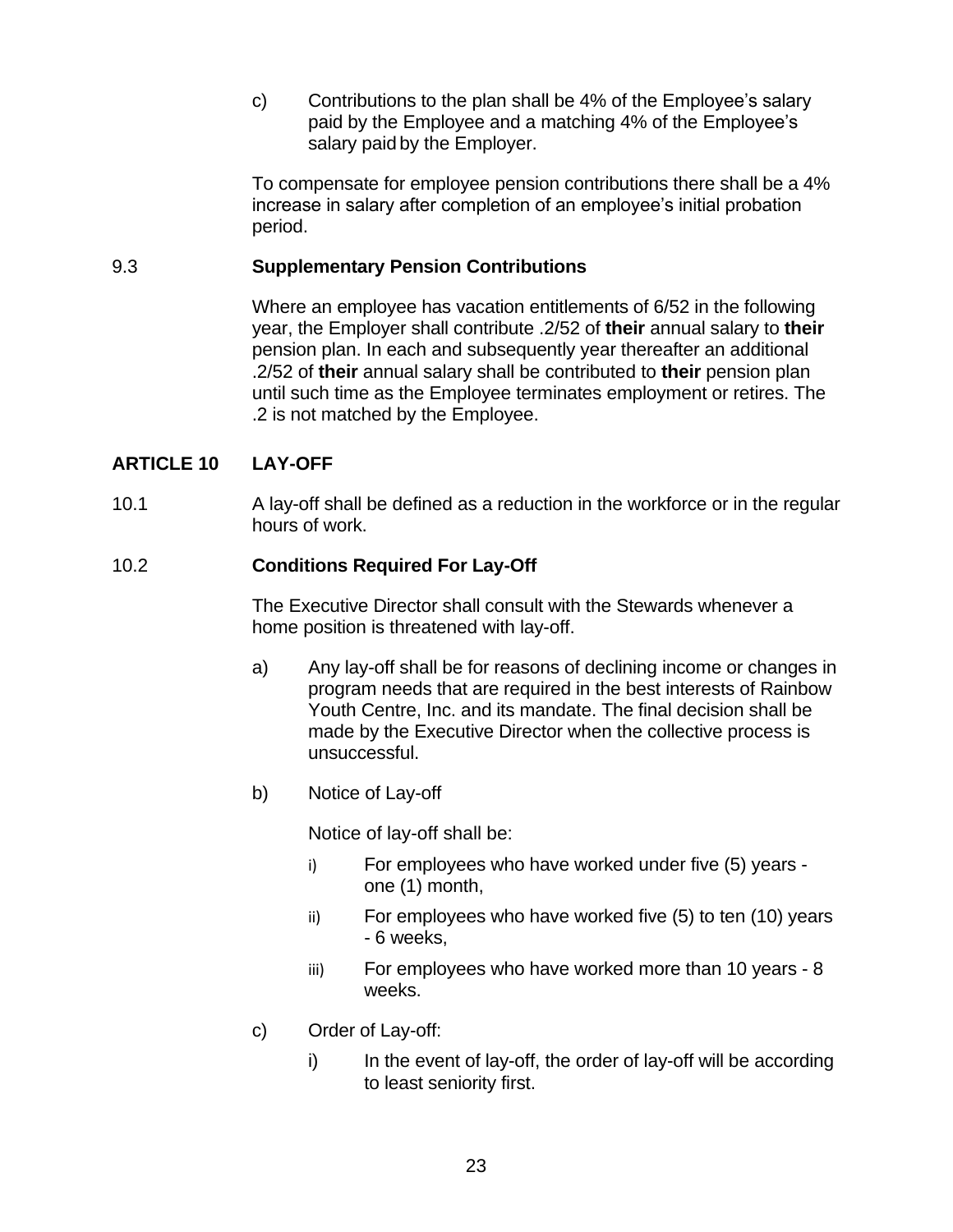- ii) An employee in a home position subject to lay-off shall have the right to exercise **their** bumping rights in accordance with the provisions of Article 10.**2**(d).
- iii) An employee on initial probation subject to lay off shall have **their** name placed on the Employment List.
- d) General Provision

An employee in a home position who has been laid off shall have the following options:

- i) Upon receipt of the notice of lay-off, within five (5) working days, give written notice to the Executive Director of **their**  decision to exercise **their** bumping rights.
- ii) Have **their** name placed on the employment list.
- e) Bumping Order

INTENT STATEMENT: Bumping is intended to, as closely as possible, maintain an employee's rate of pay**,** classification**,** duties and responsibilities.

An employee who elects their bumping rights shall bump in the following order and in accordance with the bumping process:

- i) A vacant position
- ii) Position encumbered by an employee on initial probation
- iii) A full-time employee in a home position with the least amount of seniority
- iv) If an employee is unable to obtain full-time employment that employee shall have the right to exercise bumping into part-time positions. The bumping sequence shall be as above.
- f) Bumping Process
	- i) Primary Bump: Pending qualifications, an employee shall be offered a position having the same maximum hourly rate of pay. Should the Employee refuse the primary bump offer, **they** shall have **their** name placed on the Employment List.
	- ii) Secondary Bump: If a primary bump is not available, an employee, pending qualifications, shall be offered a downward bump in a descending order of maximum hourly rate of pay. Should an employee refuse a secondary bump offer **they** shall have the right to have **their** name placed on the Employment List.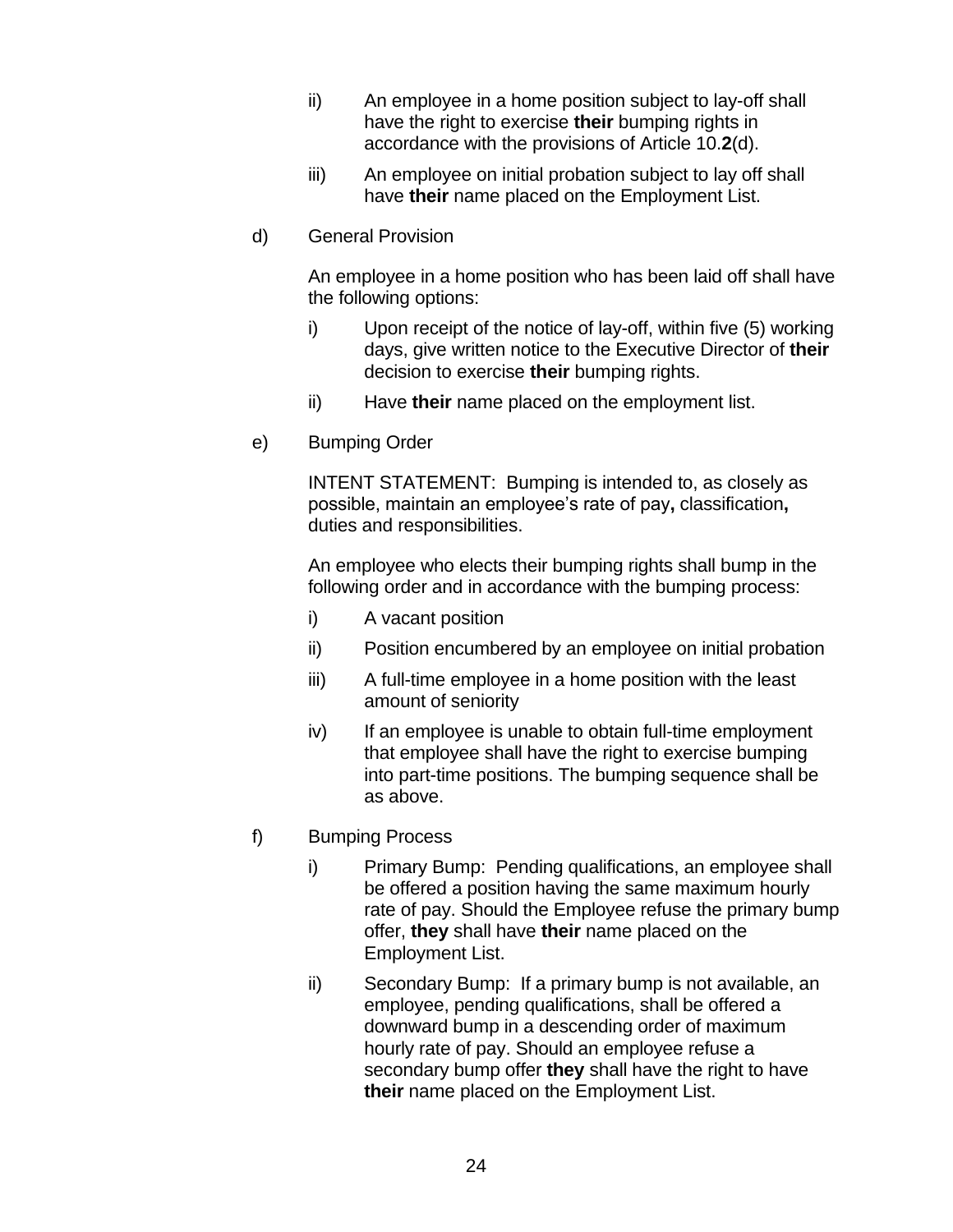- iii) If a secondary bump is not available an employee shall have the right to bump into a part-time position. The Employee, pending qualifications shall first be offered a position in accordance with Article 10.2(e) with the same maximum hourly rate of pay. If a position with the same maximum hourly rate of pay is not available, a position in a descending order of maximum hourly rate of pay will be offered. If a part-time position is not available the Employee shall have **their** name placed on the Employment List.
- g) Pay in Lieu of Notice

An employee who is not required by the Executive Director to work the days provided in the lay-off period, shall be paid in lieu of notice of lay-off.

h) Vacation Leave

On date of lay-off the Employee shall be entitled to a pay-out of all outstanding vacation.

i) Displaced Employee

An employee in a home position displaced by the bumping process shall be entitled to all provisions of Article 10 with the exception of Article 10.2(b).

# <span id="page-31-0"></span>10.3 **Time to Adjust in New Position**

- a) An employee, who, as a result of lay-off assumes a new position, shall be allowed 481 hours to familiarize herself with the new duties.
- b) If during the familiarization period the parties determine that the bump was inappropriate, options will be reviewed with the Employee and the Employer to resolve the issue with the last resort being a return to the bumping process to determine a more appropriate bump.

# <span id="page-31-1"></span>10.4 **Application of Employment List**

- a) Employees shall have their names entered onto the Employment List for a period of two years, for the following reasons:
	- i) An employee who is laid off
	- ii) An employee who is unsuccessful in obtaining employment through the bumping process
	- iii) An employee returning from an indefinite leave of absence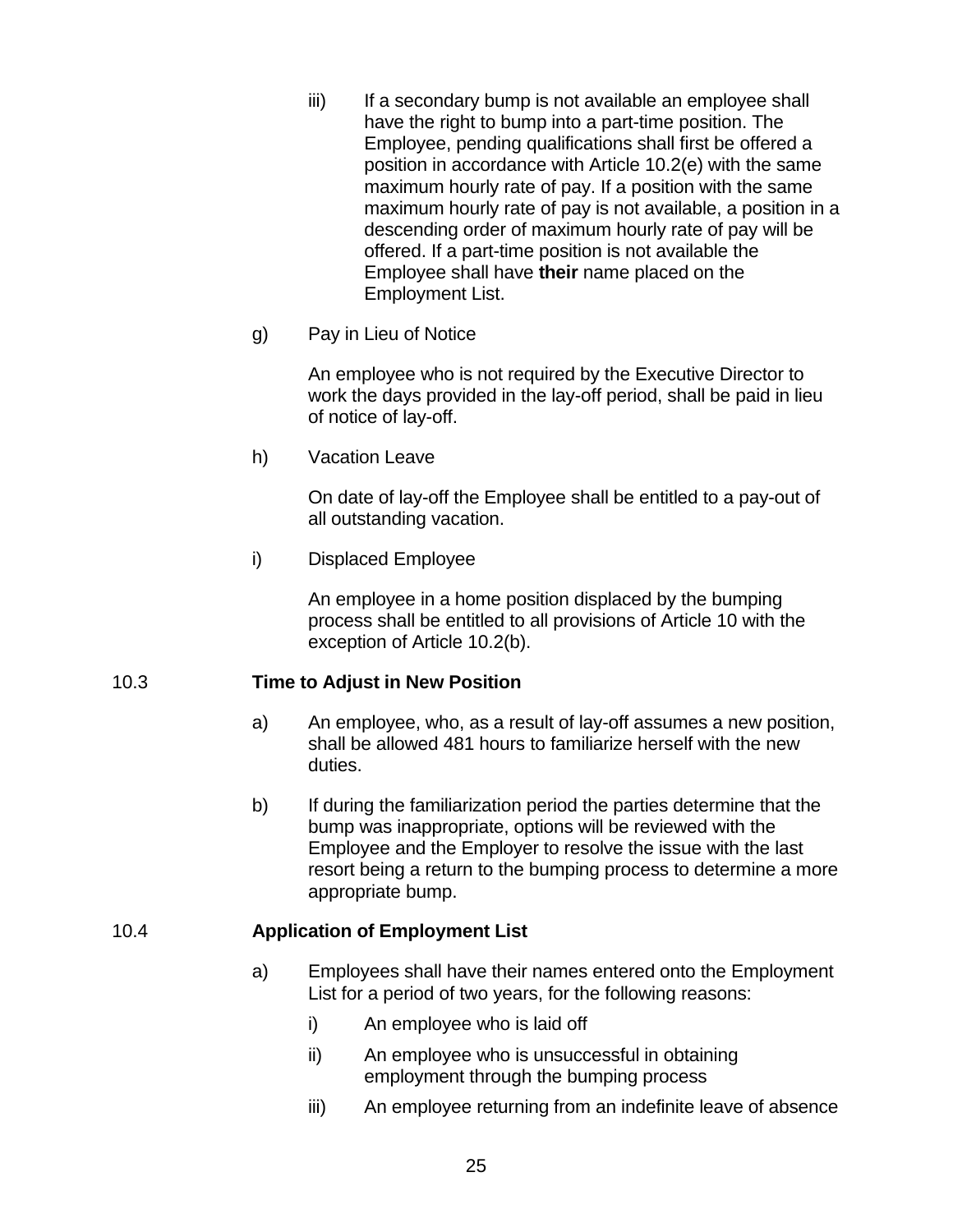- b) The Employer shall be responsible for maintaining the Employment List and shall send notice of all vacancies (postings) to all employees on the list.
- c) It shall be the responsibility of the Employee to keep the Employer informed of **their** current address.
- d) While on the Employment List employees shall retain previous benefits earned including vacation entitlement, sick leave and seniority. Upon reemployment all benefits shall resume.
- e) Removal of Names from the List

An employee's name shall be removed from the list for the following reasons:

- i) Appointment to a position at Rainbow Youth Centre, Inc. with the exception of casual work
- ii) At the expiry of thirty (30) days after mail directed to **their**  address has been returned indicating that **they have** moved without notifying the Employer
- iii) At the expiry of two (2) years from commencement of **their** name being placed on the list
- iv) Request in writing from the Employee.

# <span id="page-32-0"></span>**ARTICLE 11 HOURS OF WORK**

11.1 Employees shall work a 5/4 work pattern averaged over a two-week period to a maximum of 74 hours, unless otherwise mutually agreed between management and employee and approved by the Union. The Executive Director **or designate** must approve any scheduled day off deferrals. Any deferred scheduled day off must be taken within a sixtyday time frame.

> Based on operational requirements and mutual agreement between management and the Employee, hours worked may be unregulated on a daily basis to a maximum of 12 hours.

11.2 Any hours worked beyond 74 hours bi-weekly may be accumulated to a maximum of 24 hours. The Executive Director **or designate** must approve all overtime. These hours shall be taken as time off in lieu (TOIL) at straight time. TOIL must be taken within six (6) months of the time being earned.

> Employees shall make every effort to obtain approval prior to the accumulation of TOIL. In the event prior approval cannot be obtained, it is incumbent on the Employee to inform the Executive Director **or designate** at the earliest possible opportunity.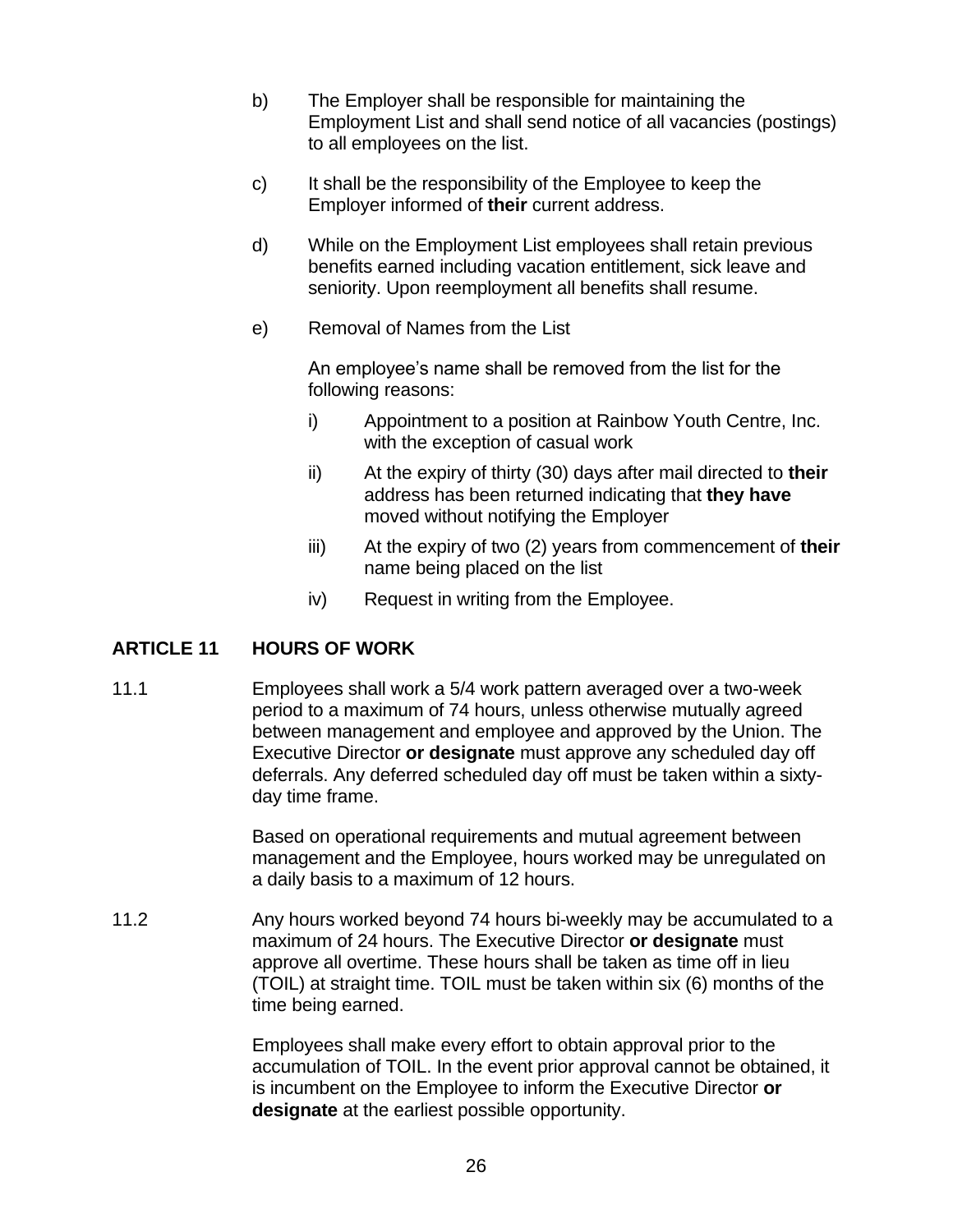- 11.3 Employees may take TOIL when they wish, subject to the approval of the Executive Director **or designate**.
- 11.4 Where an employee is required to work beyond the maximum of 24 hours TOIL, **they** shall be paid at the rate of time and one-half (1 ½) for all overtime hours worked. All overtime shall be voluntary.
- 11.5 Where overtime is paid out to an employee, such employee shall receive vacation pay at the appropriate rate on all such overtime pay.
	- a) Notwithstanding Article 11.1, employees who are assigned supervision of clients while away from headquarters and return the same day shall receive their hourly rate of pay from time of departure to time of return.
	- b) For employees who are supervising clients overnight, they shall be paid for up to 12 hours at regular time and an allowance of \$67.43 for overnight stay.

This allowance shall be increased by the same percentage as COLA.

- 11.6 a) In a pay period when Vacation, Pressing Necessity, Sick, or Bereavement Leave are taken the 74 hour averaging period shall be maintained. Pre-approved time over 74 hours shall not be lost if Vacation, Pressing Necessity, Sick, or Bereavement Leave has been taken within the same two week averaging period.
	- b) Any full time employee working fewer than 74 hours in a pay period and who has eligible Vacation, Pressing Necessity, Sick, or Bereavement Leave hours available shall discuss with the Executive Director **or designate** to mutually agree as to which of the above credits would be appropriate to use.
	- c) Any part time employee working fewer hours than **their** regularly scheduled hours for the pay period and who has eligible Vacation, Pressing Necessity, Sick or Bereavement Leave hours available shall discuss with the Executive Director **or designate** to mutually agree as to which of the above credits would be appropriate to use.
	- d) Any employee working fewer than **their** regularly scheduled hours with no eligible Vacation, Pressing Necessity, Sick, or Bereavement Leave in a pay period shall only be paid for the hours worked.

# <span id="page-33-0"></span>**ARTICLE 12 DESIGNATED HOLIDAYS**

# <span id="page-33-1"></span>12.1 **Designated holidays shall mean**

New Year's Day, Family Day, Good Friday, Easter Monday, Victoria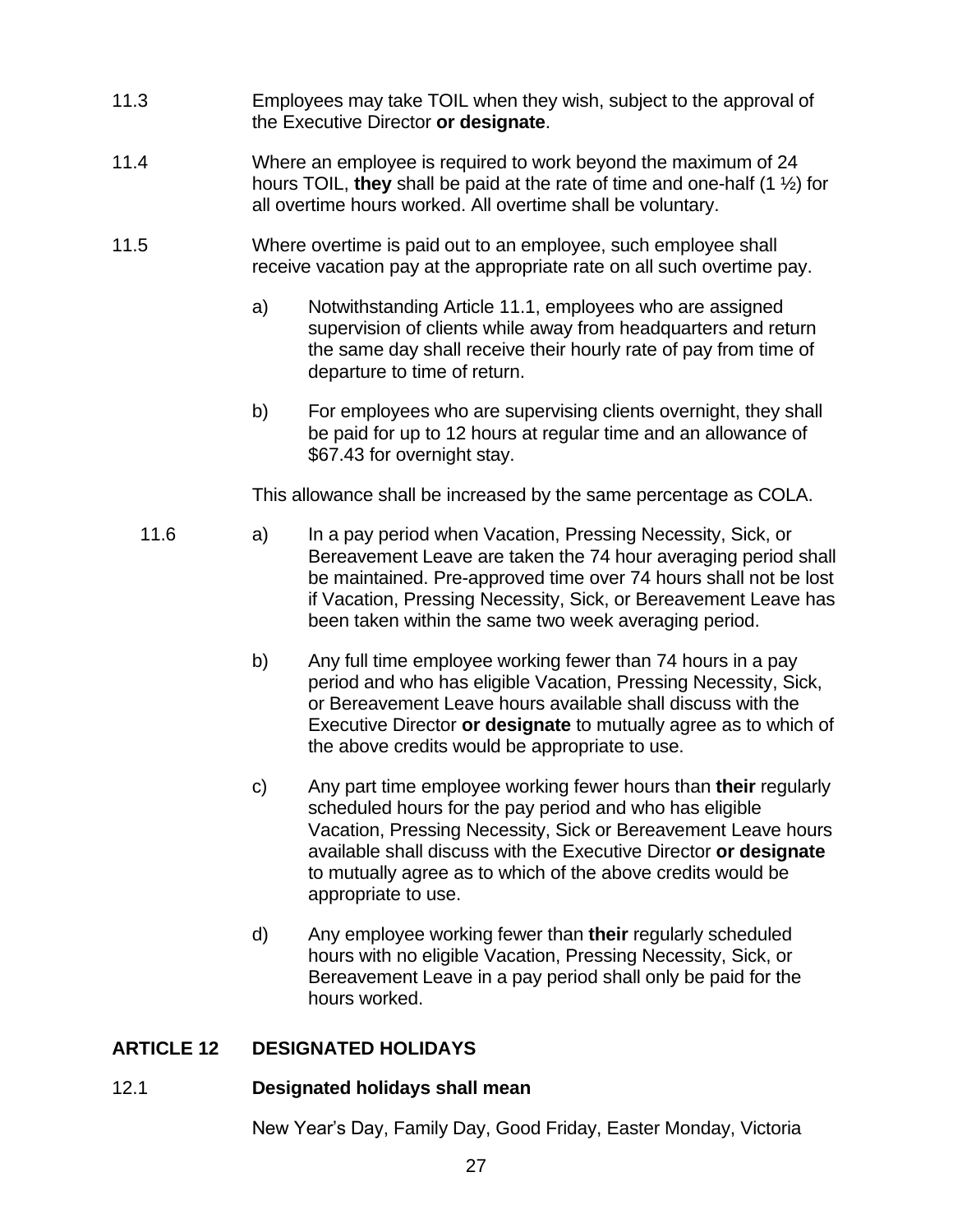Day, Canada Day, Saskatchewan Day, Labour Day, Thanksgiving Day, Remembrance Day, December 24, Christmas Day, Boxing Day, and the three (3) working days between Christmas and New Year's and any other day legislated by the Federal or Provincial governments as a statutory holiday.

12.2 When a designated holiday falls on a day of rest, the holiday shall be observed on the first working day following the day of rest, unless otherwise agreed.

#### <span id="page-34-0"></span>12.3 **Working on a Holiday**

An employee who is required to work on a holiday shall be paid at the rate of straight time plus time and one-half  $(1 \frac{1}{2})$  or an equivalent number of hours off with pay at a time mutually agreed upon by the Employer and the Employee.

# <span id="page-34-1"></span>**ARTICLE 13 VACATION**

- 13.1 Vacation time shall be accrued at the rate of 3/52 of time worked. At each annual anniversary date of commencement of employment for an employee, **their** rate shall be increased by .2/52, in effect giving employees an extra day off per year worked. Such accumulation shall be capped at 6/52 (30 days).
- 13.2 Employees are expected to use their accrued vacation entitlement before the next anniversary of date of hire.
- 13.3 Employees may carry over a maximum of three weeks of unused vacation credits upon written request to the Executive Director **or designate**.

**A request to carry over vacation and/or a plan to utilize any unused vacation must be submitted to the Executive Director 30 days prior to the employee's anniversary of hire. The Executive Director or designate shall respond within seven (7) days of the request.**

- 13.4 Employees who terminate their employment shall receive pay in lieu of earned but unused vacation.
- 13.5 Other employees working on a per-hour basis may be paid their vacation pay with their regular pay cheque.
- 13.6 Employees may take vacations when they wish, subject to the approval of management. Where a conflict occurs regarding scheduling of vacations, seniority shall apply in the first instance, and by rotation thereafter.
- 13.7 Upon the request of the Employee, and upon reasonable notice **they**  shall receive **their** vacation pay prior to going on vacation leave.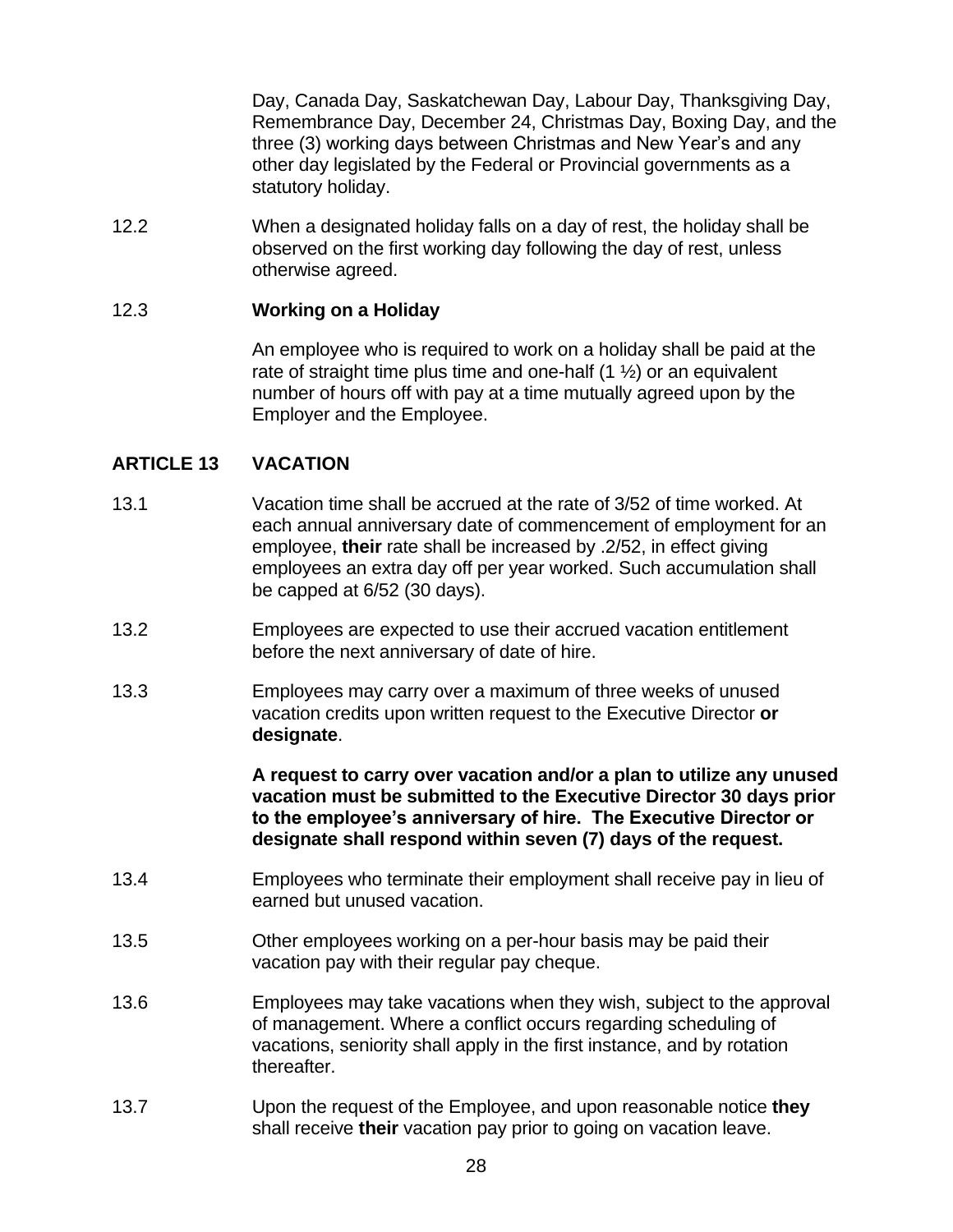# <span id="page-35-0"></span>13.8 **Vacation Schedule**

Where, in any period of vacation leave, an employee is:

- a) Granted bereavement leave; or,
- b) Granted sick leave; or,
- c) Granted other approved leave of absence; or,
- d) When a statutory holiday falls on a day during an employee's vacation period.

The period of vacation so displaced by any of the aforementioned, shall either be added to the vacation period of the Employee and approved by the Employer or reinstated for use at a later date, at a time to be mutually agreed upon by both parties.

# <span id="page-35-1"></span>**ARTICLE 14 SICK LEAVE**

# <span id="page-35-2"></span>**14.1 Definition**

- a) Sickness shall include sickness or injury within the usual meaning of the terms, as well as preventative medical and health treatments for herself which an employee cannot schedule outside work time.
- b) Sick leave means the period of time an employee is absent from work with pay by virtue of being sick or disabled, physically or emotionally, or because of an accident for which compensation is not payable under *The Workers' Compensation Act* or Saskatchewan Government Insurance.
- c) A full time employee who has used all available pressing necessity and who has accumulated 740 hours of unused sick leave credits may request up to 37 hours of sick leave credits within any twelve (12) month period to be used to care for a critically ill immediate family member. The hours shall be prorated for part time employees.
- 14.2 a) Full time and part time Employees shall accumulate sick leave credits from the date of employment on the basis of 3/52 of time worked.
	- b) Casual Employees do not earn sick leave credits.
		- i) An Employee who voluntarily resigns from a full time or part time position and is appointed to the casual list shall have **their** sick leave credits revert to zero.
			- 29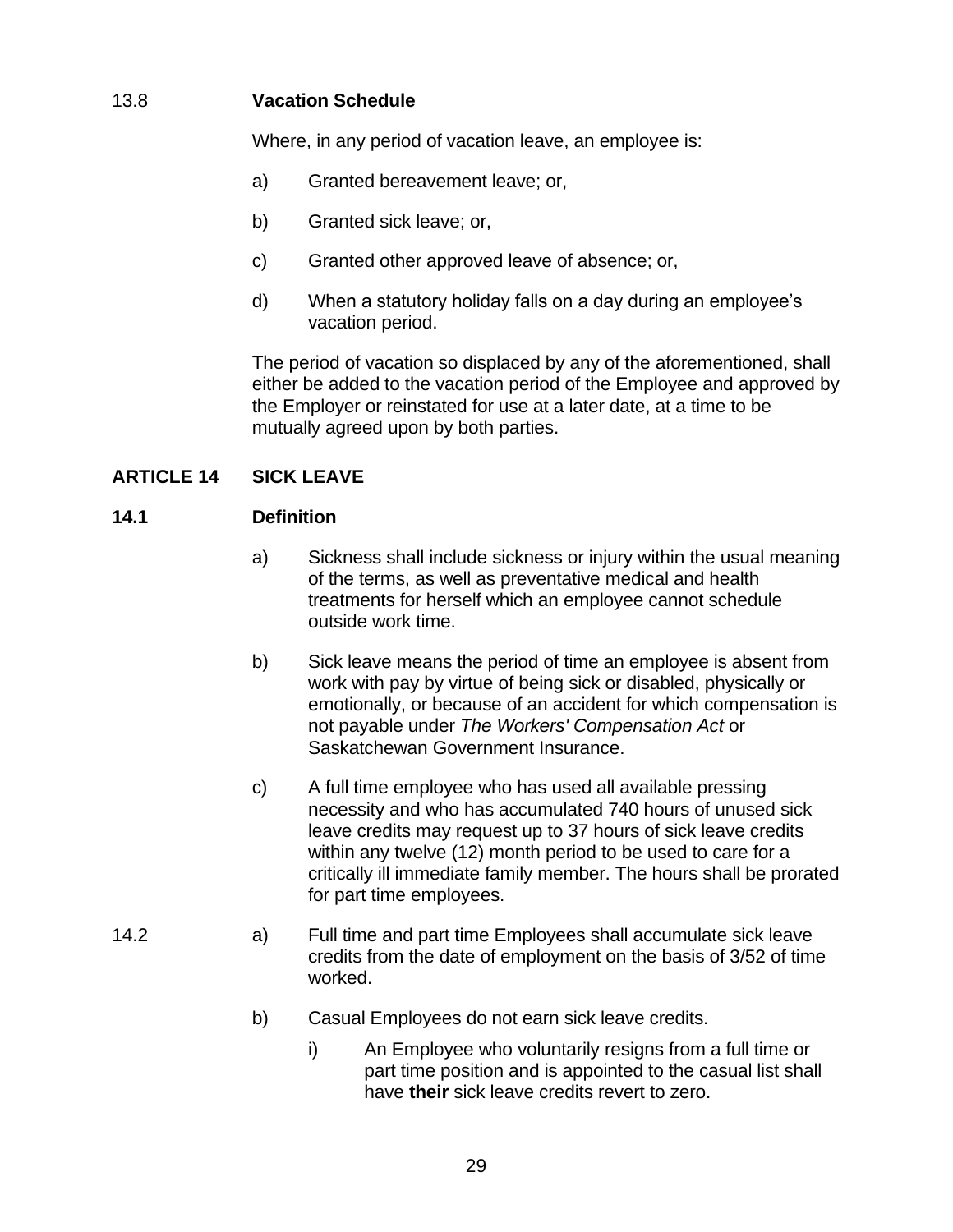- ii) Employees on the Employment List working casual hours cannot access retained sick leave credits.
- 14.3 The Executive Director **or designate** may request verification from a licensed medical practitioner if the Employee misses three (3) consecutive scheduled shifts.

#### 14.4 **Prolonged Sick Leave**

An employee on prolonged sick leave who is entitled to LTD benefits shall be eligible to use accumulated sick leave credits to a maximum of four (4) months (119 calendar days).

An employee on prolonged sick leave who is denied LTD benefits shall be entitled to use accumulated sick leave credits to the extent earned.

#### 14.5 **Maintaining Sick Leave Credits**

When an employee is given leave of absence without pay for any reason or is laid off on account of lack of work and returns to work, upon expiration of such leave of absence, etc., **they** shall retain **their** existing accumulated credits at the time of such leave or lay-off, provided the Employee returns from leave or lay-off within the confines outlined in the Collective Agreement.

#### 14.6 **Sick Leave Records**

An employee's accumulated sick leave records shall be made available to **them** upon request.

#### 14.7 **Medical Certificate**

Claims for sick leave or leave of absence for prolonged illness shall be accompanied by a Doctor's certificate stating a prognosis as defined in Article **2.17** and approximate date of return.

#### 14.8 **Return to Work and Duty to Accommodate**

Upon return to work or placement on the employment list, employees may be required by the Employer to provide medical information to assist the parties in determination of ability to fulfil job duties, retraining, and to find employment within the bargaining unit for employees able to work, but unable to fully return to their former duties.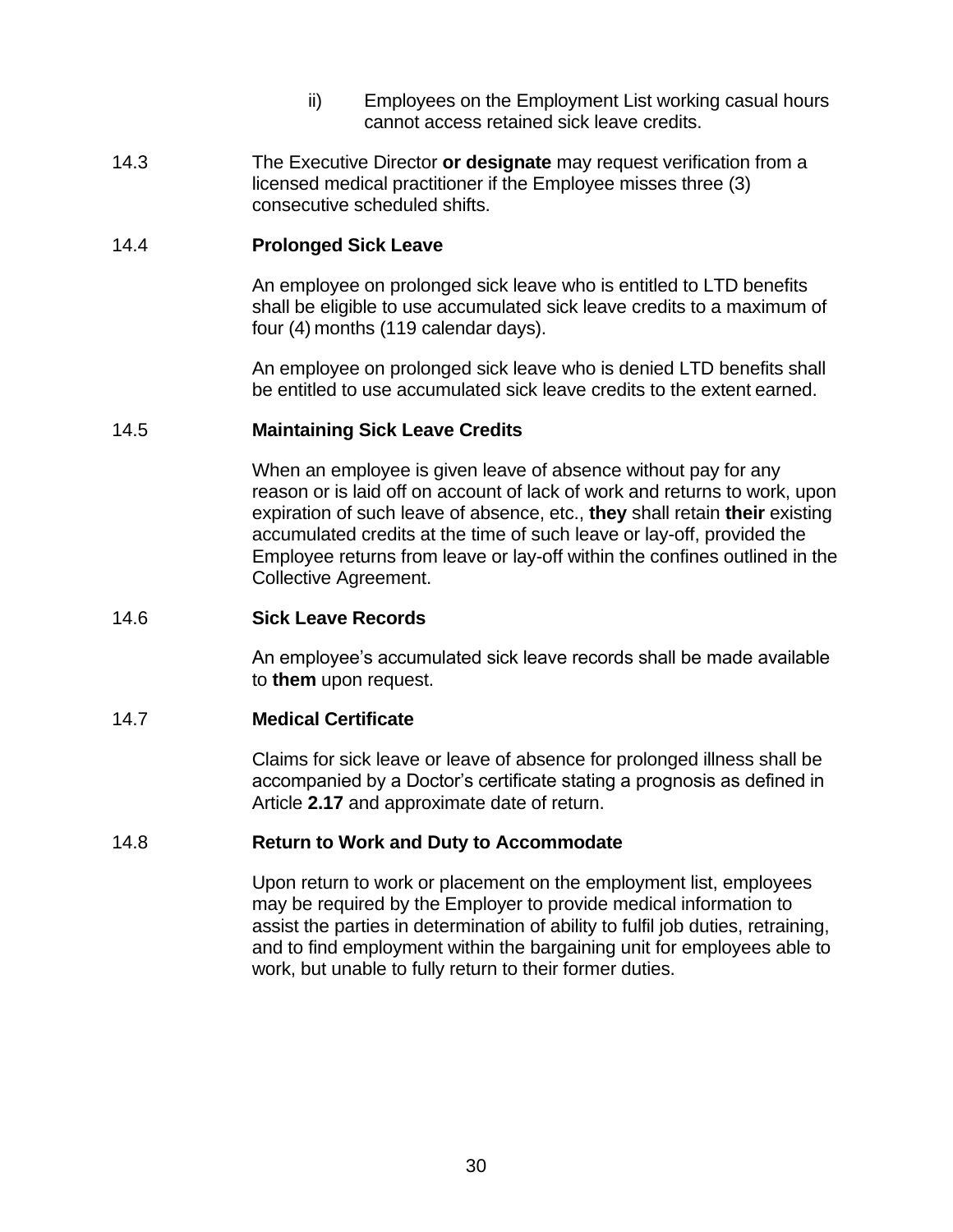## 14.9 **Preventive Health Care Leave**

A worker who is unable to make the necessary arrangements for maintenance of personal health care outside of scheduled work time, shall be granted time off with pay using accumulated sick leave credits.

## **ARTICLE 15 LEAVE OF ABSENCE**

#### 15.1 **Mandatory Leaves**

Mandatory leave is defined as a set period of time away from the Employee's regular position.

15.1.1 The Employee shall request mandatory leave in writing.

Upon written application, mandatory leaves of absence shall be granted for:

### **a) Maternity**

An employee, who makes application at least one (1) month in advance of the estimated due date, shall be granted leave without pay consisting of a period up to and including **eighteen (18)** calendar months subject to the following conditions:

- i) An employee shall not be dismissed or laid off solely because **they are** pregnant or **have** applied for maternity leave;
- ii) An employee who has a medically substantiated need to be absent from work for health reasons related to pregnancy either before, on or after the date of delivery, shall be allowed to access accumulated sick leave credits. The Employee shall provide the Employer with a medical certificate to substantiate the request.
- iii) An employee on maternity leave shall continue to accumulate seniority and annual step increases to a maximum of **eighteen (18)**, but shall not accumulate vacation leave, sick leave, or any other benefit except where explicitly stated in the Collective Agreement.
- iv) At the time of notification of approval the Executive Director shall inform the Employee of **their** need to pay Extended Health and LTD premiums for the duration of the leave.

### **b) Parental or Legal Adoption**

An employee who makes application at least one (1) month in advance of the requested commencement date shall be granted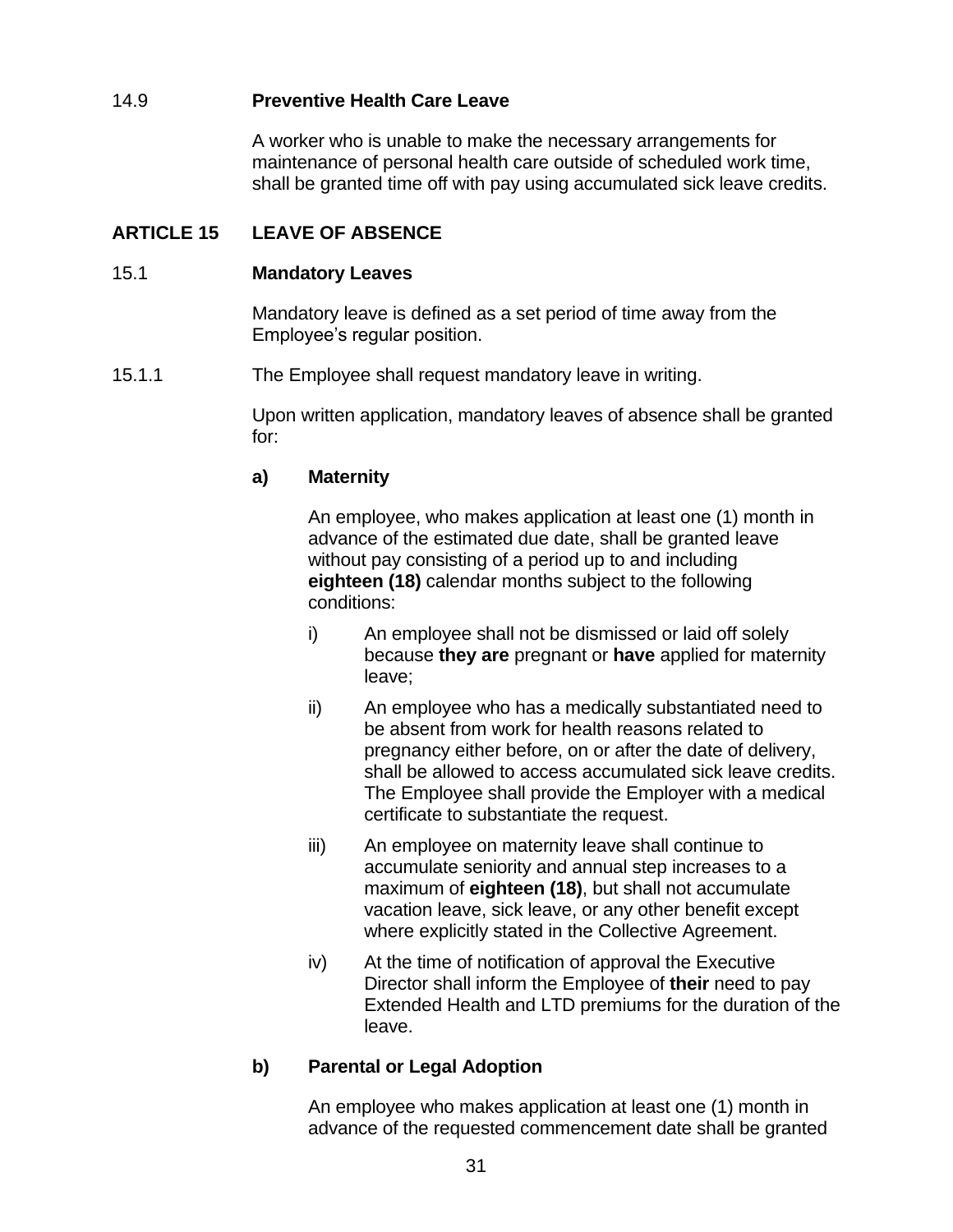leave without pay up to twelve (12) calendar months. The Employee may be granted a mandatory leave not more than six (6) weeks preceding the estimated date of birth or legal adoption and end not later than twelve (12) calendar months after the actual date of birth or legal adoption.

- i) The Employee shall continue to accumulate seniority and annual step increases to a maximum of twelve (12) months, but shall not accumulate vacation leave, sick leave, or any other benefits except where explicitly stated in the Collective Agreement.
- ii) At the time of notification of approval the Executive Director shall inform the Employee of **their** need to pay Extended Health and LTD premiums for the duration of the leave.

## **c) Prolonged Illness**

- i) An employee suffering prolonged illness shall, upon application, be granted mandatory leave of absence without pay when all sick leave credits have been expended.
- ii) The Employer shall not permanently fill the Employee's position for a period of twenty-four (24) calendar months while the Employee is on mandatory leave of absence for prolonged illness. During this time the Employee shall be entitled to return to **their** home position.
- iii) If it is determined the Employee will not be able to return to **their** home position; the parties may waive the twenty-four (24) month provision, allowing the position to be filled permanently.
- iv) The Employee shall continue to accumulate seniority and annual step increases to a maximum of twenty-four (24) months, but shall not accumulate vacation leave, sick leave, or any other benefits except where explicitly stated in the Collective Agreement.
- v) At the time of notification of approval of the leave the Executive Director shall inform the Employee of **their** need to pay the Extended Health and LTD premiums for the duration of the leave.
- vi) Employees on a mandatory leave for prolonged illness shall be required to apply for extensions annually, giving proof the original conditions under which the leave was granted still prevail.
- vii) An employee on an approved mandatory leave for prolonged illness without pay, shall, upon conclusion of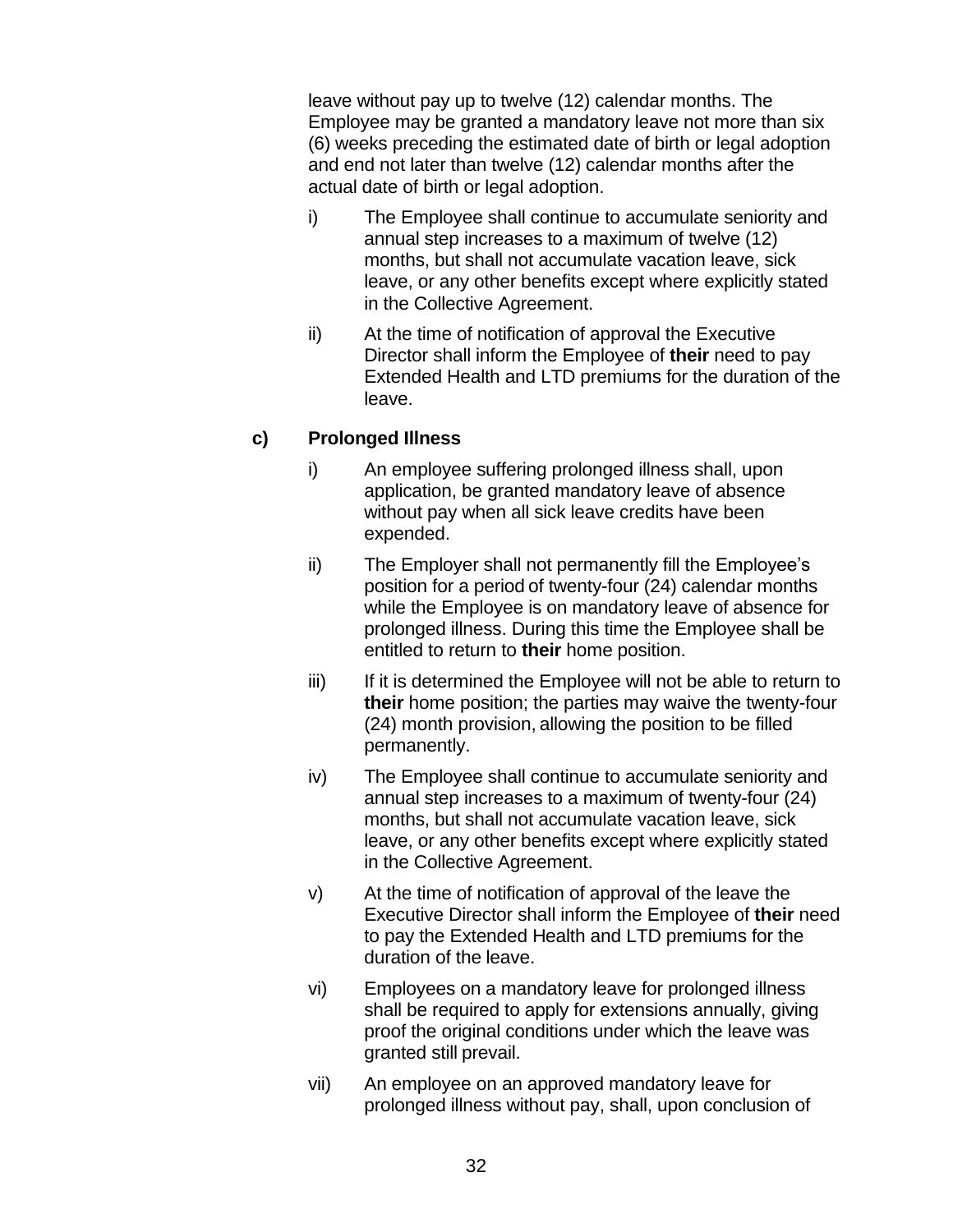the leave, have **their** name placed on the Employment List by the Employer for a period of two (2) years

## **d) Leave of Absence for Public Duty/Union Office**

An employee who is elected to public office shall be granted a mandatory leave of absence without pay for a period of up to twelve (12) months.

- i) The Employee shall continue to accumulate seniority and annual step increases to a maximum of twelve (12) months, but shall not accumulate vacation leave, sick leave, or any other benefits except where explicitly stated in the Collective Agreement.
- ii) At the time of notification of approval the Executive Director shall inform the Employee of **their** need to pay Extended Health and LTD premiums for the duration of the leave.

## **e) Jury Duty**

An employee, who serves as a juror, shall be granted a mandatory leave of absence without pay.

- i) The Employee shall continue to accrue seniority and annual step increases, sick leave and vacation benefits based on **their** regular scheduled hours of work.
- ii) The Employer shall continue to pay benefits during such leave; however, the Employee shall pay **their** share of the benefit premiums.
- iii) At the time of notification of approval the Executive Director shall inform the Employee of **their** need to pay Extended Health and LTD premiums for the duration of the leave if on leave for public duty.

# **f) Bereavement Leave**

A full-time employee shall be entitled to leave with pay, for bereavement purposes, up to a maximum of five (5) days per year. Credits for the five (5) days shall be placed in the Employee's bank on the date of hire and renewed annually. For part-time employees the five (5) day entitlement shall be pro-rated. This leave is not to be deducted from accumulated sick leave and shall not accumulate from year to year.

If needed, an employee shall be granted an additional unpaid mandatory leave of absence under this Article. Duration of such leave shall be determined by the Employee and the Executive Director and shall not exceed four (4) calendar months.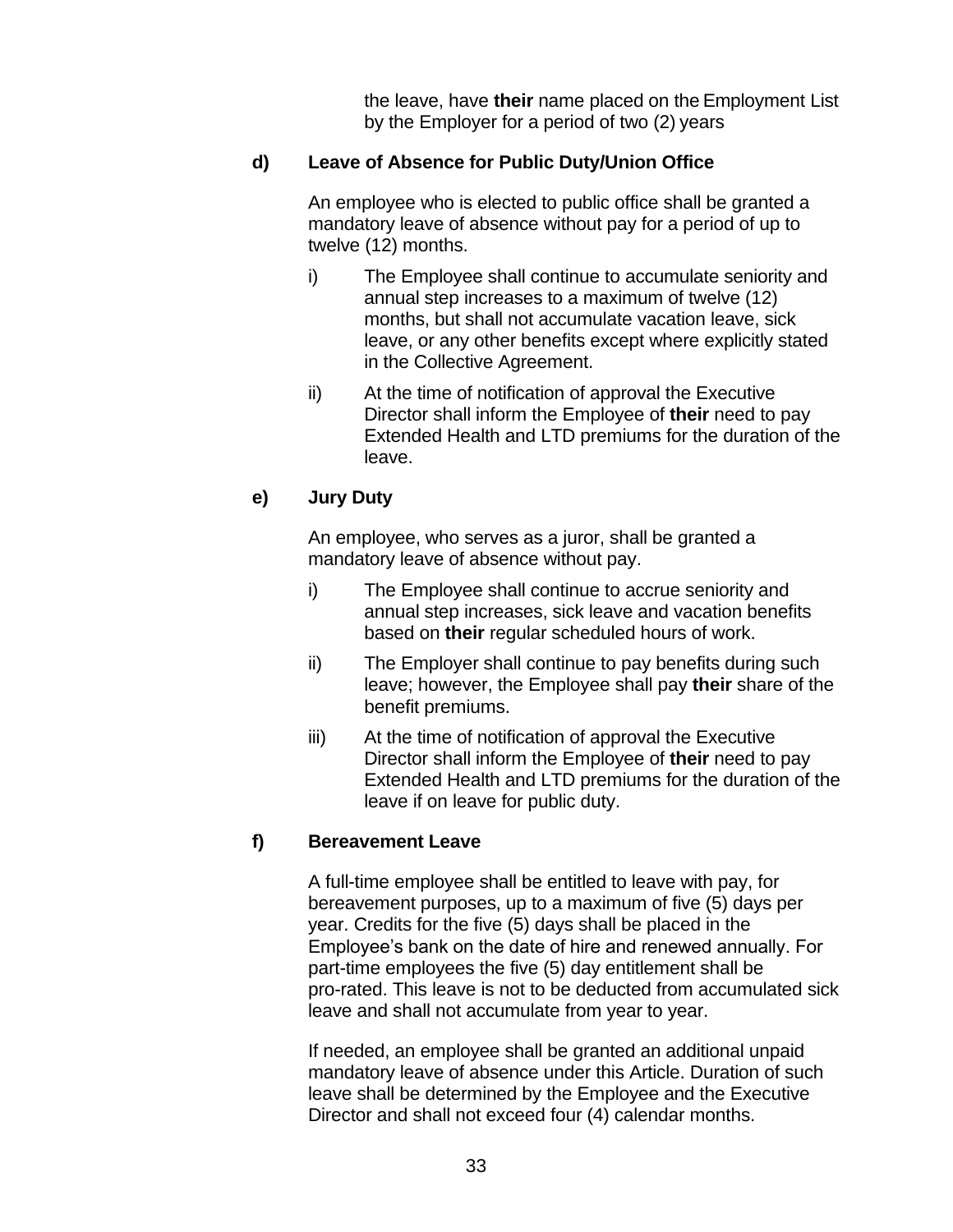#### **g) Interpersonal Violence Leave**

**Interpersonal violence leave is a job-protected leave of up to 10 days in a period of 52 weeks for survivors of interpersonal or sexual violence to access supports or relocate to a new home.**

**According to** *The Saskatchewan Employment Act,* **the employer shall allow an employee who is required to seek supports from interpersonal violence related to:**

- **Seeking medical attention;**
- **Obtaining services from a victims' services organization;**
- **Obtaining psychological or other professional services;**
- **Relocating, either temporarily or permanently; or**
- **Seeking legal or law enforcement assistance and attending court appearances.**

**The Employee may use unexpended pressing necessity, sick leave, vacation leave and or shall be granted a leave of absence without pay if neither accruals are available.** 

**Employees must have worked for an employer for a minimum of 13 weeks and may be required to provide evidence of the services being received if asked to qualify for the leave.**

#### **h) Public Health Emergency Leave**

**The Public Health Emergency Leave is intended for employees to assist in protecting their jobs when they have been directed to isolate as ordered by: their employer; the government; their doctor; or the chief medical health officer of the province.**

**Employees who are required to isolate themselves or care for their child or adult family who have been affected by an order or direction of the Government of Saskatchewan or an order of the chief medical health officer are eligible.**

**Employees will be entitled to leave for the length of time they are ordered by their employer, government, their doctor or the chief medical health officer to remain away from work.**

**The Public Health Emergency Leave is an unpaid leave. However, employees are entitled to be paid their regular**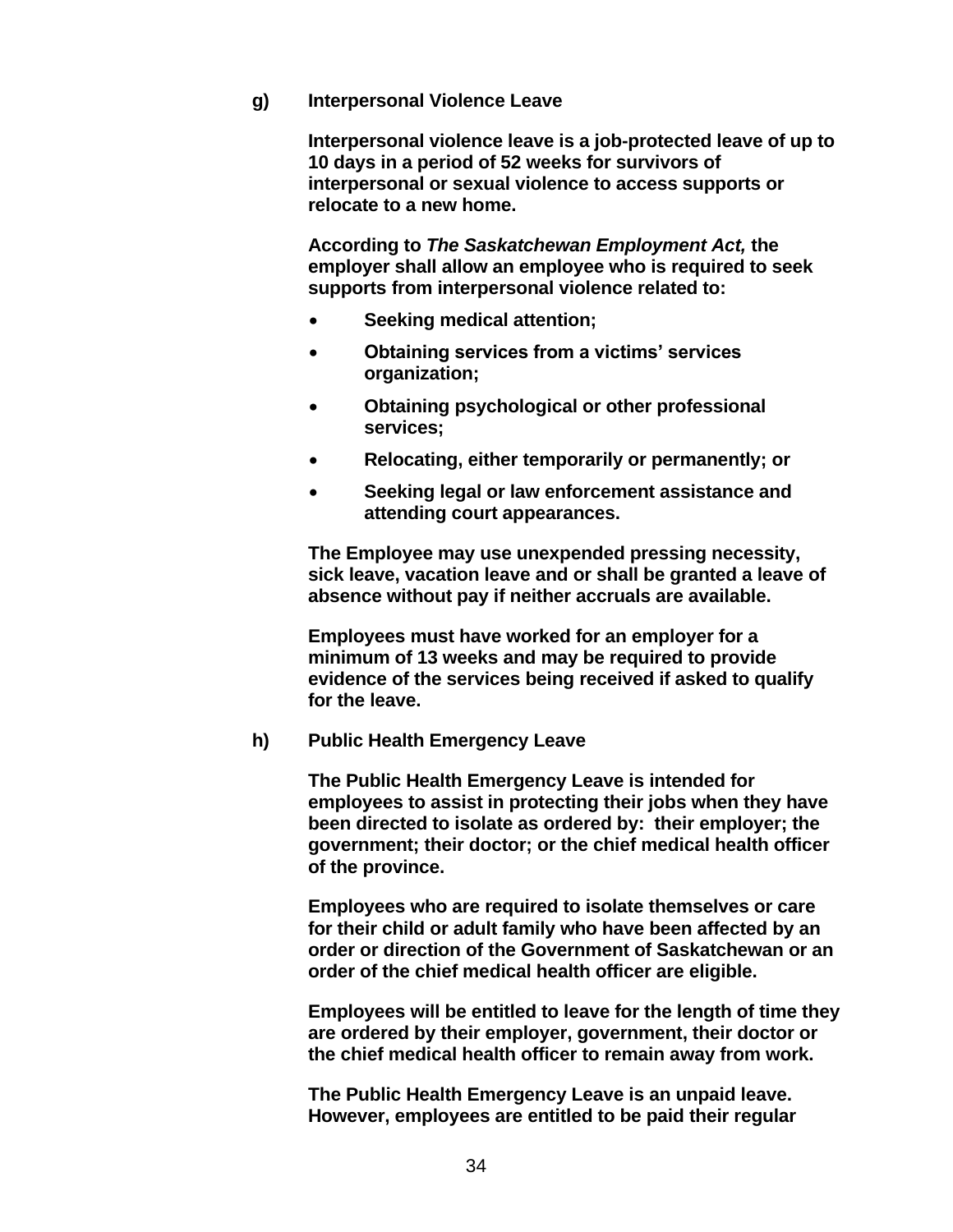**wages if their employer authorizes them to work from home during the period of time as set out by the order of the chief medical health officer or government.**

## 15.2 **Reinstatement from Mandatory Leave**

- a) An employee granted a mandatory leave of absence shall, at the end of the leave or, at an earlier date agreed to by the Executive Director and with a minimum of thirty (30) days' notice be reinstated to **their** home position.
- b) If the home position of the Employee is abolished during **their** absence **they** shall be subject to the lay-off provisions in accordance with Article 10.

### 15.3 **Discretionary Leaves**

Discretionary leave is a leave of absence without pay for a specified time period which may be granted by the Executive Director. It is intended to provide employment security for the Employee while meeting the needs of the Employer.

- 15.3.1 The Executive Director shall consistently and fairly consider the following principles when determining approval or denial of the application for leave of absence:
	- a) Be beneficial to the Employee and the organization;
	- b) Be in the best interest of the Rainbow Youth Centre, Inc.;
	- c) Would support the objectives of delivering quality services.
- 15.3.2 An employee may be granted a leave of absence for up to twelve (12) calendar months.
	- a) The written request shall be submitted to the Executive Director at least fifteen (15) working days in advance of the requested leave date.
	- b) The Executive Director shall respond within five (5) working days of receiving the request.
	- c) All employees, except employees in casual or temporary positions, may be granted a discretionary Leave of Absence without pay.
	- d) All employees are required to give 30 days' written notice if they do not intend to return from a leave of absence.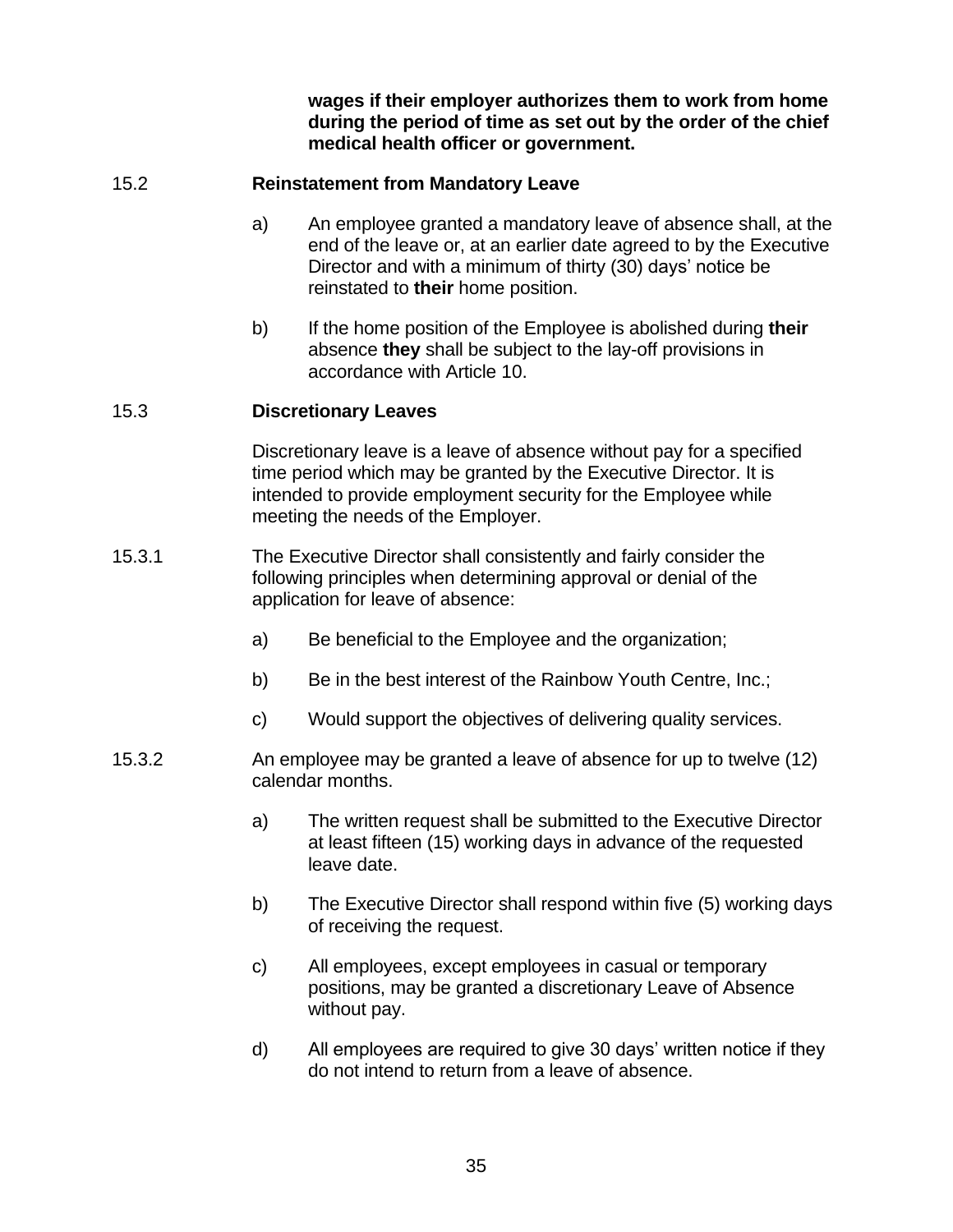## 15.4 **Family Responsibility and Pressing Necessity Leave**

Subject to Appendix B of this Agreement, an employee with sufficient cause may be granted Family Responsibility and Pressing Necessity Leave with pay. Employees shall accumulate credits at a rate of 1/52 of time worked. At no time shall an employee have more than five (5) days' worth of credits in their bank.

For the purpose of this article an adult relation includes a domestic partner, mother, father, mother-in-law, father-in-law, grandparent, adult child or someone who has fulfilled one of these roles. Every effort should be made to schedule appointments outside of scheduled work time.

An employee may also be granted up to a maximum of four (4) months' Dependent Care discretionary leave of absence without pay. An employee shall retain **their** existing accumulated benefits and seniority at the time such leave commenced.

# **ARTICLE 16 PAY ADMINISTRATION**

- 16.1 The rates of pay as established in Appendix "A" of this Agreement shall be the rates paid to the Employees covered by the Agreement.
- 16.2 Employees shall be paid Friday of every second week.

### 16.3 **Time Sheets**

Employees shall submit time sheets every two weeks for the supervisor's signature. Employees may be required to submit a record of hours worked before receiving their pay.

#### 16.4 **Statement of Earnings**

Employees shall receive a statement attached to each pay cheque showing the gross amount earned, itemized deductions and net amount payable.

#### 16.5 **Increments**

Increments are based on seniority hours. Upon commencement, all new employees shall be placed at the Start rate for their assigned pay level. Movement through the increments shall be as follows:

- Start =  $0 961$  seniority hours
- First Increment 962 seniority hours (4% increase allocated to pension contribution)
- Second Increment 1924 seniority hours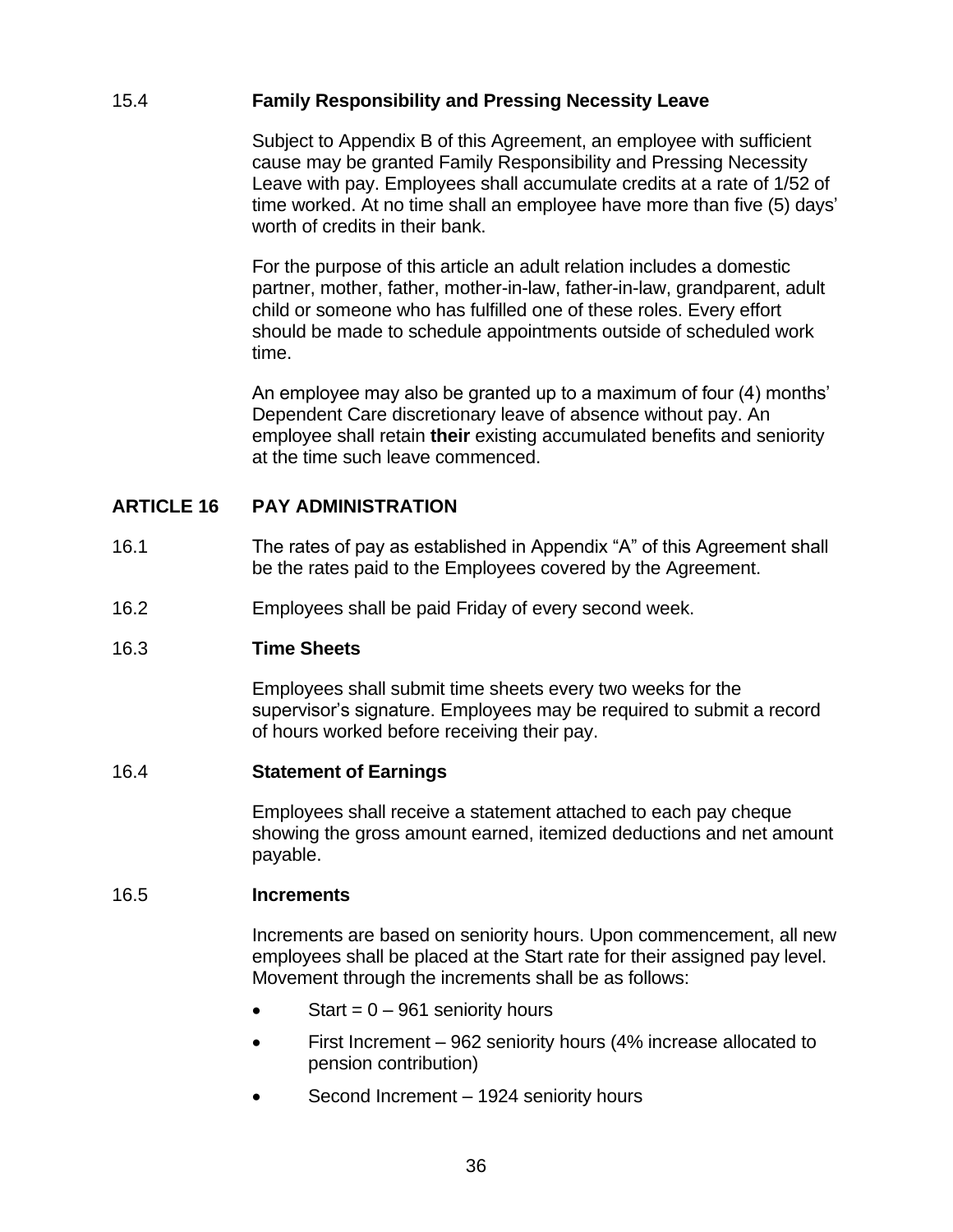Subsequent increments are earned after every 1924 additional seniority hours. Increments are not to exceed the highest step in the Employee's assigned pay level.

# 16.6 **Temporary Performance of Higher Duties**

- a) TPHD must be assigned by the Employer and not assumed by the Employee. Temporary Performance of Higher Duties may be assigned in the case of an emergency backfill to a vacancy or when the Employer requires an employee to temporarily perform the duties of a higher paid position.
- b) An employee, who is temporarily assigned higher duties for more than five (5) consecutive working days and less than twenty-one (21) consecutive working days, shall be paid at least at Step 1 of the higher pay level. If **their** current rate of pay is between two steps at the higher pay level, **they** shall receive the higher step in the higher pay level. An extension may be provided pending mutual agreement of the parties.
- c) If an employee is currently at the Start Step **they** shall move to the Start Step of the higher pay level.

## 16.7 **Promotion Formula**

- a) On promotion of an employee to a permanent or temporary vacancy, **they** shall be paid at least at Step 1 of the higher pay level. If **their** current rate is between two steps in the higher pay level, **they** shall receive the next higher step in the higher pay level.
- b) If an employee is currently at the Start Step **they** shall move to the Start Step of the higher pay level.
- c) There shall be no interruption to increment dates.

# 16.8 **Hiring Rates**

Rainbow Youth Centre, Inc. may recognize experience and qualifications of a new employee by placing **them** at a wage rate above the minimum, but not exceeding the maximum of the pay level assigned to the position.

The Employer shall inform the Union Committee of all hirings above the minimum rate, and the reason(s) in writing.

When a new employee is hired at a rate above the minimum for the position, other employees within the classification who believe they may have similar experience and qualifications, shall have the opportunity to appeal to the Employer.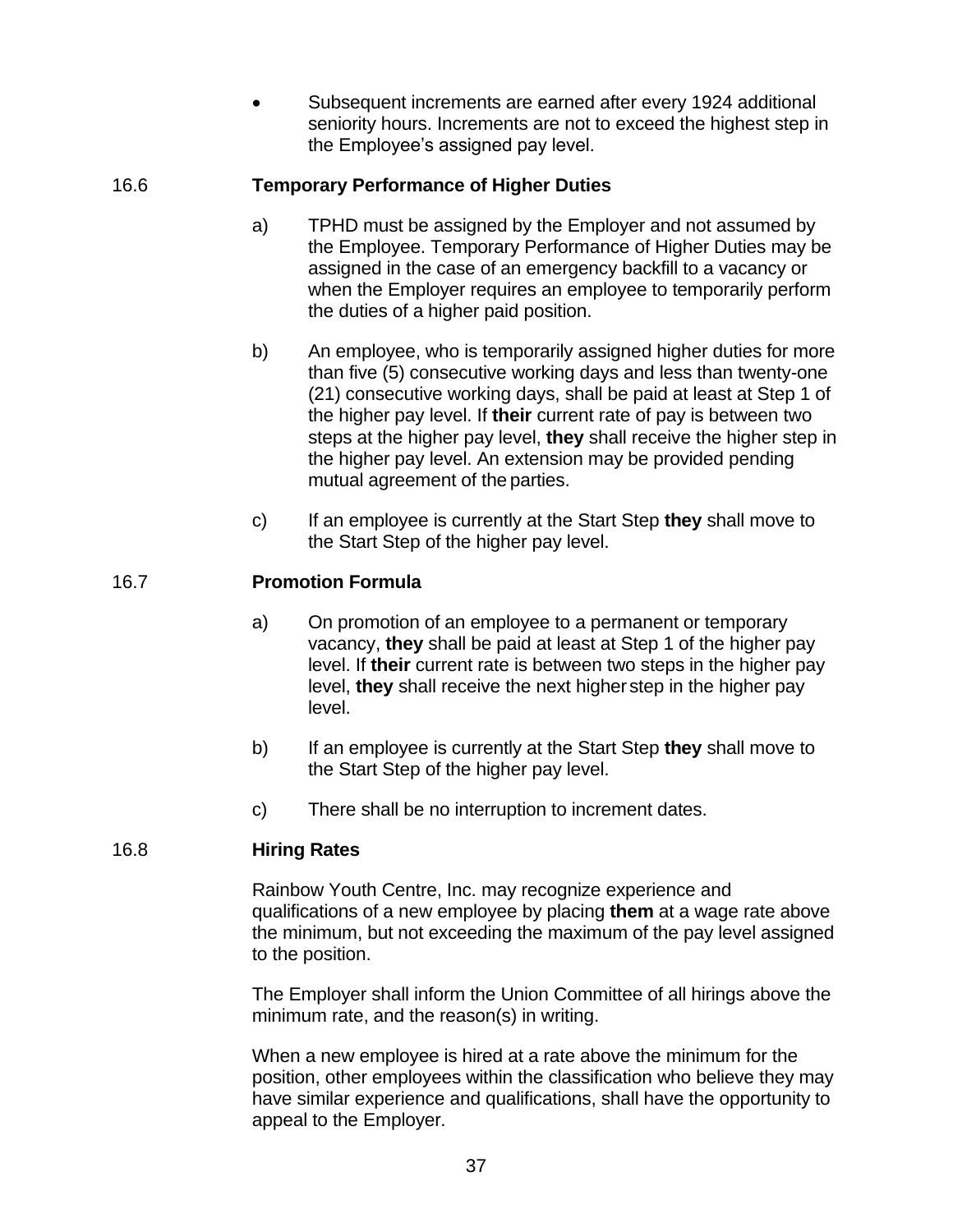If satisfactory settlement cannot be affected by the appeal process, the appellant shall have the right to grieve in accordance with Article 5.

Where it is determined an appellant has similar experience and qualifications to the new employee **their** pay rate shall be equalized to the rate of pay allocated to the new employee. Such rate adjustment shall be effective the date of hire of the new employee.

### 16.9 **Travel and Allowance**

- a) All employees authorized to use their vehicles within Regina in the performance of their duties shall receive compensation at the rate, as adjusted from time to time, between the Public Service Commission and the Saskatchewan Government Employee's Union.
- b) Authorized personal vehicle use outside of Regina shall be voluntary, and compensation will be for gas only, upon presentation of receipts.
- c) Authorized personal vehicle use outside of Regina, shall be reimbursed at the rate as adjusted from time to time, between the Public Service Commission and the Saskatchewan Government and General Employees' Union, for travel outside of Regina when Rainbow Youth Centre, Inc. is being reimbursed for the mileage by the host agency.
- d) The compensation rate for authorized meals and accommodation shall be actual and reasonable charges supported by receipts.

#### 16.10 **Changes in Pay Range**

When a higher pay range is assigned to a position, the Employee shall move to the same step in the new pay level as held in the previous pay level.

#### 16.11 **Work of Equal Value**

Employees shall receive equal pay for work of equal value

16.12 When an employee severs **their** employment, the Employer shall, based on a salary reconciliation, pay to such employee any outstanding monies owing or collect any monies owing to the Employer for expended, but unearned vacation or sick leave.

## **ARTICLE 17 JOB CLASSIFICATION AND RECLASSIFICATION**

#### 17.1 **Maintaining a Classification Plan**

The Employer shall maintain job descriptions in a manual kept in the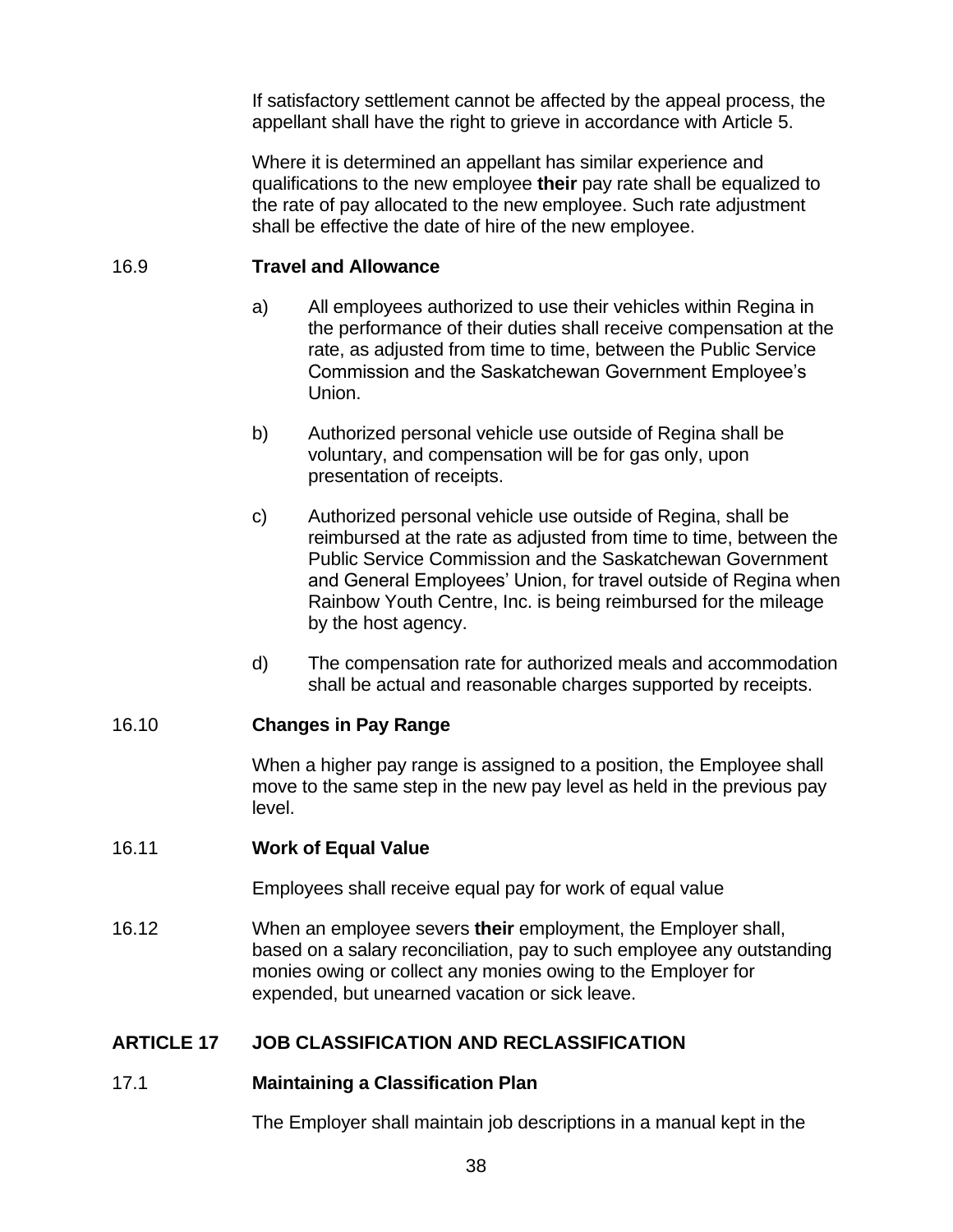Employer's office available for inspection.

# 17.2 **Classifications Shall be Submitted to the Union**

The Employer agrees to submit to the Union and the Union Committee, job descriptions for all new positions and classifications.

## 17.3 **Changes in Classification**

When the duties of any permanent position are significantly altered or changed, or where the Union or the Employee feels they are incorrectly classified or when a new permanent position, not covered in Appendix A, is being created during the term of this agreement, the rate of pay, hours of work shall be subject to the Maintenance of the Classification Plan attached hereto as Appendix D. All settlements shall be retroactive to the initiation of the request in writing to change the classification and subject to the regular grievance and arbitration procedure contained in this Collective Agreement.

### 17.4 **Downward Classification**

The incumbent in a position shall not have **their** wages reduced as the result of **their** position being assigned to a lower pay level.

# **ARTICLE 18 SAFETY AND HEALTH**

18.1 The Employer shall make provisions for the safety and health of workers during hours of work. Workers shall endeavour to point out any health and safety hazards.

#### 18.2 **Meetings**

The Employer and the Union agree to meet and co-operate in resolving all unsafe hazardous or dangerous working conditions. Representatives of the Union shall suffer no loss of pay for attending such meetings.

#### 18.3 **No Discipline**

No worker shall be disciplined for refusal to work on a job or to operate any equipment that is unsafe.

#### 18.4 **First Aid**

Adequate first aid supplies shall be made available in all employer work sites.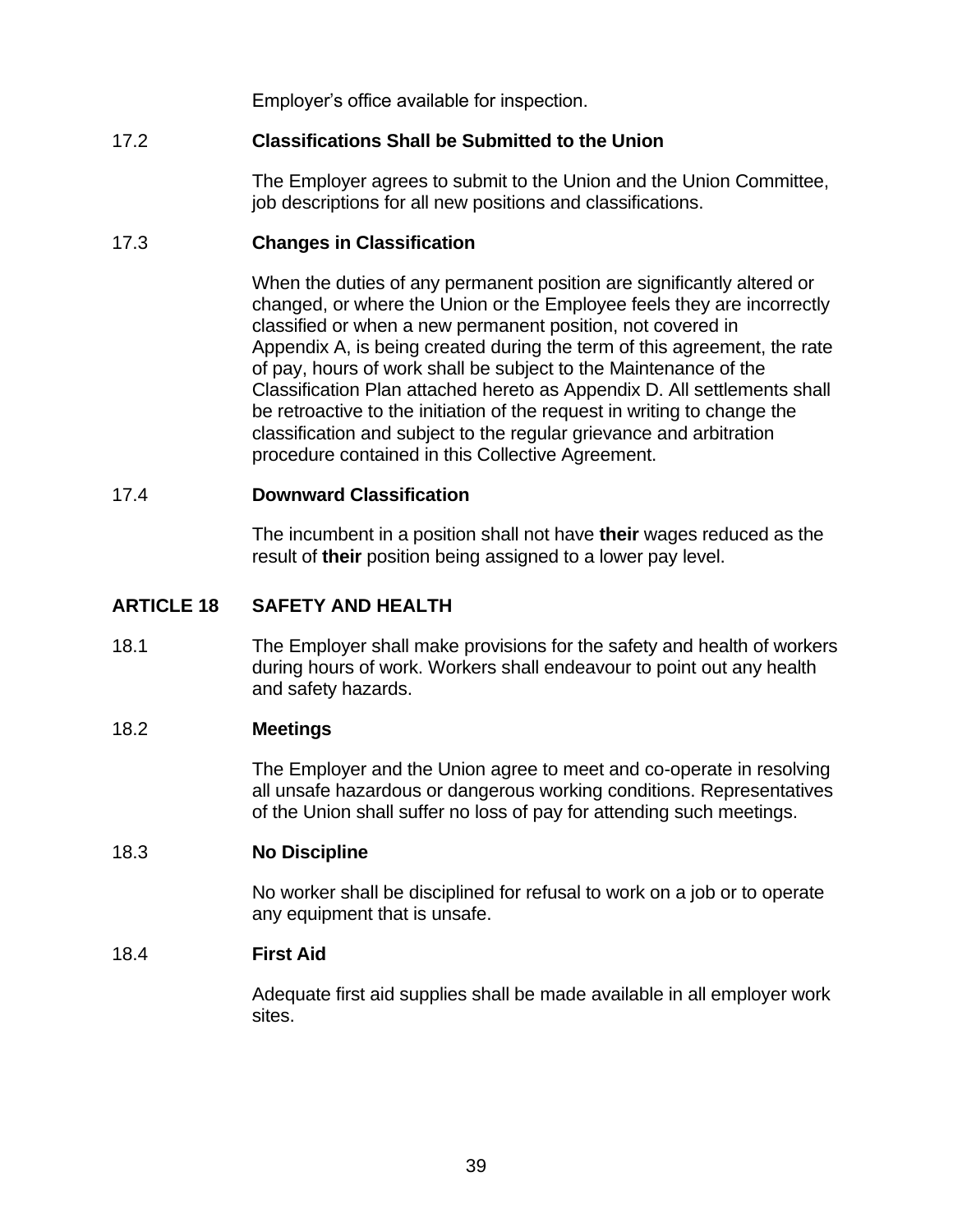### **ARTICLE 19 TERMS OF AGREEMENT**

#### 19.1 **Agreement Subject to Applicable Laws**

All provisions of this Agreement are subject to any applicable laws now or hereafter effected.

#### 19.2 **Duration**

This agreement shall be in effect from April 1, **2020** to March 31, **2025** and shall continue from year to year thereafter, unless either party gives to the other party notice in writing that it desires amendment.

#### 19.3 **Wage Re-opener**

The Employer shall notify the Negotiating Chair within thirty (30) days of any new, additional funds or reduced funding made available by the Government of Saskatchewan or any other funding agent.

Within thirty (30) days following notification, either party may serve notice to commence negotiating amendments to the wages and/or benefits contained within this Collective Agreement.

#### 19.4 **Changes in Agreement**

Any changes deemed necessary in this Agreement may be made by mutual agreement between the Union and the Employer in writing at any time during the existence of this Agreement.

### 19.5 **Notice to Bargain**

Either party to this Collective Agreement desiring to propose changes to this Agreement may, no more than one hundred (120) days and no less than sixty (60) days prior to the expiry date of the Agreement, give notice in writing to the other party of their intent to negotiate revisions. The parties shall engage in collective bargaining immediately upon receipt of notice.

#### 19.6 **Retroactivity**

Any changes to the Collective Agreement shall have an effective date for retroactivity named in the Memorandum of Agreement signed by the parties.

Unless otherwise stated, the provisions herein shall become effective on the date of signing of the Collective Agreement.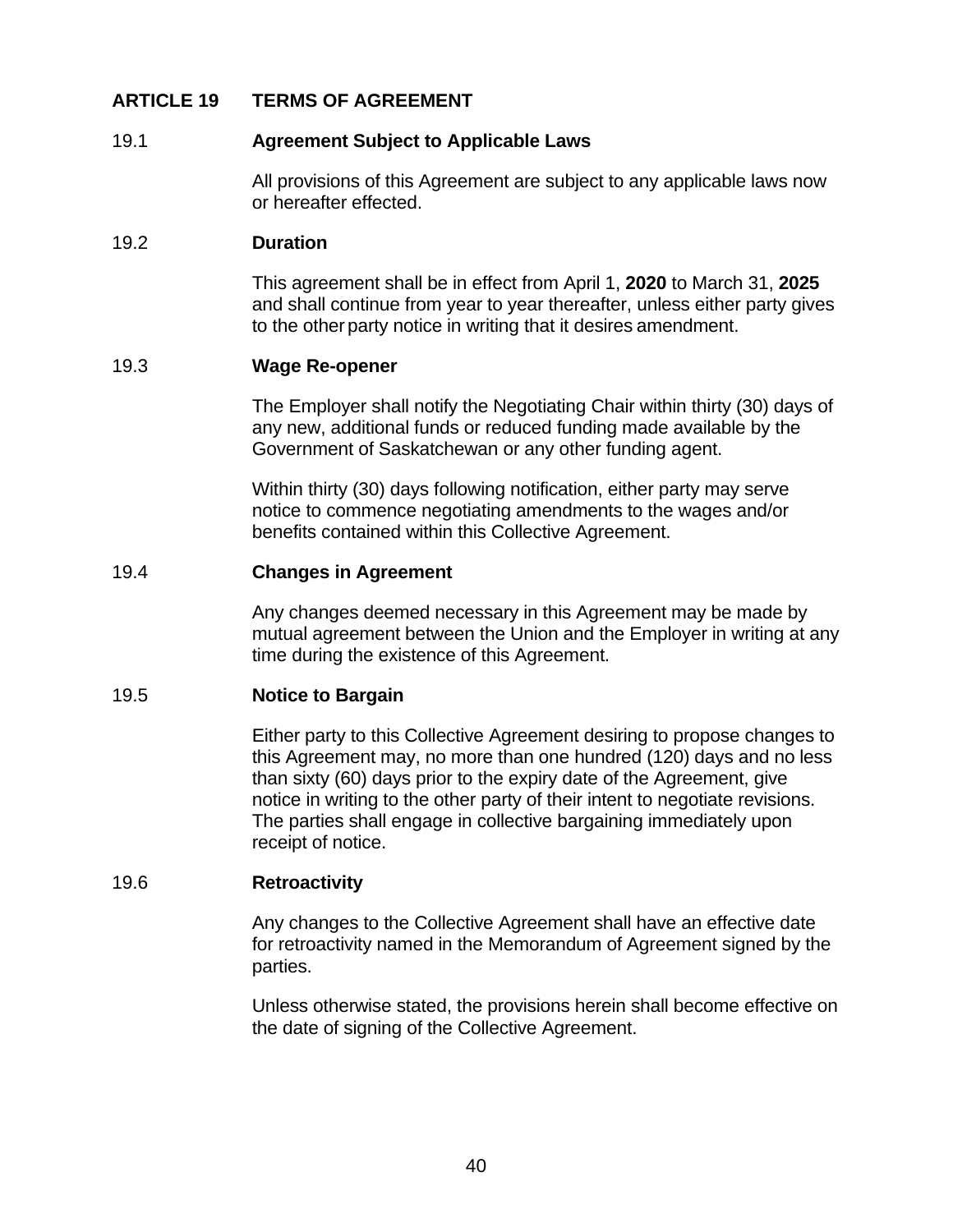# **APPENDIX A – SALARY GRID**

#### **Hourly Rates of Pay Effective April 1, 2020**

| <b>POSITION</b>           | Pay | level Point Range |       | 962 Hrs | 1924 Hrs | 3848 Hrs | Start Step 1 Step 2 Step 3 Step 4 Step 5 Step 6<br>5772 Hrs 7696 Hrs |       |       | Step 7<br>9620 Hrs11544 Hrs | Step 8<br>13468 Hrs |
|---------------------------|-----|-------------------|-------|---------|----------|----------|----------------------------------------------------------------------|-------|-------|-----------------------------|---------------------|
|                           |     | 0 to 199          | 12.54 | 12.88   | 13.52    | 14.14    | 14.77                                                                | 15.40 | 16.02 | 16.65                       | 17.28               |
| <b>Cleaner</b>            | 2   | 200 to 299        | 12.94 | 13.31   | 13.93    | 14.56    | 15.19                                                                | 15.82 | 16.44 | 17.06                       | 17.70               |
| <b>Office Assistant</b>   | 3   | 300 to 399        | 13.53 | 13.91   | 14.54    | 15.17    | 15.79                                                                | 16.42 | 17.04 | 17.68                       | 18.30               |
| <b>Childcare / Cook</b>   | 4   | 400 to 499        | 16.28 | 16.77   | 17.41    | 18.03    | 18.65                                                                | 19.29 | 19.91 | 20.54                       | 21.17               |
| Home Vis. / YCW / Co-Fac. | 5   | 500 to 599        | 17.85 | 18.41   | 19.03    | 19.66    | 20.29                                                                | 20.91 | 21.54 | 22.17                       | 22.79               |
| <b>Support Supervisor</b> | 6   | 600 to 699        | 18.89 | 19.50   | 20.12    | 20.74    | 21.38                                                                | 22.00 | 22.63 | 23.26                       | 23.88               |
| Coordinator               | 7   | 700 to 799        | 19.94 | 20.58   | 21.21    | 21.84    | 22.46                                                                | 23.08 | 23.72 | 24.34                       | 24.96               |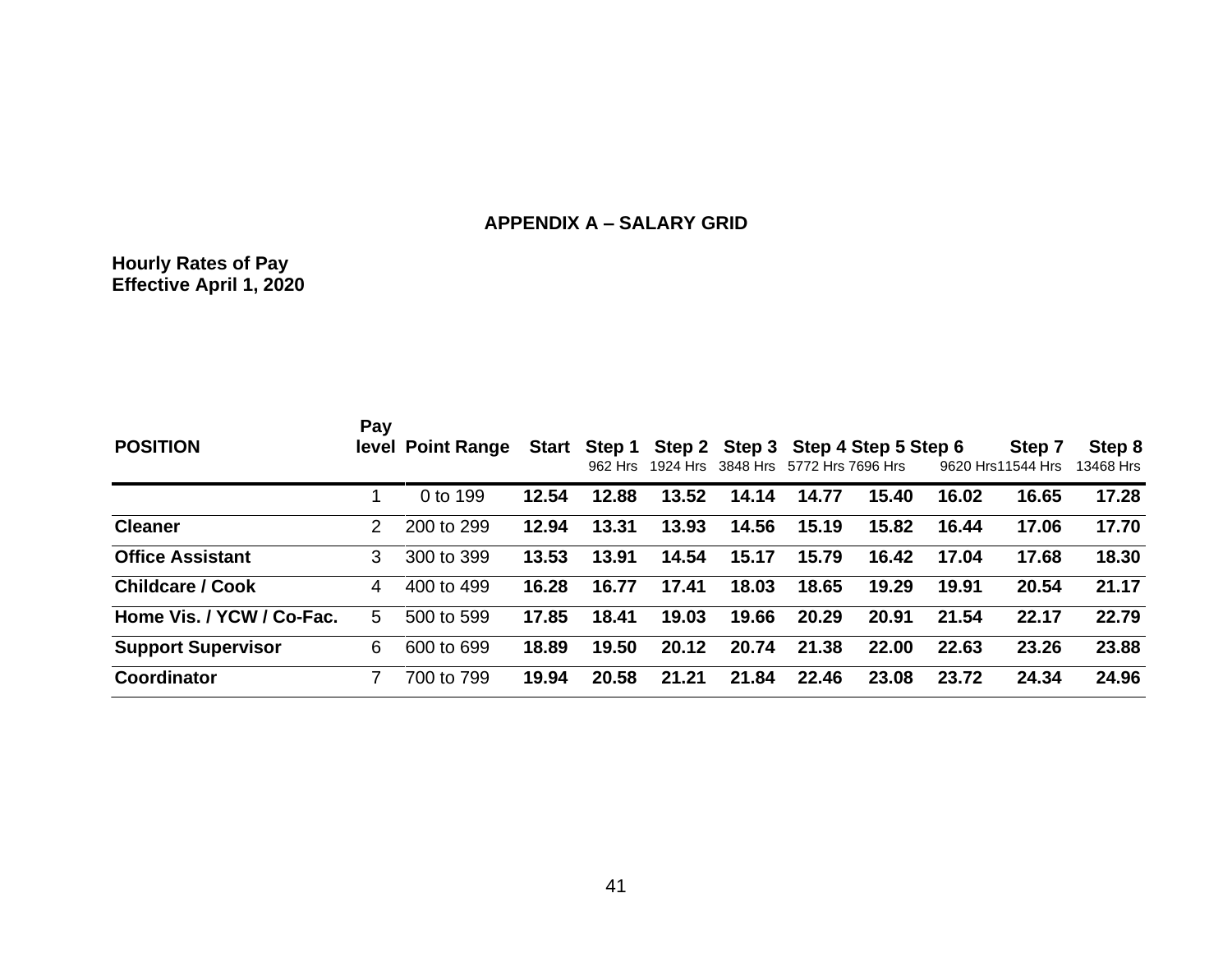#### **Hourly Rates of Pay Effective April 1, 2021**

| <b>POSITION</b>           | Pay | level Point Range |       |       | Start Step 1 Step 2 Step 3 Step 4 Step 5 Step 6<br>962 Hrs 1924 Hrs 3848 Hrs 5772 Hrs 7696 Hrs |       |       |       |       | Step 7<br>9620 Hrs11544 Hrs | Step 8<br>13468 Hrs |
|---------------------------|-----|-------------------|-------|-------|------------------------------------------------------------------------------------------------|-------|-------|-------|-------|-----------------------------|---------------------|
| <b>Cleaner</b>            | 2   | 200 to 299        | 13.32 | 13.70 | 14.34                                                                                          | 14.98 | 15.63 | 16.28 | 16.92 | 17.56                       | 18.22               |
| <b>Office Assistant</b>   | 3   | 300 to 399        | 13.92 | 14.32 | 14.96                                                                                          | 15.61 | 16.25 | 16.90 | 17.54 | 18.19                       | 18.83               |
| <b>Childcare / Cook</b>   | 4   | 400 to 499        | 16.75 | 17.26 | 17.92                                                                                          | 18.56 | 19.19 | 19.85 | 20.49 | 21.14                       | 21.79               |
| Home Vis. / YCW / Co-Fac. | 5.  | 500 to 599        | 18.37 | 18.95 | 19.58                                                                                          | 20.23 | 20.88 | 21.52 | 22.17 | 22.82                       | 23.45               |
| <b>Support Supervisor</b> | 6.  | 600 to 699        | 19.44 | 20.07 | 20.71                                                                                          | 21.34 | 22.00 | 22.64 | 23.29 | 23.94                       | 24.58               |
| <b>Coordinator</b>        |     | 700 to 799        | 20.52 | 21.18 | 21.83                                                                                          | 22.48 | 23.11 | 23.75 | 24.41 | 25.05                       | 25.69               |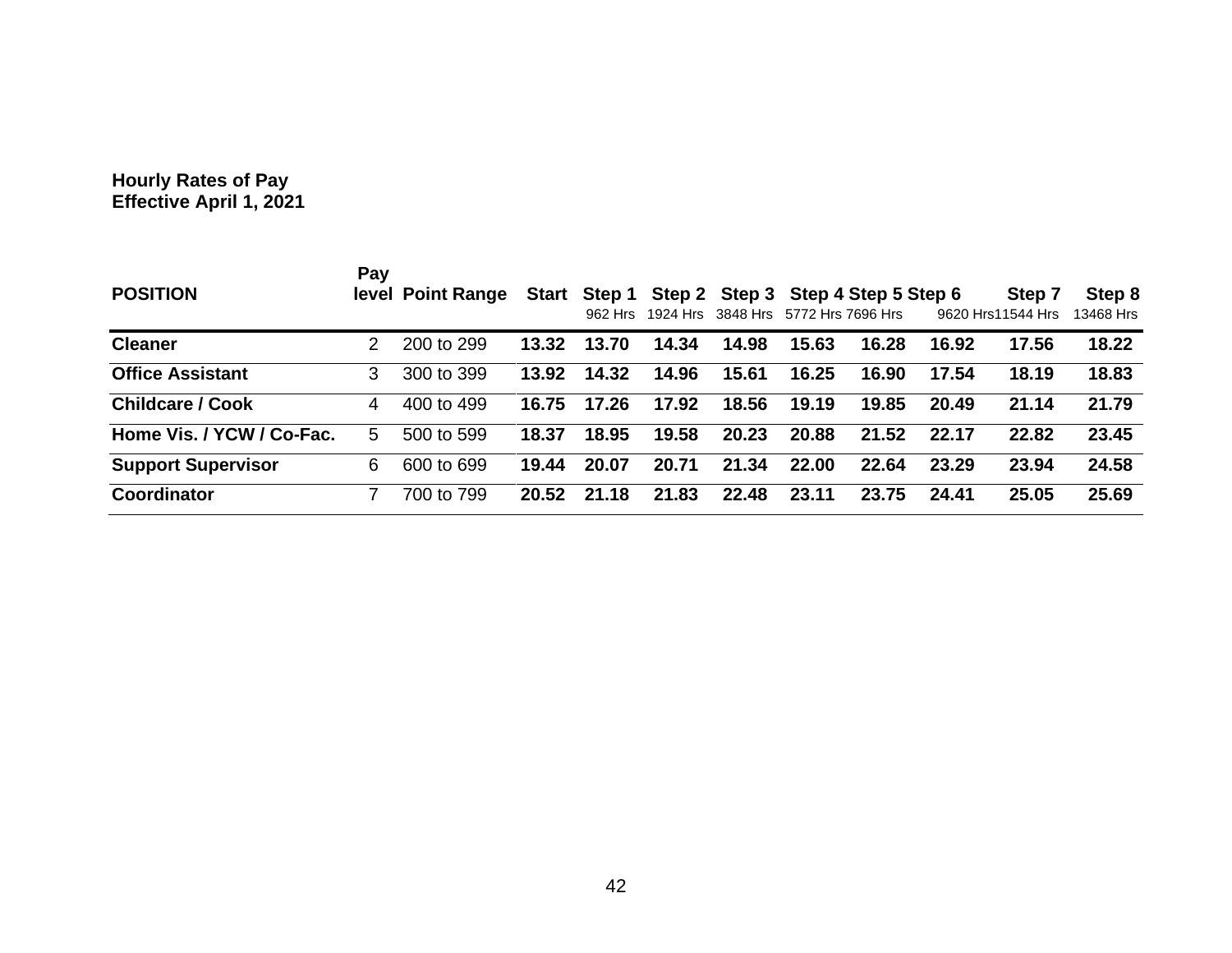# **APPENDIX A - SALARY GRID CONT.**

For the duration of this Agreement, the following negotiated wage increases will be applied:

April 1, 2022 to March 31, 2023 – 0.5% April 1, 2023 to March 31, 2024 - 0.5% April 1, 2024 to March 31, 2025 - 0.5%

# **APPENDIX A1 - COLA INTERPRETATION**

The calculation formula starts by identifying the Cost of Living over the previous fiscal year. This is a percentage, and it comes from Statistics Canada's Consumer Price Index **for the** City **of Regina**.

The COLA shall be calculated by October 31st of each year **and added to the salary grid effect April 1 of the current year.**

# **APPENDIX B - FAMILY RESPONSIBILITIES AND PRESSING NECESSITY LEAVE**

Family Responsibilities shall include but are not limited to:

- a) Making arrangements required for education, e.g.: registration, inoculations, kindergarten orientation, etc.
- b) Court appearances for family reasons, e.g.: child custody, divorce proceedings.
- c) Other circumstances that are non-emergency family responsibilities where one has an obligation or duty.
- d) Illness of regular caregiver.

Eldercare shall include but is not limited to:

- a) Physician appointment
- b) Arranging care and/or personal matters
- c) Emergency situations
- d) Critical illness of an adult relation
- e) Unforeseen medical situation of an adult relation when no other person can provide for their needs.

Dependent Care shall include but is not limited to: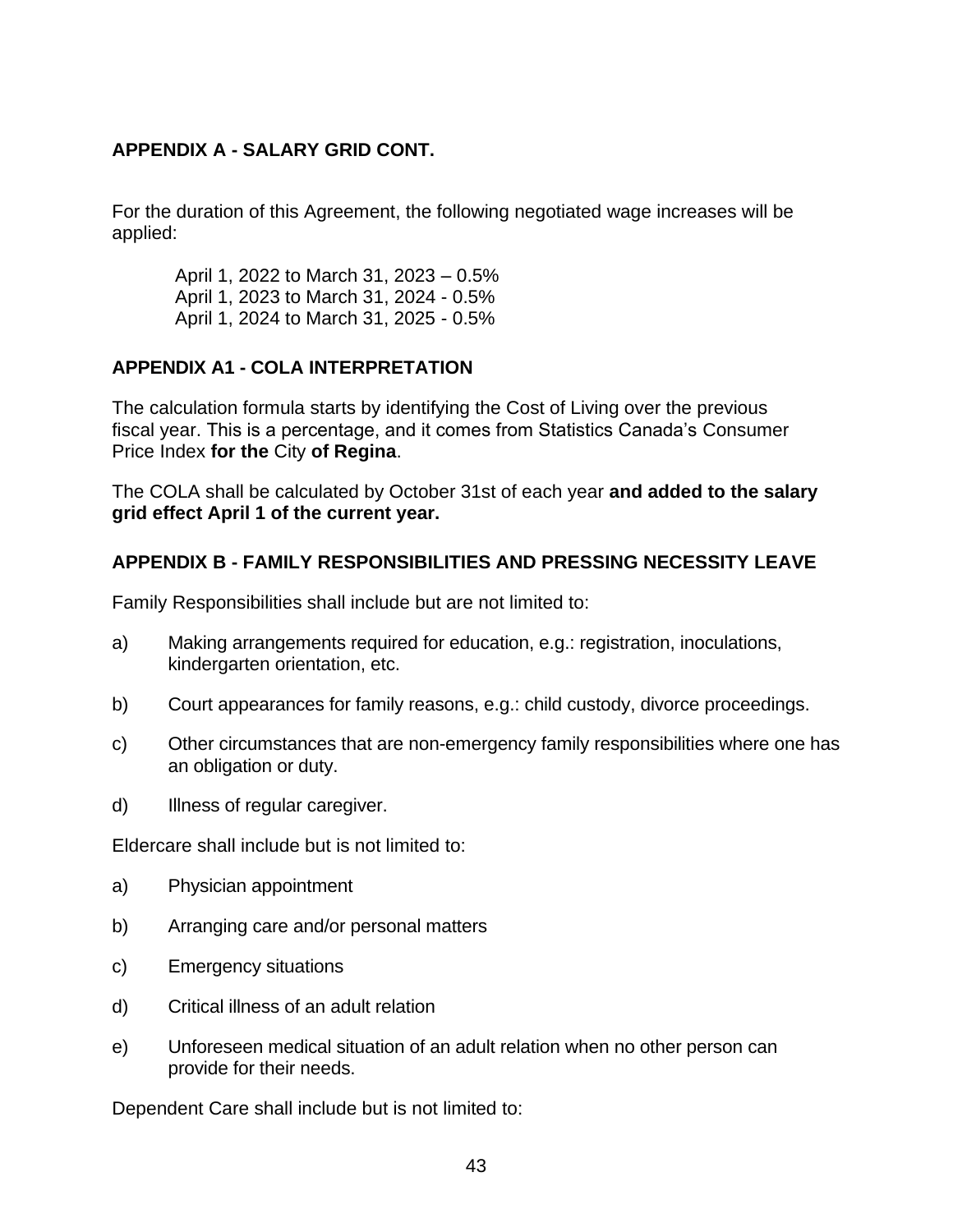- a) Illness of dependent(s) where no other person can provide for their needs.
- b) Medical emergencies involving immediate family

Domestic and/or Emergency shall include but is not limited to:

- a) Emergency sickness or grave illness to the Employees' immediate family or household
- b) Other circumstances over which the Employee has little or no advance warning or control e.g. fire, flood, severe blizzard etc.
- c) Automobile accidents to/from place of employment
- d) Matters arising from theft of personal property

# **APPENDIX C - RAINBOW YOUTH HARASSMENT PREVENTION POLICY**

# **STATEMENT OF COMMITMENT**

As an employer, the Rainbow Youth Centre (RYC) values the dignity of all employees and is committed to providing a respectful workplace, one that is harassment free and in which all individuals are treated with respect. The expectation is that all employees will create and maintain a work environment that is respectful of all persons in it.

Harassment in the workplace is unacceptable and against the law. It will not be tolerated in any form.

# **APPLICATION**

This policy applies to all RYC employees, volunteers working on behalf of RYC and fee-for-service individuals under contract to the RYC. Applicants and candidates for employment are also covered.

Harassment will not be tolerated in any work-related setting, such as work-related conferences, seminars, travel and social events.

# **GUIDING PRINCIPLES**

**Mutual Respect and Trust** are identified, as the key principles need to guide the overall approach in dealing with the issue of workplace harassment.

# **VISION & STRATEGIC APPROACH**

The vision is a high level of respect and trust between all people in the Rainbow Youth Centre workplace. The strategy is to support a high level of respect and trust between individuals and to resolve conflict situations constructively, thereby helping to create and maintain a workplace that will not support or tolerate harassment. Further, this strategy is intended to dissuade any particularly **dangerous** or violent forms of harassment by providing a quick and strong response to such situations.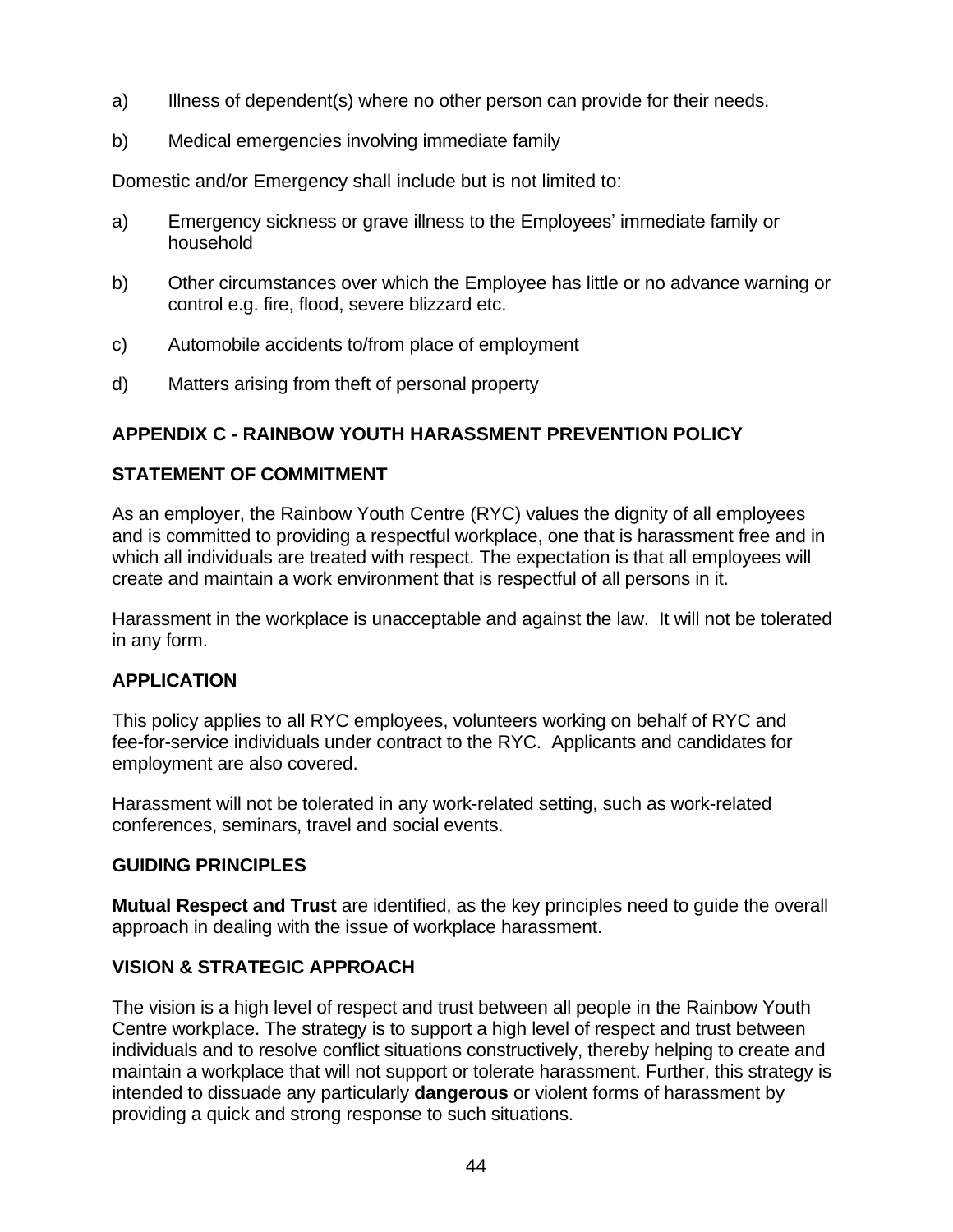## **DEFINITION OF HARASSMENT**

Harassment is any action directed toward at an employee that:

- a) Is directed at a worker;
- b) Is based on race, creed, religion, colour, sex, sexual orientation, marital status, family status, disability, physical size or weight, age, nationality, ancestry or place of origin, and/or
- c) Adversely affects the worker's psychological or physical well-being and that the person knows or ought to reasonably know would cause a worker to be humiliated or intimidated. Under this category the harassment must:
- d) Involve repeated action or display, or
- e) Involve a single, serious occurrence that has been established to have caused a lasting harmful effect on a worker, and
- f) Not be any reasonable action that is taken by an employer or supervisor relating to the management and direction of the Employer's workers or the place of employment.

It is recognized there may be incidents of objectionable conduct not based on grounds covered by this policy. Should incidents of this nature occur, it is up to management to determine how they are to be handled. All parties are encouraged to work to resolve issues of this nature as quickly as possible.

Note: If the person feels they are in an immediate risk situation please refer to page **45**  (section titled IMMEDIATE RISK SITUATIONS).

### **EMPLOYER RESPONSIBILITY**

The Employer is legally obligated and shall ensure that no employee is subjected to harassment, whether it is from a supervisor, co-worker, or non-employee such as a client or customer.

### **EMPLOYEE RESPONSIBILITY**

No employee shall participate in or encourage the harassment of a supervisor, co-worker, or non-employee such as a client or customer.

# **OVERALL RESPONSIBILITY**

Developing and sustaining healthy working relationships is part of every person's job at the Rainbow Youth Centre.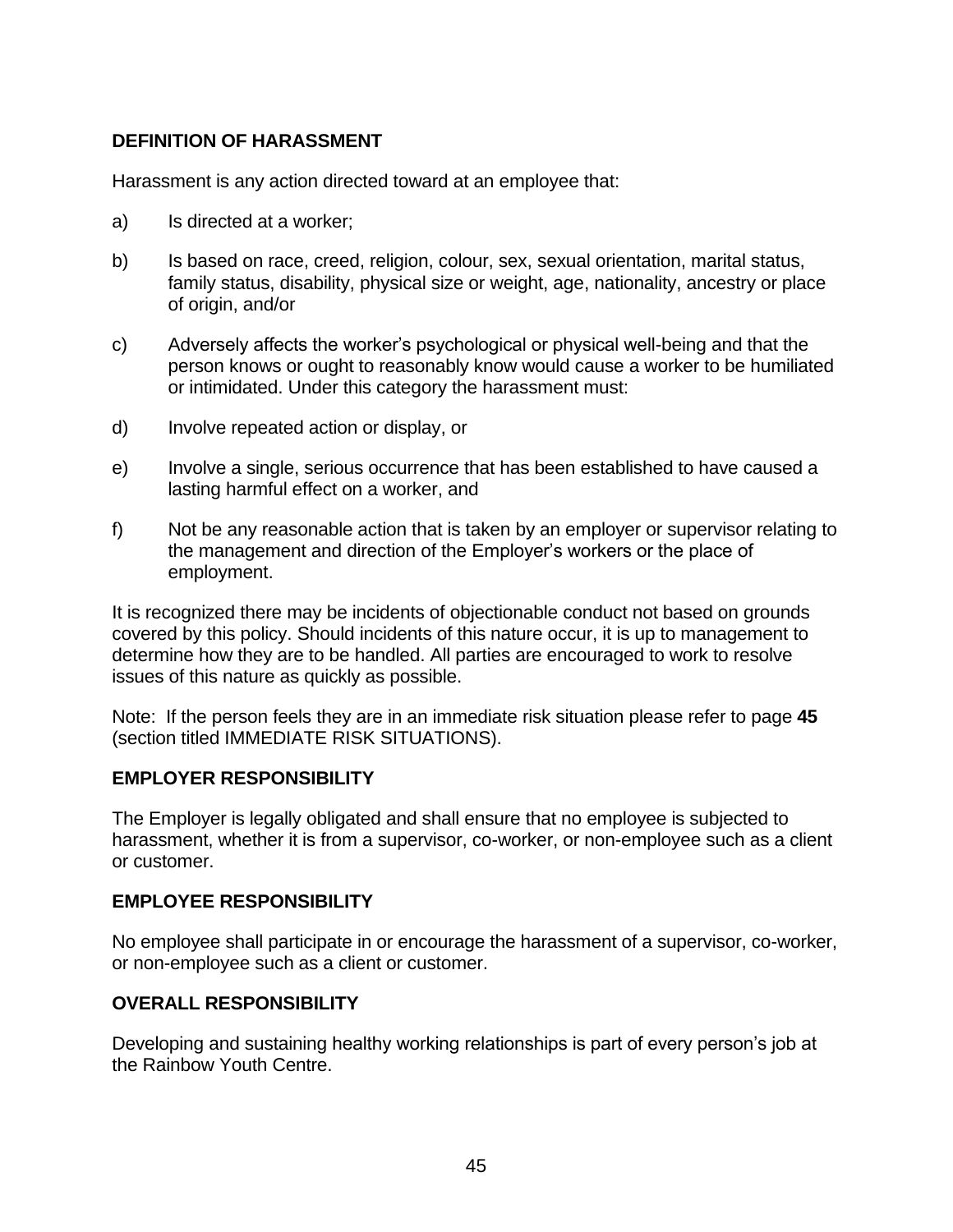# **COMPLAINT PROCEDURE**

## **Informal Options**

Other than for situations, which the Employee considers himself or herself to be at immediate risk, an employee is encouraged to consider the following informal options:

- Raise the issue with the person whose behaviour is a problem. This could be done verbally or in writing;
- Contact a confidential counselling services for advice or helping to identify reasonable options for resolution;
- Inform a supervisor, manager, Steward or Occupational Health and Safety Committee member of the problem and ask **him or her** to:
- Help assess their options;
- Develop an action plan for resolution and help to implement the plan;
- Informally discuss the situation with the accused person or;
- Help identify a facilitator to assist in finding resolution and provide follow up.

If the conflict is not able to be resolved by the individuals and their local resources mediation or similar third party intervention can be requested upon the mutual agreement of those involved in the conflict. Application for mediation services is through the Executive Director, any supervisor, Steward or any member of the Occupational Health and Safety Committee.

Trained experienced mediators should conduct the mediation process. They can assist two or more parties to reach a resolution or resolve conflict.

# **Formal Options**

If the Employee considers informal options are inappropriate or unsuccessful, an employee can file a formal complaint with one of the following people:

- **Executive Director**
- Any supervisor
- **Steward**
- If the alleged actions fall within *The Saskatchewan Employment Act,* an Occupational Health and Safety Officer.

# **IMMEDIATE RISK SITUATIONS**

Any employee who believes their health or safety to be in an immediate risk situation from any form of harassment is strongly encouraged to contact any individual or group (inside or outside of the Rainbow Youth Centre) who they feel is in the best position to offer help.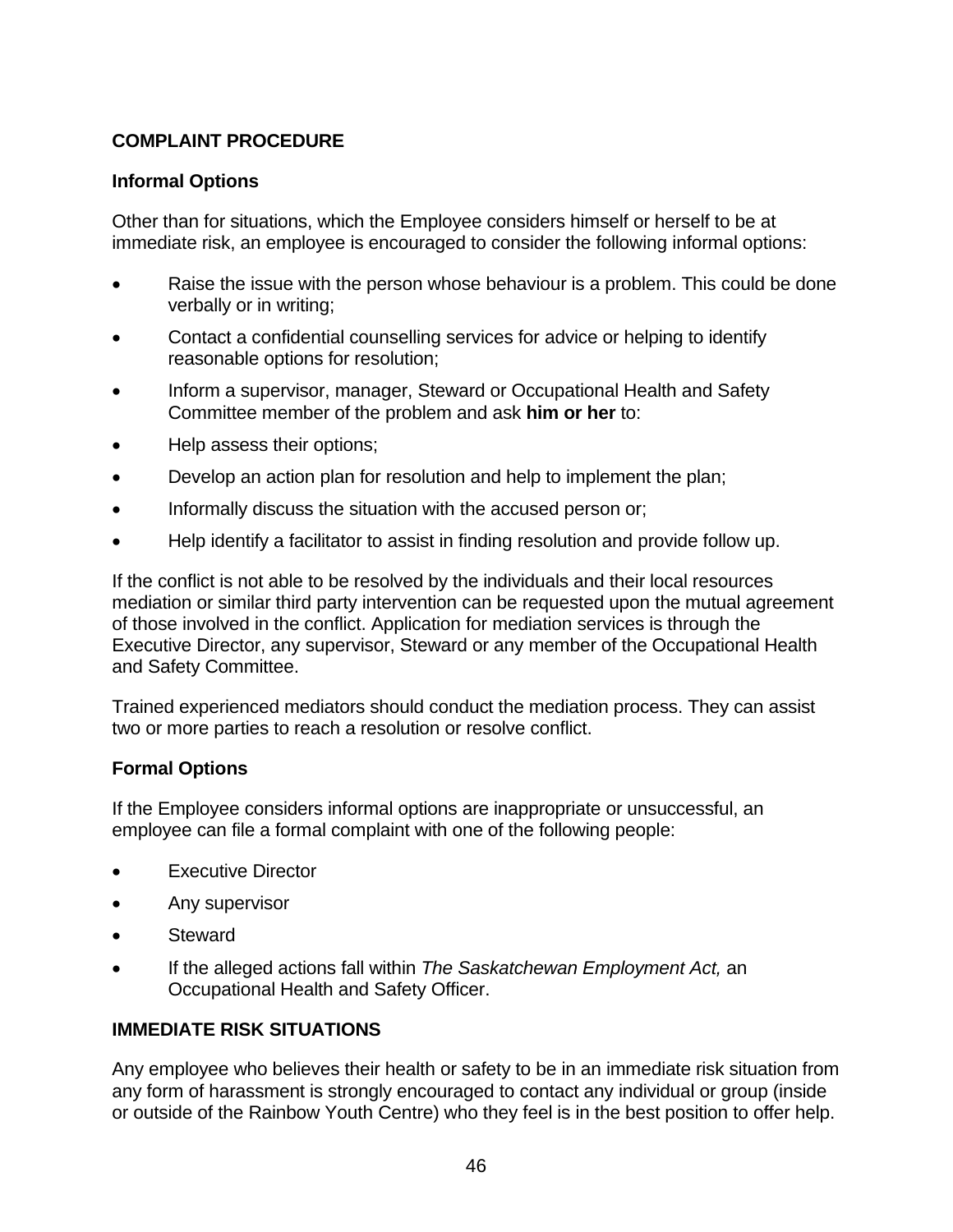Immediate risk situations require the elimination of the potential of harm to employees as quickly as possible. The last page of this policy provides a complete list of contracts and phone numbers that may assist.

# **CONFIDENTIALITY**

Any complaint of harassment will be kept in confidence, except as is necessary to investigate and resolve the situation, or as may be required by law.

# **INVESTIGATION**

The Executive Director is responsible for ensuring a complete and full investigation is undertaken immediately and for determining who is to conduct the investigation. If the Executive Director determines **they** may be in a conflict of interest, **they** may defer the matter to the Board of Directors.

The accused person will be promptly notified of the complaint.

The investigator is encouraged to suggest mediation at any time during the investigation if they believe it will lead to resolution.

Note: No investigation will take place without a signed formal complaint. Complaints respecting events that are more than six months old will not be investigated.

# **DEALING WITH A FORMAL COMPLAINT**

# **Written Report**

Within seven working days of completing the investigation, the investigator will submit a written report to the Executive Director, with simultaneous copies to the union, if applicable, the complainant and the respondent. In the event of multiple respondents only the details of the report pertaining to the individual respondent will be provided to that respondent.

The report will detail the following:

- The complaint;
- Statement of respondent(s)
- A list of witnesses;
- Witness statement
- Relevant documents:
- Findings of the investigation;
- The investigators conclusion as to whether harassment occurred.

The investigator's report will include a recommended course of restorative action where appropriate, but will not provide recommendations regarding disciplinary action.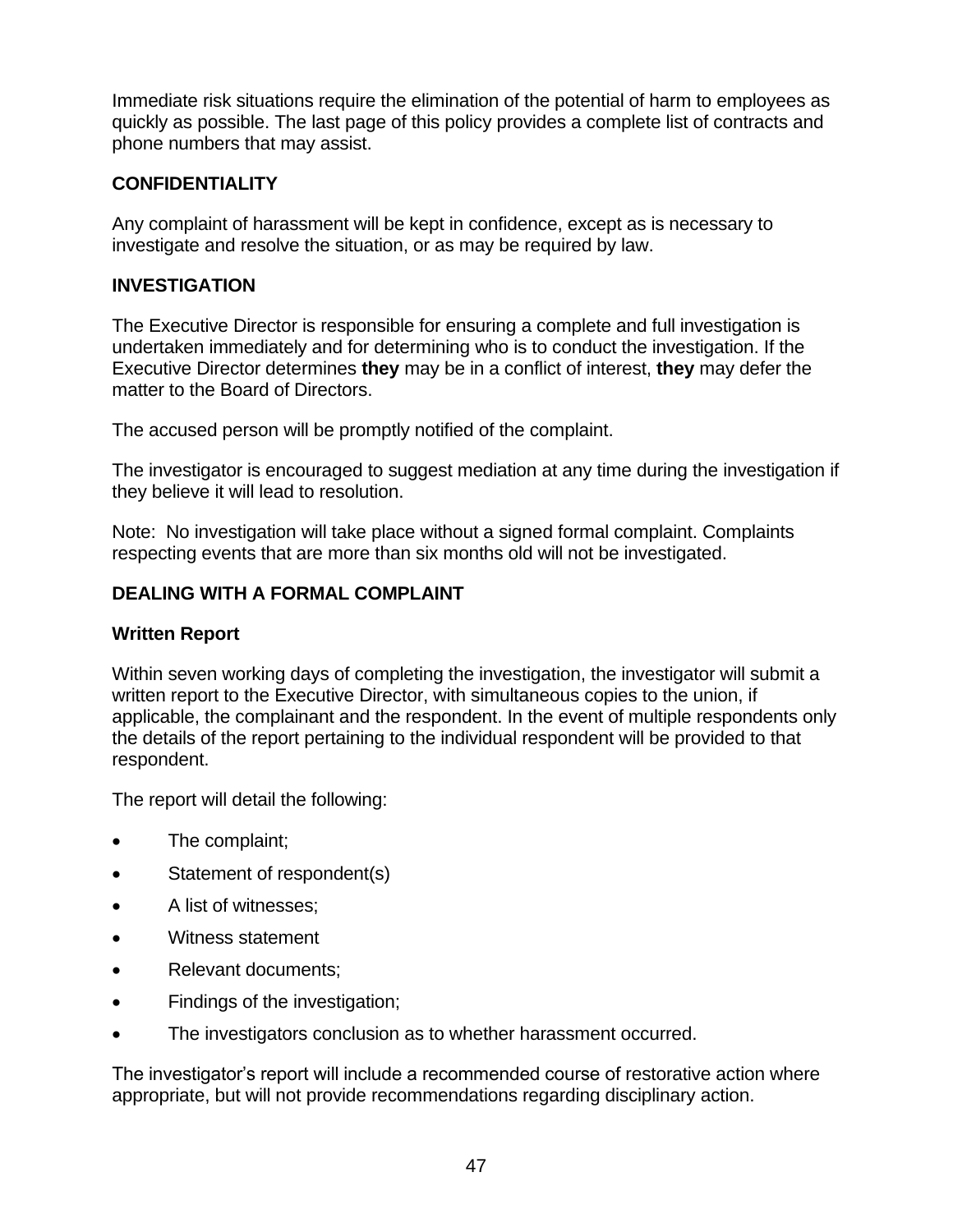## **DISCIPLINE**

If the investigator reveals evidence to support the complaint of harassment, the person will be disciplined appropriately. Discipline may range from a verbal reprimand to suspension or dismissal, and the incident will be documented in the person's file.

## **DOCUMENTATION**

If the investigation fails to find evidence to support the complaint, there will be no documentation concerning the complaint placed in the file of the accused person.

# **RETALIATION**

Retaliation against any individual for reporting harassment or providing information will not be tolerated.

## **BAD FAITH COMPLAINTS**

Complaints should be undertaken with great care because they may result in pain and damage to the respondent's reputation. Complaints made in bad faith and without factual basis may constitute defamation and may be actionable by the respondent. Such complaints may result in disciplinary action, up to and including dismissal.

### **REPRESENTATION**

Union members have a right to union representation during any of these processes. Nonunion employees are also entitled to representation by a person of their choice.

### **APPEAL PROCESS**

Within 120 days, either the complainant or the respondent may make a written request that the investigation be reviewed for thoroughness. The request must state what aspect of the investigation is inadequate. The request must be submitted to the Executive Director, or if necessary, the Board of Directors who will determine if the investigation is to be reopened to address concerns raised.

### **OTHER OPTIONS**

This policy is meant to provide an effective redress mechanism. However, every employee also has the right to file a complaint with an outside agency, such as a Human Rights Commission or the Occupational Health and Safety Division, Labour Relations and Workplace Safety.

### **Where to Go for Information or Help**

The Executive Director or supervisor;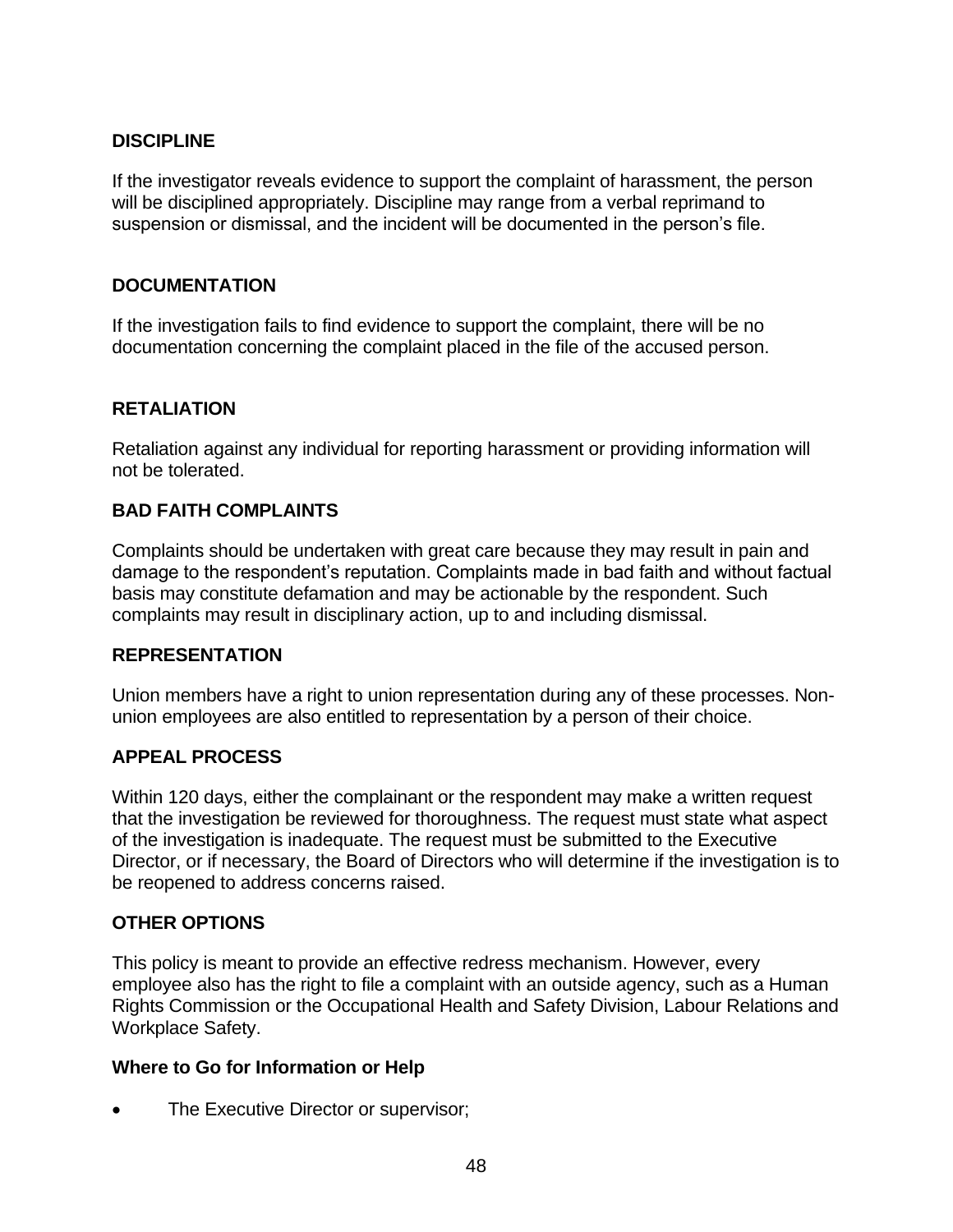- Your Steward;
- A member of your Occupational Health and Safety Committee;
- Occupational Health and Safety Division, Labour Relations and Workplace Safety (1-800-667-8577);
- Saskatchewan Government & General Employee's Union 306-522-8571
- A local union official (no union official will be involved when the complainant and respondent are both out-of-scope);
- The Saskatchewan Human Rights Commission (1-800-667-8577), or;
- The Regina City police (306-777-6500) if an assault or other crime has allegedly occurred.

# **APPENDIX D - MAINTENANCE OF THE JOB EVALUATION PLAN**

# **1. Purpose**

The purpose of the Classification Plan is to jointly implement and maintain a single classification plan to achieve equal pay for work of equal value for all in-scope positions within the Rainbow Youth Centre.

This Classification Plan is intended to evaluate jobs, not people, nor performance.

# **2. Principles and Values**

- a) Equal pay for work of equal value:
	- Job evaluation factors established measure skill, effort, responsibility, and working conditions. These factors are divided into sub-factors as noted in the definition of 'Factors' below.
	- Factors are generic, gender neutral, capable of measuring all aspects of work, and are applied to all positions in the bargaining unit.
- b) Employment Rights:
	- Employees have a right to know what their duties and responsibilities are and what the corresponding salary range is for that set of duties.
	- The Employer has the right to assign duties and responsibilities to ensure the mandate of the organization is achieved.
	- In the event of changes in duties and responsibilities, the Employee has a right to know how their job is affected and a right to request a review of such changes.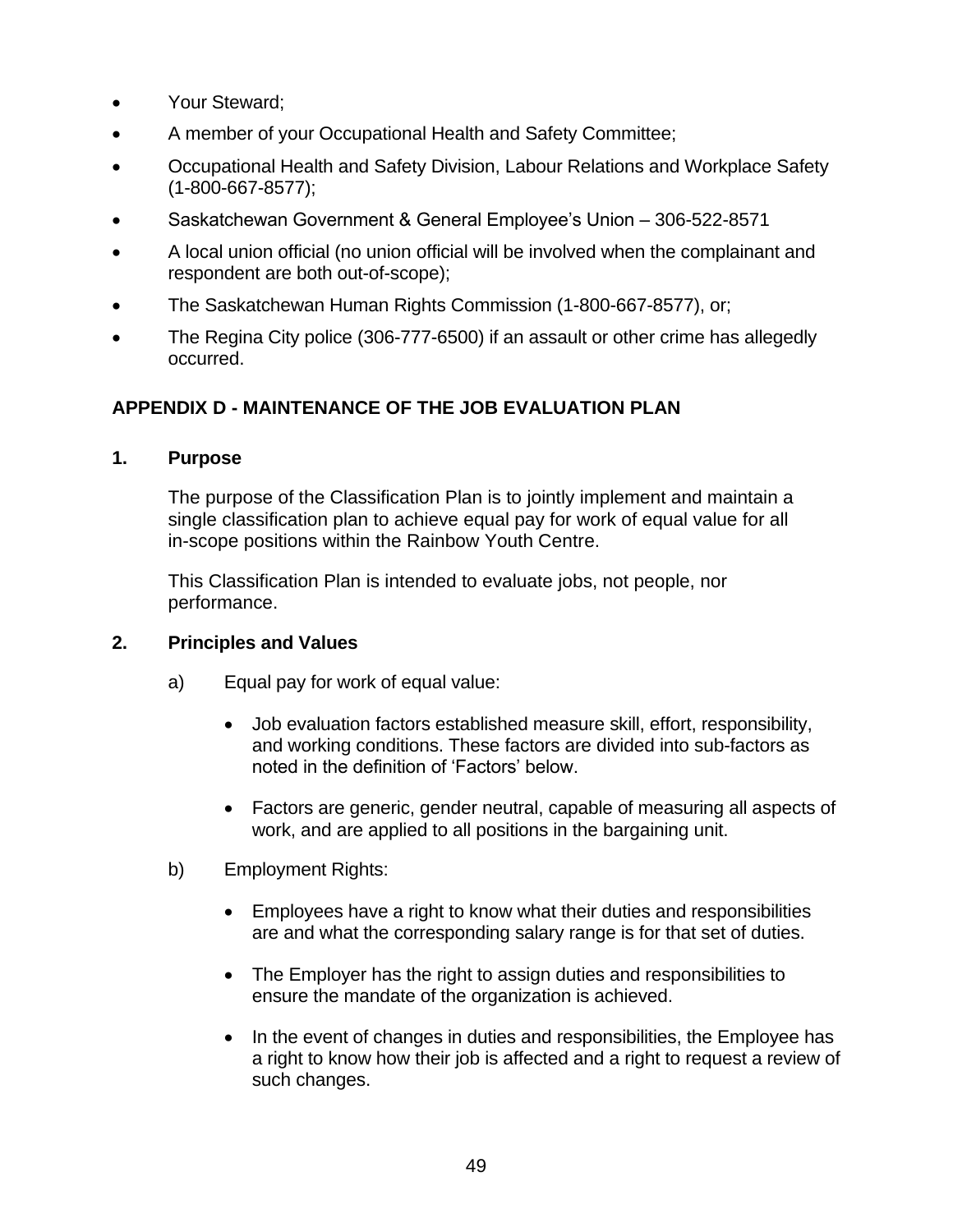## **3. Definitions**

- a) **Incumbent** The Employee who is permanently assigned to a position.
- b) **Position** A job within a group of jobs assigned duties and responsibilities that are similar in nature.
- c) **Classification** A group of positions involving duties and responsibilities so alike that the same qualifications may reasonably be required for, and the same pay level can be equitably applied to all positions in the group.
- d) **Classification Plan Committee** The Committee assigned responsibility to maintain the provisions of the Classification Plan in accordance with the terms of this Maintenance Agreement and the Collective Agreement.
- e) **Collective Agreement** The Collective Agreement currently in effect, as amended from time to time, between the Rainbow Youth Centre and the Union.
- f) **Factors** The criteria used to measure all jobs, namely: Job Knowledge, Interactive Communication Skills, Mental Effort, Physical Effort, Problem Solving, Decision Making Authority, Responsibility for the Work of Others, and Working Conditions. These Factors are attached hereto as Appendix A.
- g) **Job Description** The written description of a position which includes the summary of the major duties and responsibilities listed in order of importance and the qualifications required. The job description shall also include the rating of the position in each of the Factors.
- h) **Job Evaluation** A process which measures the value of positions in relation to each other; this value is expressed in points.
- i) **Job Rating** The total points assigned to a job evaluation process.
- j) **Pay Group** A designation associated with a salary range within the salary schedule.
- k) **Points** The numerical expression assigned to each level within each factor.
- l) **Point Bands** The range of total points for each pay group. These point bands are attached hereto as Appendix B.
- m) **Salary Schedule** A listing of classifications, point bandings and pay groups.
- n) **Total Points** The sum of all points allotted to each position for all factors determined in accordance with the Classification Plan.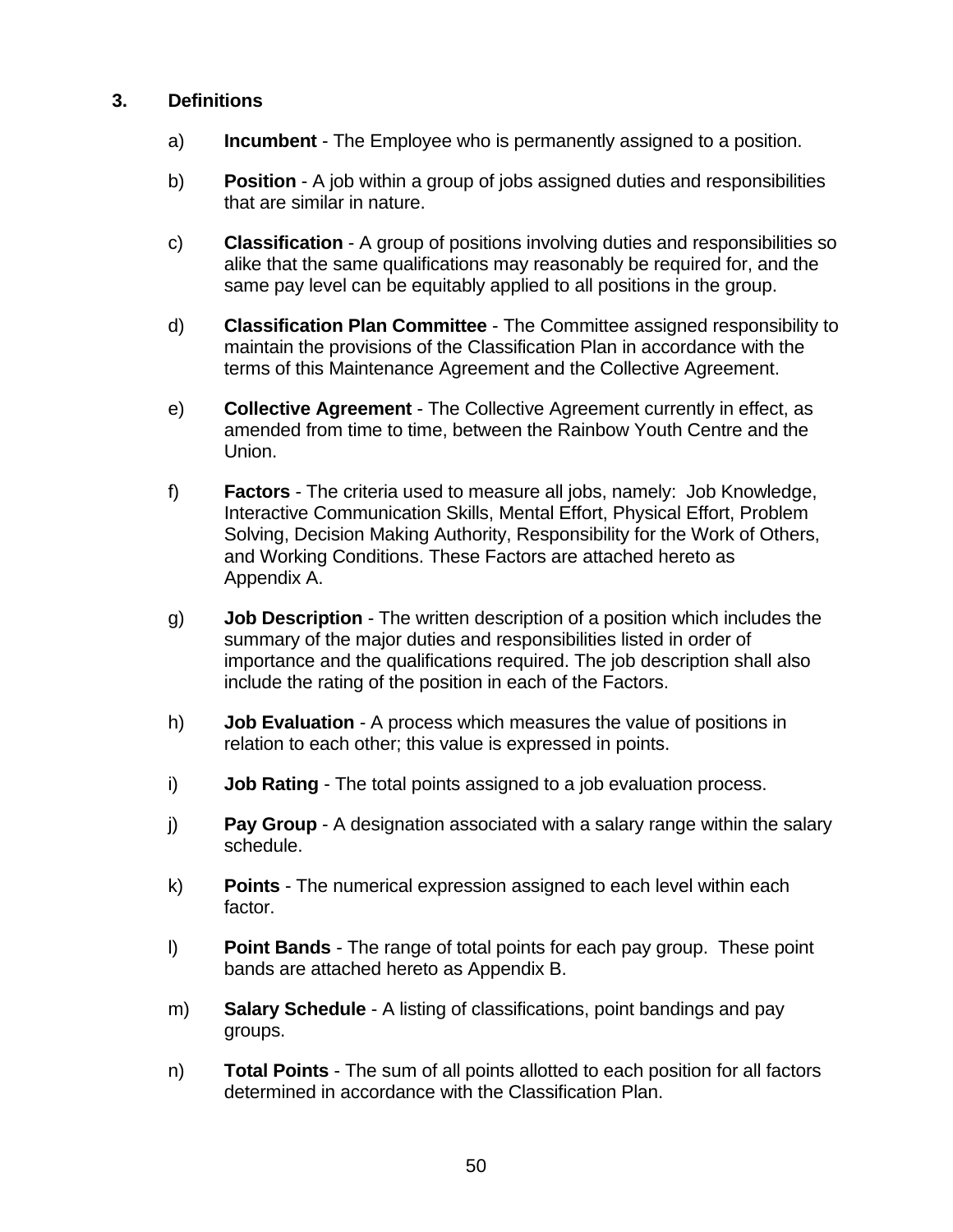# **4. Classification Plan Committee**

The Committee shall be comprised of three (3) representatives appointed by the Employer and three (3) representatives elected or appointed by the Union. The Employer and the Union shall each designate one of its representatives to act as co-chairperson

Committee members appointed by the Union shall be granted leave of absence with pay and without loss of seniority for periods spent working on the business of the Committee. These members shall continue to have all rights and privileges of the Collective Agreement. Committee members shall not rate their own positions.

Decisions of the Committee shall be made by consensus. Once consensus is achieved, the Committee's decision shall be final, binding and enforceable on all parties.

The Committee shall implement and maintain the Classification Plan by:

- a) Carrying out all steps of the Plan;
- b) Maintaining the integrity of the Plan;
- c) Recommending to the parties changes to the Classification Plan, its procedures or methods, as may be deemed necessary from time to time.
- d) Developing guidelines for working together, including terms of reference for the Committee and maintenance of confidentiality.
- e) Maintaining records of the business of the Committee including minutes of meetings, ratings of all reviewed positions and the rationale for such ratings.

If there is a conflict of interest, or a potential conflict of interest, the Committee shall identify and record it, identifying the measures taken to eliminate or negate the conflict.

### **5. Maintaining the Classification Plan Process**

Maintenance of accurate job descriptions and ratings for all positions is important to maintaining the integrity of the Classification Plan. The Employer has the responsibility to create or amend job descriptions.

Scheduled reviews shall commence following finalization of all reconsiderations resulting from the implementation of the plan. It is the intention of the parties to review all jobs within a four year time frame.

The comprehensive review process shall follow generally the procedure of completion/review of the Job Questionnaire, preparation/revision of job descriptions, and ratings as set forth in Section 6.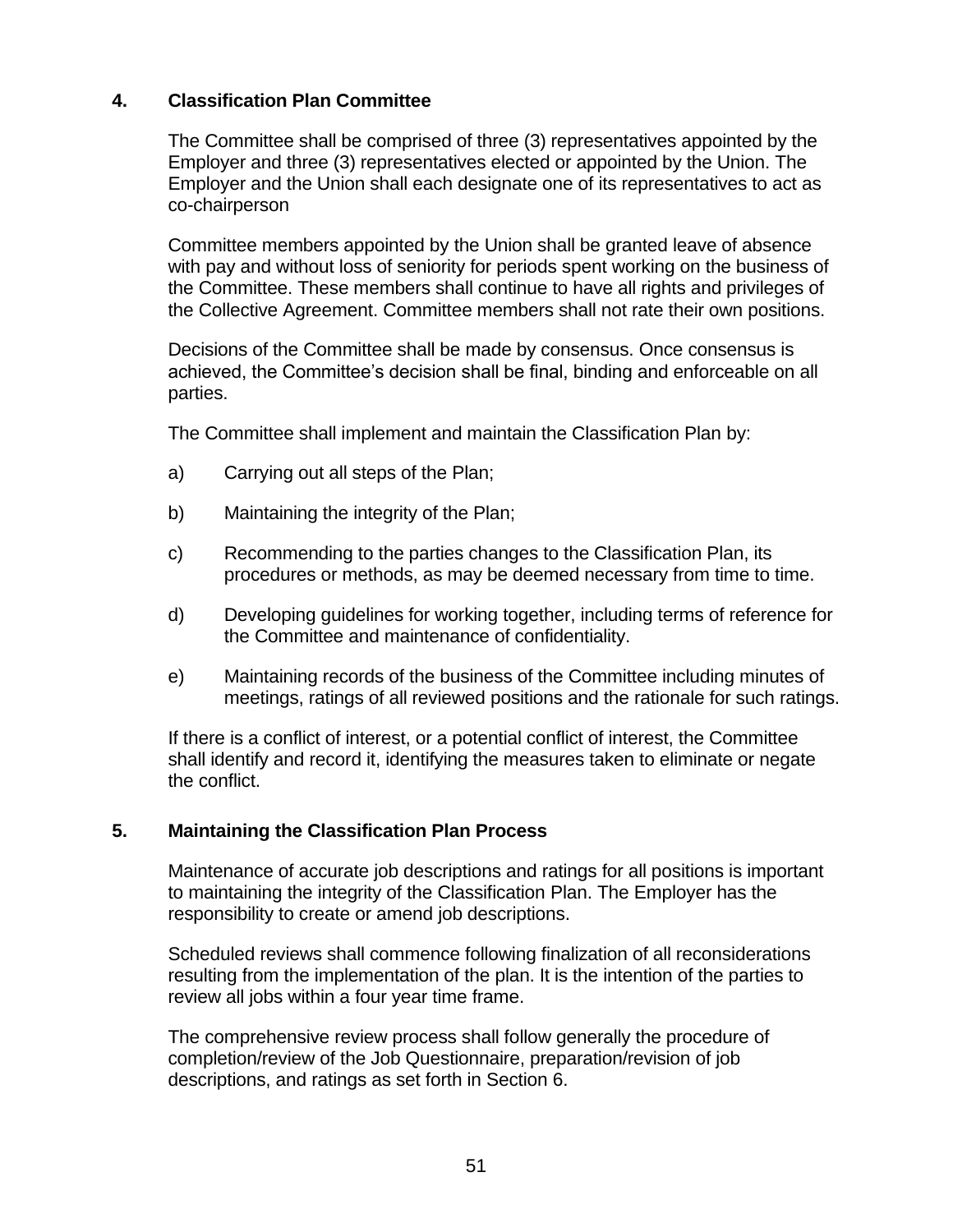The Executive Director, or **their** designate, and a representative appointed by the Union (the Raters) will meet to rate any new positions or revised positions according to the Classification Plan factors. All decisions on reviews shall be provided to the affected party(ies) within 10 working days of receipt of the request for review. The decision shall be in writing and shall include a rationale for the rating assigned.

If consensus on the rating cannot be achieved, then it shall be referred to an Arbitrator appointed in accordance with Article 6 of the Collective Agreement. When appointing an Arbitrator, the parties shall endeavour to appoint individuals who have a background/expertise in job evaluation systems. All decisions by an Arbitrator shall be final, binding and enforceable on all parties.

## **6. Right of Review**

## **Encumbered Position**

When the duties, responsibilities, or qualifications of a position have been altered or changed, the permanent incumbent to the position shall have the right to request a review of the classification of the position. The Steward Council shall have to right to initiate such a review on behalf of the Bargaining Unit. The Employer shall also have the right to initiate a classification review. The request for review shall be submitted concurrently to the Executive Director and to the Union.

The permanent incumbent of the position shall be requested to complete a new Job Questionnaire indicating the changes in the duties, responsibilities and/or qualifications and the impact upon the relevant factors. The revised Job Questionnaire shall be rated by the Raters.

If the Raters cannot agree on a rating, the matter shall be automatically referred to an Arbitrator appointed in accordance with Article **5.6(d)** of the Collective Agreement.

### **New Position**

When the Employer creates a new position not previously classified, they shall write a job description and complete a Job Questionnaire. The Classification Plan Committee shall meet and rate the position in accordance with the Classification Plan factors. The parties to the Collective Agreement shall continue to negotiate all other provisions for the new position in accordance with Article **17**.

The Committee shall attempt to reach consensus on the rating of the new position. If consensus is achieved, the decision of the Committee shall be binding on all parties and the Employer shall proceed with posting of the new position in accordance with Article **8** of the Collective Agreement.

If consensus on the rating cannot be achieved, then it shall be referred to an Arbitrator appointed in accordance with Article **5.6** of the Collective Agreement.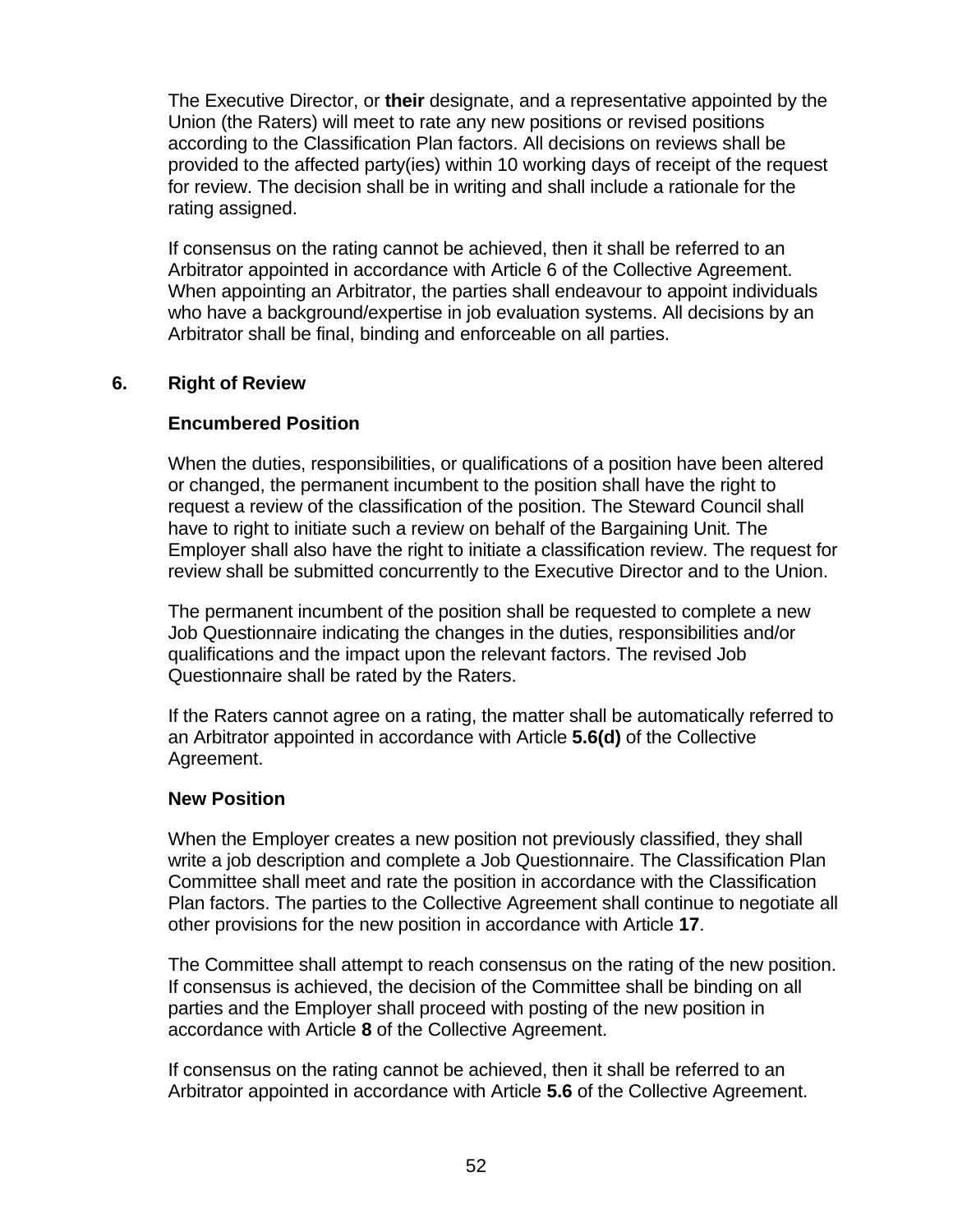## **7. Right to Appeal**

### 1. On Implementation:

Incumbent(s) may appeal the decision resulting from the initial classification review. An appeal shall be initiated within ten (10) working days of receipt of the decision of the Committee. The notice of appeal shall be in writing. Such notice shall clearly state the factor(s) being appealed and the reasons for the appeal. Appeals will initially be considered by the Classification Plan Committee. If consensus cannot be achieved by the Committee the appeal shall be referred to an Arbitrator in accordance with the provisions as stated above.

#### 2. Subsequent Review

If the incumbent, or the Steward Council, does not agree with the rating as provided by the Raters, they shall have the right to submit a notice of appeal within ten (10) working days of receipt of the decision. The notice of appeal shall be in writing. Such notice shall clearly state the factor(s) being appealed and the reasons for the appeal. The appeal will initially be considered by the Classification Plan Committee. If consensus cannot be achieved by the Committee the appeal shall be referred to an Arbitrator in accordance with the provisions as stated above.

#### **8. Purpose of the Appeal**

The purpose of an appeal is to examine and substantiate evidence, to determine the appropriate and final rating of relevant factors.

The only evidence that can be brought forward on appeal is that which relates to the factor originally appealed. The Raters, Classification Plan Committee and the Arbitrator may not consider the ratings of any other factors not appealed.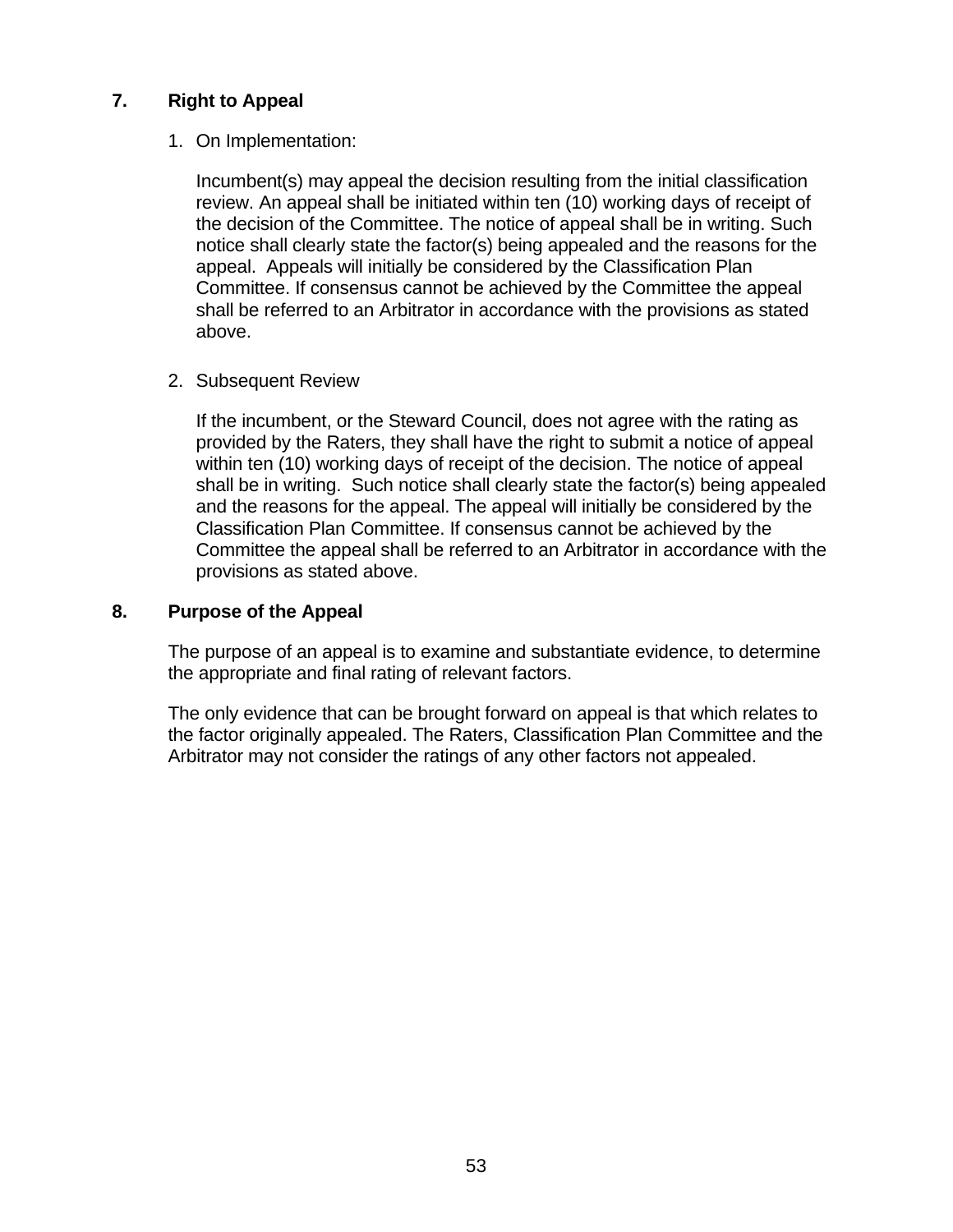# **FACTOR 1: Job Knowledge**

This factor measures the actual or full working level knowledge required to independently perform the full duties of the job assignment. A full working level knowledge is a combination of formal or self-education and training and program/function/organizationrelated knowledge gained through experience.

Knowledge is considered to have four primary components. Job knowledge can consist of one or all of the following components:

- Internal or organization related knowledge gained from experience working within Rainbow Youth Centre**,**
- External knowledge of organizations and issues that have an impact on Rainbow Youth Centre,
- Functional knowledge, and
- Knowledge gained from training or formal education.

This factor does not measure the knowledge of the incumbent. This factor measures the full working level knowledge necessary to do the job duties.

#### **Notes to Raters:**

### Definition:

- In Level 1 "basic knowledge" means core, fundamental.
- In Level 2 "general knowledge" means sufficient for practical purposes.
- In Level 3 "working knowledge" means functional, non-theoretical knowledge know the "how", but not necessary to know the "why".
- In Level 4 "thorough and in-depth knowledge" means both theoretical and practical knowledge.

## **The position has to meet the full intent of the factor level in order to be rated at that level.**

### **FUNCTION/PROGRAM/SERVICE AREA**

A group or section of employees who share a distinct body of knowledge including, but not limited to:

- **Administration**
- Building Operations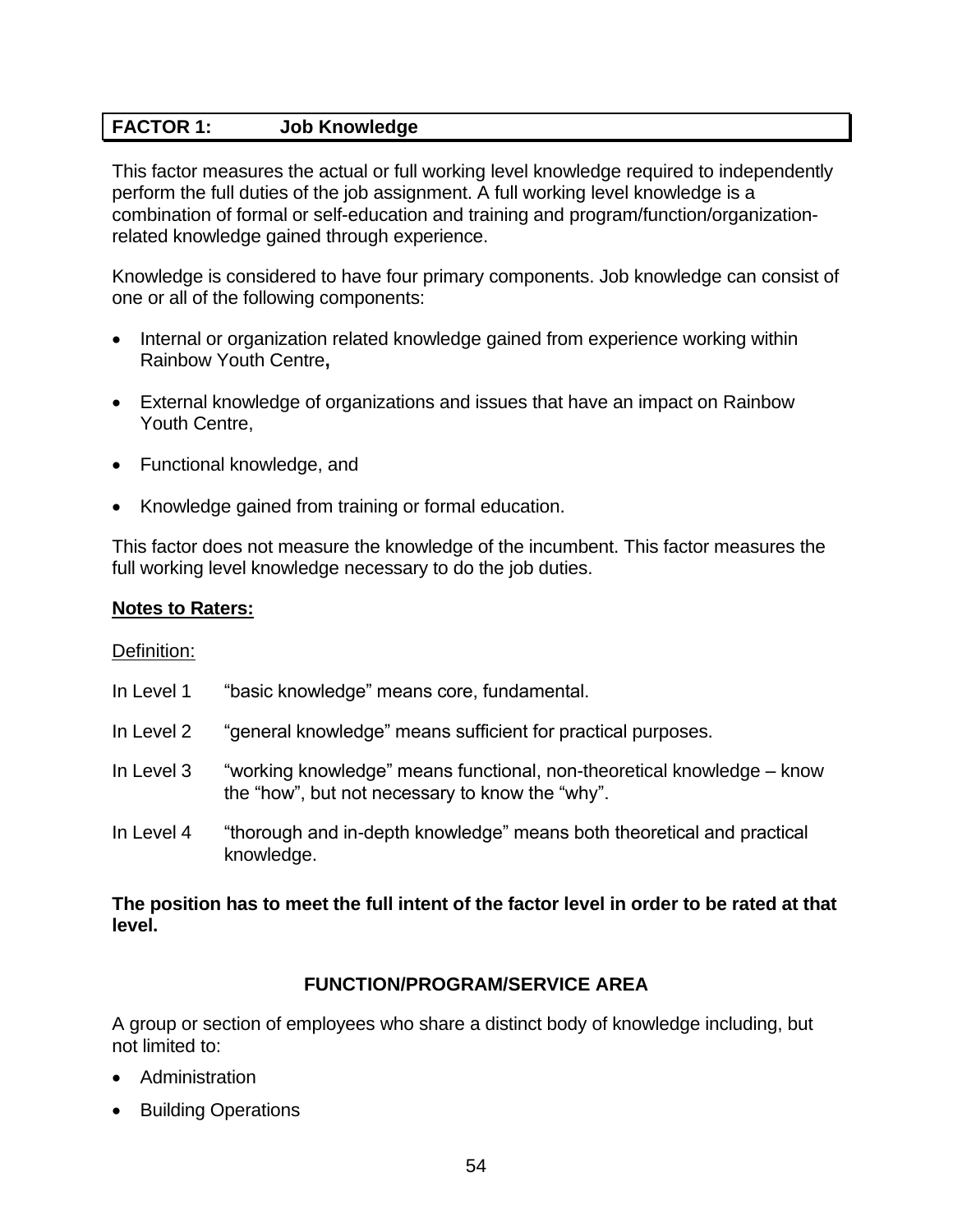- Finance
- Youth Care Work
- Attendance Centre (Skills Development Program)
- Road to Employment
- Kids First
- Young Parent Program

| <b>LEVEL</b>     | <b>DESCRIPTION</b>                                                                                                                                                                                                                                                                                                                                    |  |  |  |  |  |
|------------------|-------------------------------------------------------------------------------------------------------------------------------------------------------------------------------------------------------------------------------------------------------------------------------------------------------------------------------------------------------|--|--|--|--|--|
|                  | Job requires basic knowledge to perform straightforward tasks with<br>$\bullet$<br>minor variation. Minimal training is required.                                                                                                                                                                                                                     |  |  |  |  |  |
| 1                | Instructions, sequences, alternatives and choices for a variety of<br>$\bullet$<br>straightforward routines and tasks exist.                                                                                                                                                                                                                          |  |  |  |  |  |
|                  | Skill in using straightforward or common tools and equipment such as<br>$\bullet$<br>photocopiers, calculators, hand and power tools, etc. may be required.                                                                                                                                                                                           |  |  |  |  |  |
| $\overline{2}$   | Job requires general knowledge of detailed practices and procedures<br>$\bullet$<br>within a specific area. Work involves performing detailed procedures<br>and knowledge of a variety of detailed but not complex procedural<br>instructions. Background information about the work unit and related<br>routines is required to accomplish the work. |  |  |  |  |  |
|                  | Acquisition of knowledge needs more than observation and simple<br>instruction to acquire and some specific, short-term practical training may<br>be required.                                                                                                                                                                                        |  |  |  |  |  |
|                  | Skill in using a variety of tools and equipment may be required.<br>$\bullet$                                                                                                                                                                                                                                                                         |  |  |  |  |  |
|                  | Job requires working knowledge of procedures such as complex,<br>$\bullet$<br>technical or function, program/service area specific information.                                                                                                                                                                                                       |  |  |  |  |  |
| 3                | General knowledge of a program/service/function is required to enable<br>$\bullet$<br>provision of information to direct inquiries and referrals.                                                                                                                                                                                                     |  |  |  |  |  |
|                  | Working knowledge of available community resources.                                                                                                                                                                                                                                                                                                   |  |  |  |  |  |
|                  | Skills in using advanced features of computers, tools, etc. and<br>presentation equipment may be required.                                                                                                                                                                                                                                            |  |  |  |  |  |
| <b>FACTOR 1:</b> | <b>Job Knowledge (continued)</b>                                                                                                                                                                                                                                                                                                                      |  |  |  |  |  |
| $\overline{4}$   | Job requires a thorough and in-depth knowledge of policies,<br>$\bullet$<br>procedures, and operations in a specialized function, program or<br>service area.                                                                                                                                                                                         |  |  |  |  |  |
|                  | Knowledge to apply ideas, explain rationale, and identify implications<br>$\bullet$<br>from a specialized function/program/or service area.                                                                                                                                                                                                           |  |  |  |  |  |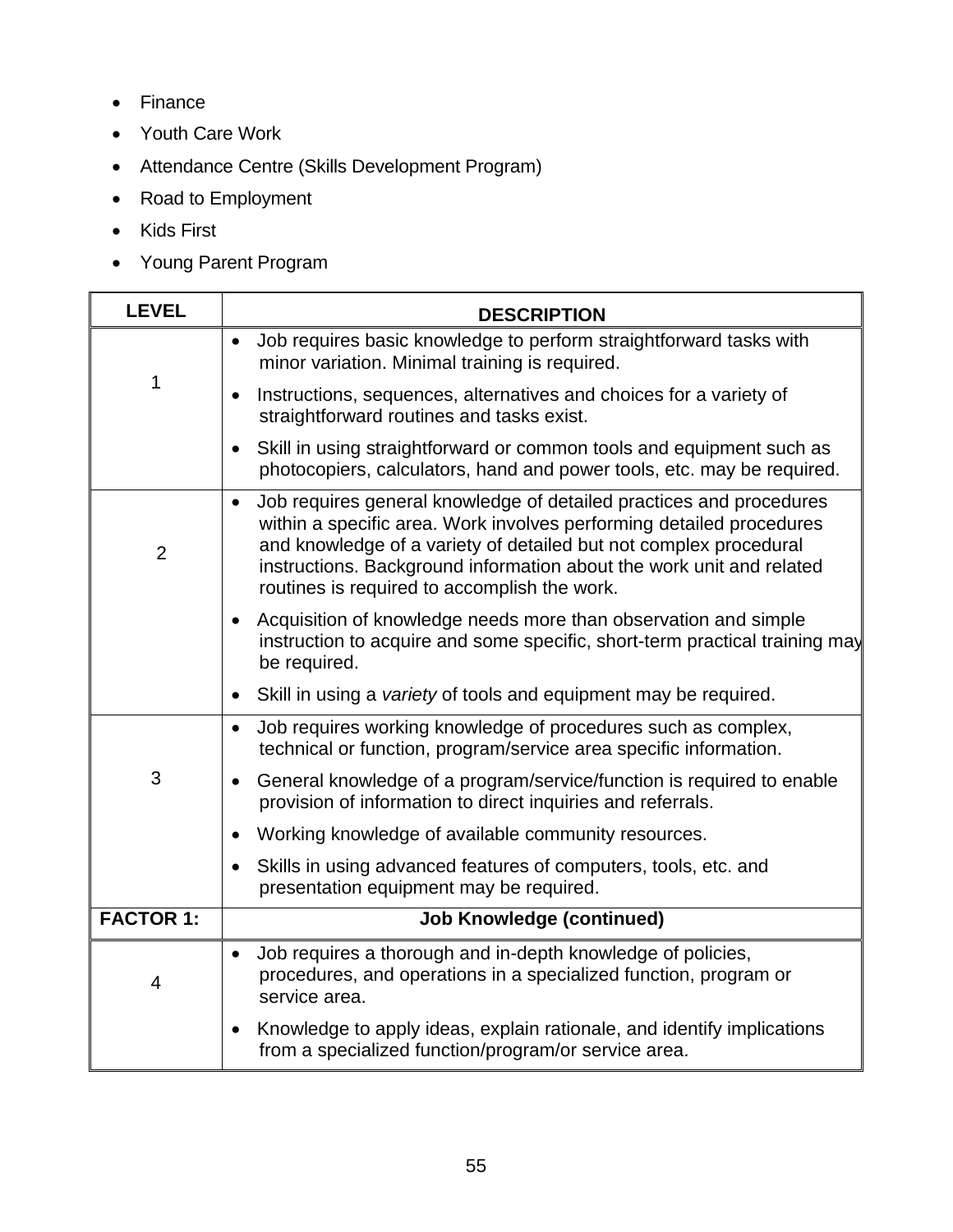| • Knowledge enables the provision of advice and quidance in matters<br>requiring interpretation of policies and requires a problem-solving<br>approach. |
|---------------------------------------------------------------------------------------------------------------------------------------------------------|
| General knowledge of other program/service areas.                                                                                                       |

## **FACTOR 2: Interactive Communication Skills**

This factor measures the skills required to influence others or modify their actions and behaviour. Consideration is given to the interaction with others orally and in written form to relay, present, or obtain information or ideas.

- Level 1 Exercise courtesy, tact and diplomacy relating to the exchange of information. Responds to requests or immediate needs of others where the purpose is clear and an immediate response is possible. This includes reaching agreement with others, including co-workers.
- Level 2 Interacts with or calms others, where the situation is at first unclear to one or more of the parties and requires establishing rapport, developing an appreciation of the situation, providing assurances, support, and/or empathy, where there is no requirement to resolve the conflict, to achieve mutual understanding and acceptance. If the disagreement persists, seek assistance and refers problems for resolution.
- Level 3 Achieves understanding through persuasion or negotiation where programs, actions or decisions are called into question or where it is necessary to convince others to adhere to generally accepted standards. Calms the persons involved, sorts statements which may be conflicting, and provides explanations of standards and policies in order to expedite action and achieve mutual understanding and acceptance.

Intervenes to modify behaviour in immediate circumstances and refers clients to others if necessary. This includes assessment and case planning involving short and long-term behavioural and attitudinal goals and use of counselling modalities which help to define, clarify or increase understanding of problems and capacities for dealing with them; and/or provides direction and assistance concerning daily living skills.

- Level 4 Lead responsibility to convince others to accept and adhere to standards or agreed courses of action includes; promotion, encouraging partnerships/collaboration, reconcile differing points of view, facilitate consensus, and develop and maintain relationships.
- Level 5 Lead responsibility to secure co-operation and influence agreement on direction, policies, standards and services, reconcile divergent points of view, facilitate group consensus, and develop and maintain relationships.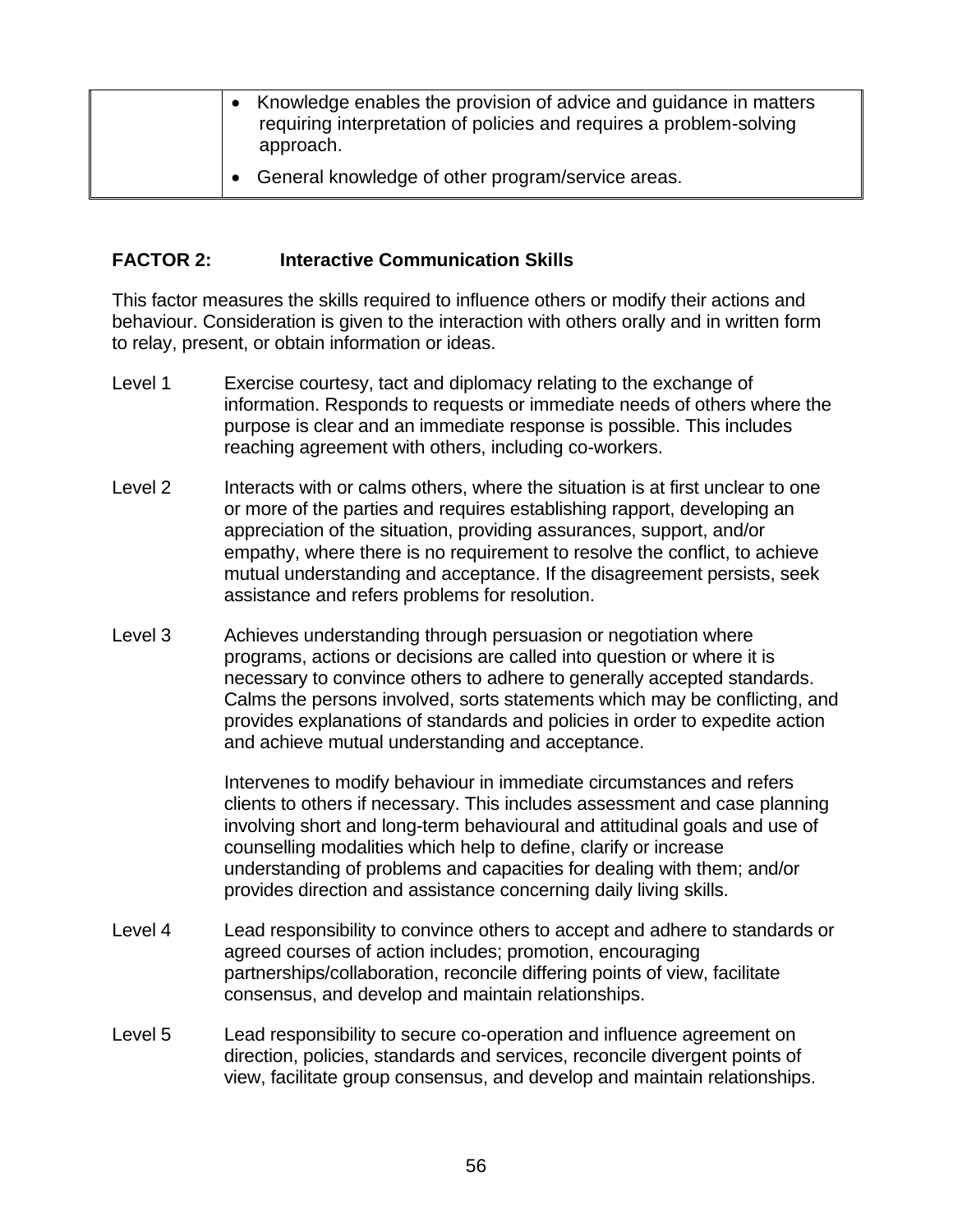# **FACTOR 3: Mental Effort**

Mental effort is the sensory concentration and demand required to achieve the work.

This factor presumes that all OH&S requirements have been met and are practiced.

- Level 1 Light Work involves sensory concentration to perform work where it is possible to shift attention away, but continue to perform the task; and/or Work involves mental demand from working with others, eg. Requests for information.
- Level 2 Medium Work involves sensory concentration where exactness is important. Interruptions unrelated to the task at hand results in disrupting the completion of the task. (interviews, word processing, delivering presentations); and/or work involves mental demand from working with people who are rude, impolite, or require support or empathy; or leading groups where there is a requirement to listen, clarify, restate, summarize and consolidate responses.
- Level 3 Heavy Sustained, sensory concentration is required where exactness is critical. Interruptions, even for a moment, may cause injury to others, or damage to property; and/or work involves mental demand from working with hostile individuals, or individuals who have learning, speech, or other sensory barriers.

### **FACTOR 4: Physical Effort**

Physical effort is the exertion and physical demand which is regular, recurring and inherent to the job.

This factor presumes that all OH&S requirements have been met and are practiced.

### **Level 1 – Light**

Work is primarily sedentary with unrestricted movement and limited physical exertion, for example:

- Keyboarding, writing
- **Driving**
- Lifting/carrying up to 5 kg.

### **Level 2 – Medium**

Work involves physical activity and exertion, for example:

- Standing/walking
- Bending/reaching/stretching
- Lifting loads from 6 to 15 kg.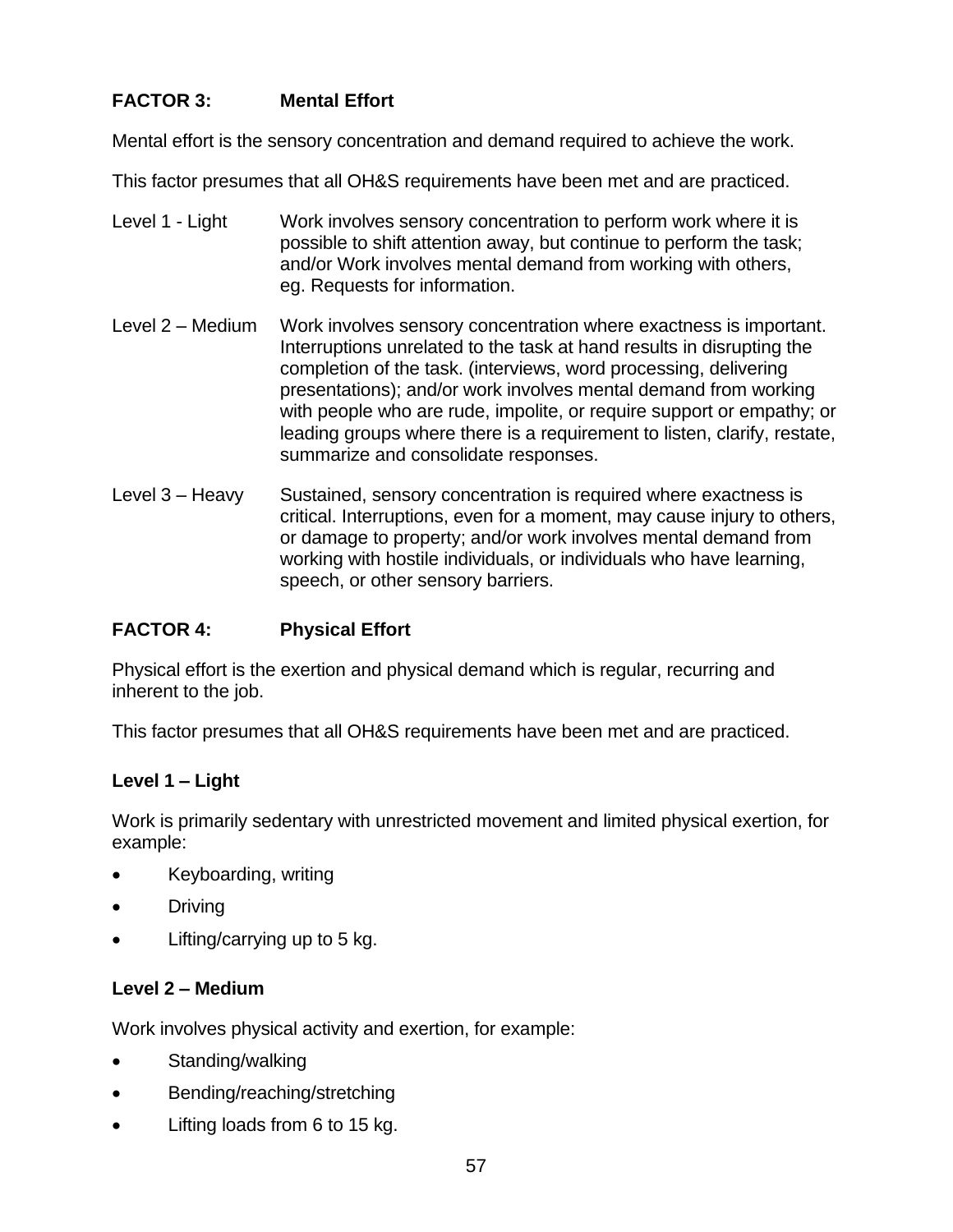• Climbing stairs

# **Level 3 – Heavy**

Work is physically demanding, for example:

- Physically demanding (sport/recreational activities)
- Physical effort above walking
- Lifting loads more than 16 kg.
- Climbing stairs multiple times over a short period or while moving objects or equipment
- Climbing ladders/scaffolding
- Manipulating/operating heavy tools/machines/equipment

# **FACTOR 5: Problem Solving**

This factor measures the level of a job's mental effort to resolve problems and issues typically assigned to the job.

- Level 1 Problems are evident identified for the job, or easily anticipated. Solutions are achieved through the application of established procedures where no comparison or choice is required.
- Level 2 Problems require identification. Causes are usually evident once the problem is identified, or are identified for the job or causes are not relevant to the action required. Solutions are achieved by obtaining information and choosing from established procedures.
- Level 3 Requires identification of problems, determination of the cause and why the cause occurred before action can be taken. Solutions are achieved by analyzing information and comparing to established criteria. Once information is obtained solutions require judgment to choose from a variety of possible approaches, where outcomes are predictable but not certain.
- Level 4 Requires identification of problems and their causes. Causes must be determined before action can be taken. Solutions are achieved through indepth analysis. Once information is obtained choice is made from a variety of possible approaches.
- Level 5 Requires identification of problems through in-depth research of issues, evaluation of the outcomes of potential solutions and/or the evaluation of programs. Solutions involve the development and integration of programs and long-term strategic alternatives involving various possible outcomes, that others deliver, in order to achieve overall service delivery goals.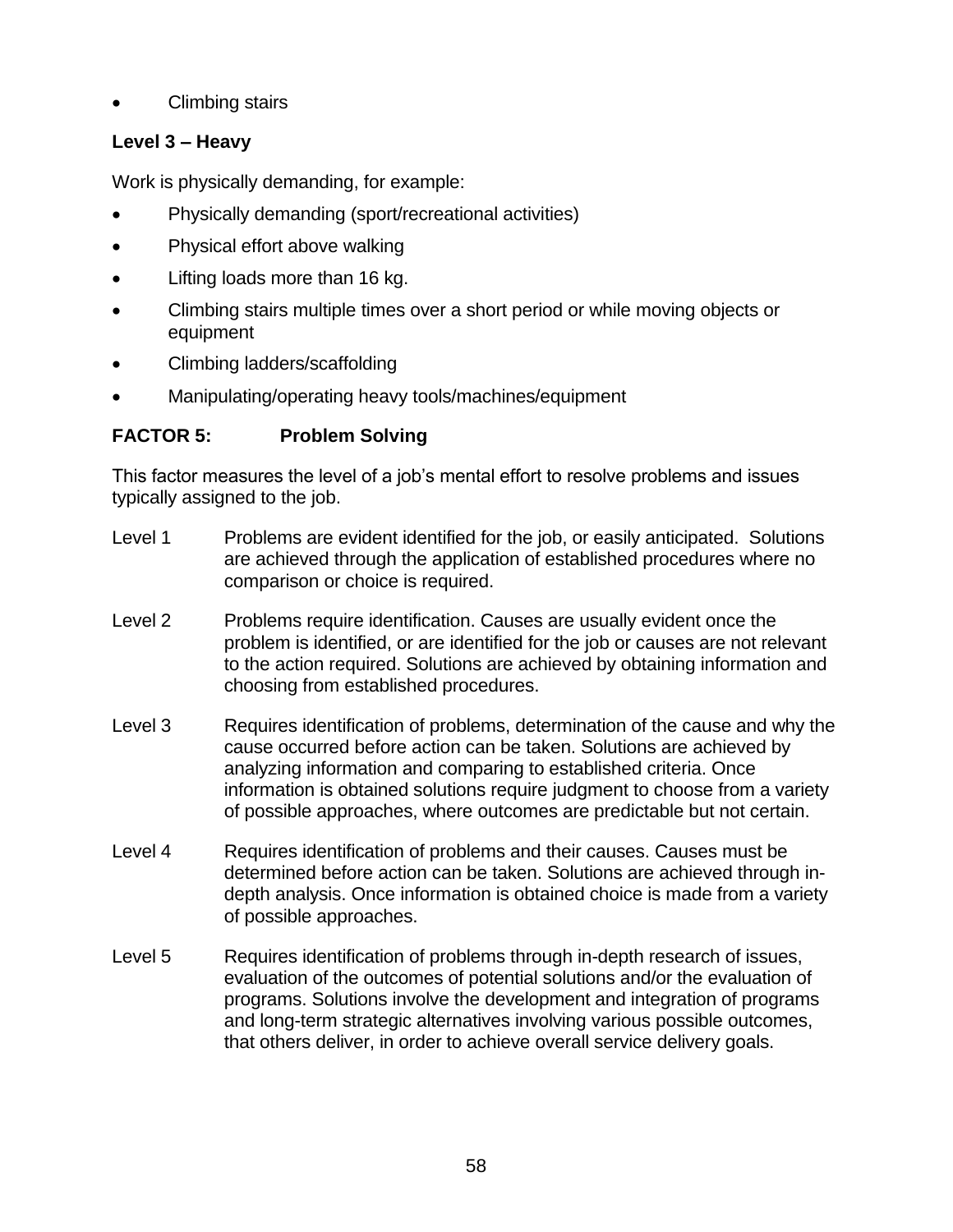# **FACTOR 6: Decision Making Authority**

This factor measures the assigned authority to independently make decisions, the impact of decisions made, and the degree of care required to prevent injury or harm.

- Level 1 Authority to follow established procedures in performing own work. Checking is not required, due to clear, detailed and specific nature of the work.
- Level 2 Authority to adapt procedures in performing own work. Decisions are within policies and the majority are reviewed before being implemented.
- Level 3 Authority to make decisions which are within policies where the majority of these decisions are accepted without review. Several times per month, but not every week may be required to exercise discretion outside of policy.
- Level 4 Authority of the job is such that on a weekly basis it makes decisions which are outside of written policies where the majority are reviewed after the decision has been implemented. Such decisions may but do not have to be based on precedent, or establish precedent for future decisions in response to specific cases, but may set a standard for future use by others.

# **FACTOR 7: Responsibility for the Work of Others**

This factor measures the extent to which the Employee is required to supervise the work of others. In this factor "staff" may include other employees, volunteers, and/or practicum placements.

Full responsibility for the work of staff means the Employee is accountable for line supervision of staff, providing recommendations on selection of staff; approves work schedules, establishes desired outcomes and maintains quality, accuracy and quantity of work; plans for staff development and training; resolves staff conflicts, coaches for performance improvement, prepares and conducts performance evaluations; and advises management on disciplinary matters

- Level 1 No direct responsibility for the work of staff.
- Level 2 Responsibility to organize portions of the work of other staff, where the staff reports formally to a different supervisor or responsibility for checking and verifying the accuracy of the work where there is responsibility to follow-up to ensure the correction is made. This level includes occasional shared supervision of new staff.
- Level 3 Full responsibility for the work of staff of up to and including 1 FTE, or have permanently assigned and ongoing shared responsibility for the work of other staff.
- Level 4 Full responsibility for the work of other staff of more than 1 to less than 4 FTE's.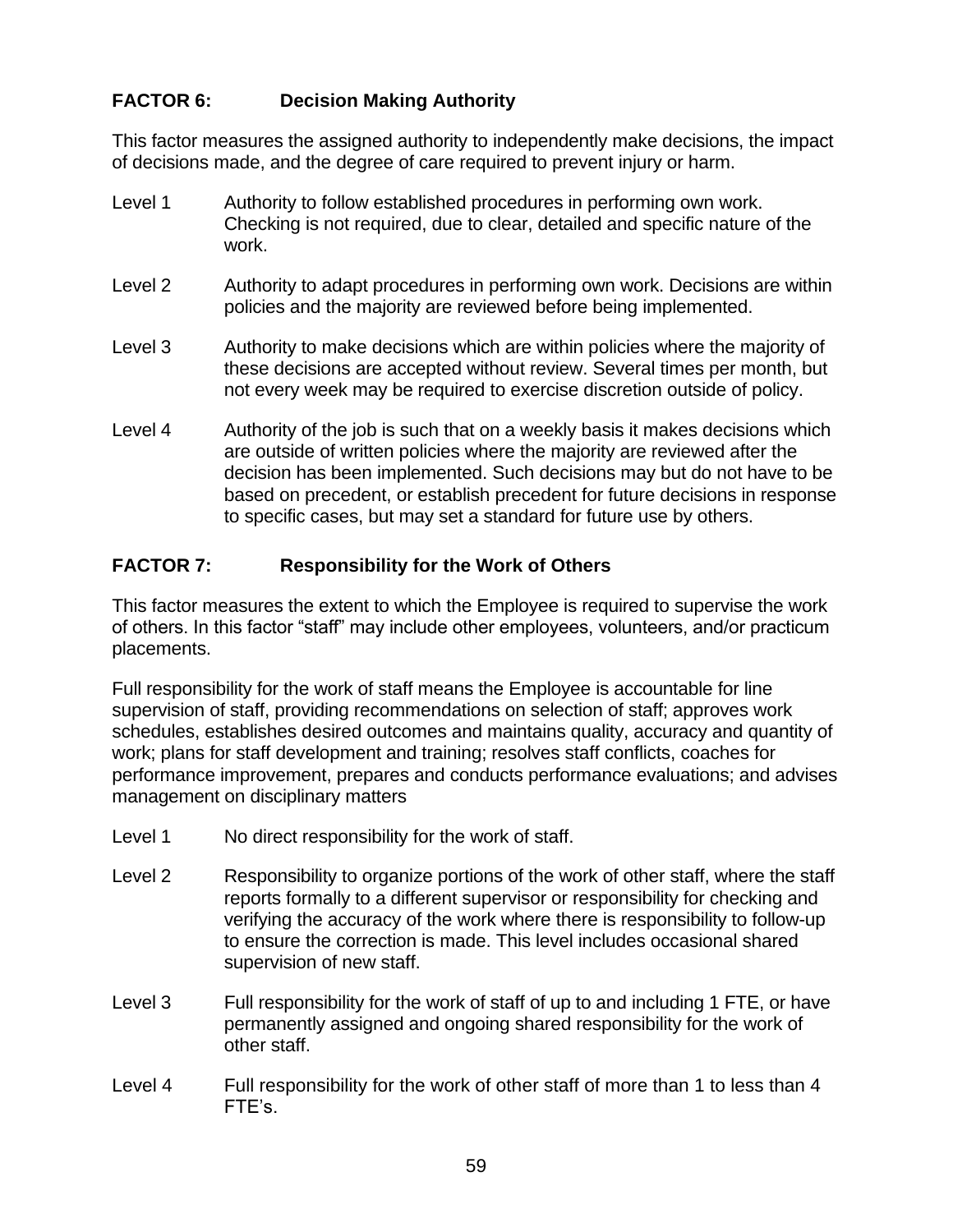### Level 5 Full responsibility for the work of other staff of 4 or more FTE's.

#### **FACTOR 8: Working Conditions**

This factor measures the demands and exposure to conditions found in the workplace, such conditions being unavoidable given the nature of the work. Consideration is given to conditions that are distracting, aggravating, or potentially hazardous.

The factor measures the level of injury that may occur due to varying frequencies to events taking place on the job.

- Level 1 Work involves demands and conditions that are disagreeable and discomforting, such as:
	- Deadline pressures caused by interruptions from others where there is no control over interruptions from up to and including 4 hours per week.
	- Strain or compressed nerve injury from repetitive tasks performed 0 up to and including 4 hours per week.
	- Working with a lot of background noise, below 85 decibels, where there is opportunity to remove oneself from the noisy condition.
	- In contact, or in close proximity with clients where it is known that they have treatable short-term communicable diseases (e.g. clod, flu).
	- Driving alone or with other staff.
	- In contact with substances such as cleaning agents, toner, markers, glue, dust, or dampness.
	- Exposure to rude or impolite language or behaviour.
	- Glare from computer screens or overhead lights.
	- Operating/using objects and equipment that could result in minor injuries.
- Level 2 Work involves demands and conditions that are negative, unfavourable, adverse, and may cause harm, such as:
	- Deadline pressures caused by interruptions from other where there is no control over interruptions from over 4 up to and including 10 hours per week.
	- Strain or compressed nerve injury from repetitive tasks performed over 4 up to and including 10 hours per week.
	- Working with a lot of background noise, below 85 decibels, where there is no opportunity to remove oneself from the noisy condition (e.g. working in an open office).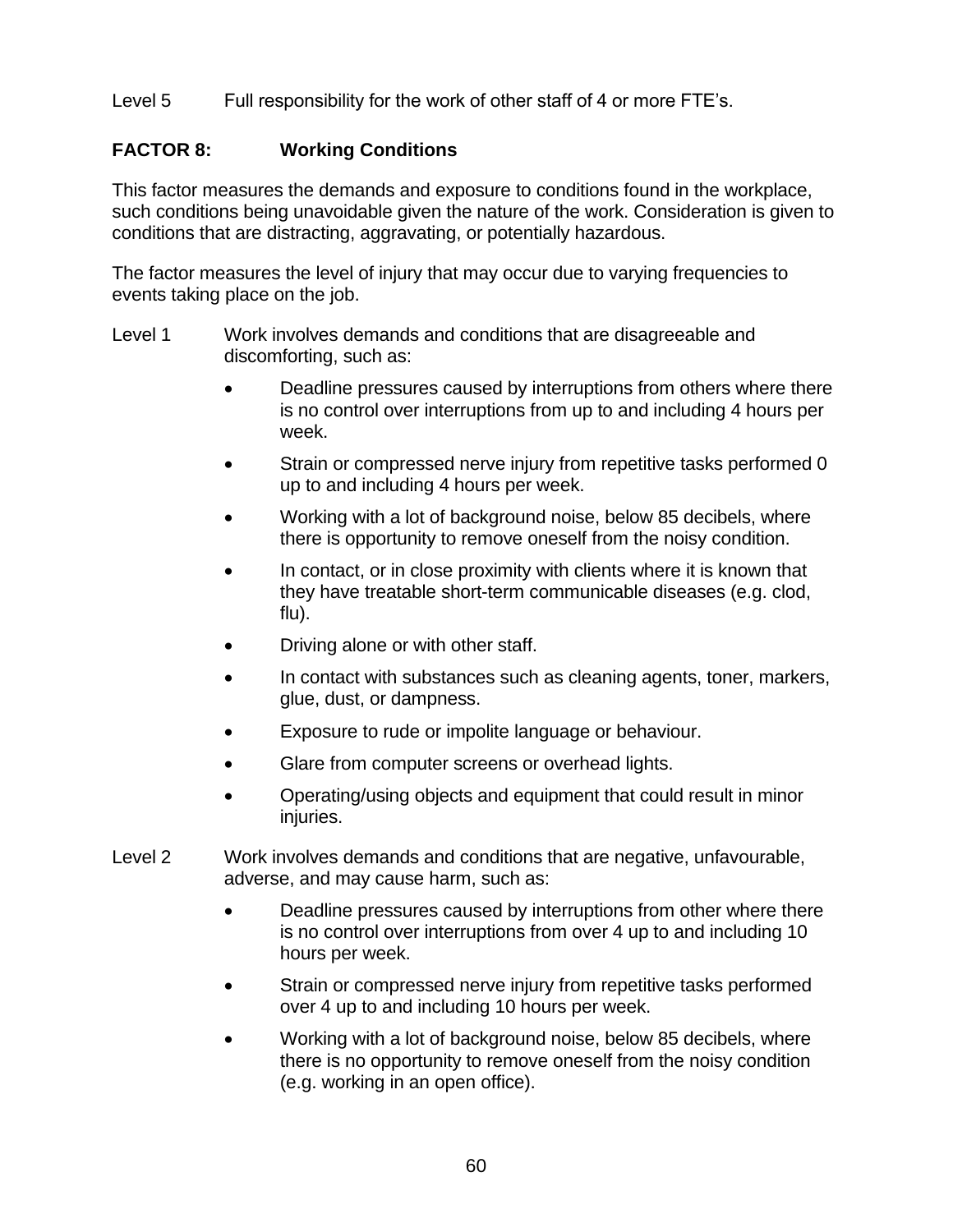- In contact, or in close proximity with clients where they may have treatable longer-term communicable diseases (e.g. tuberculosis, hepatitis A).
- Occasional driving with clientele.
- In person anger or hostility where there is an expectation on you to intervene.
- Operating/using objects and equipment that could result in risk to personal safety (requires medical attention).
- Level 3 Work involves demands and conditions that are hazardous and disabling and may cause permanent damage, such as:
	- Deadline pressures caused by interruptions from others where there is no control over interruptions from over 10 hours or more per week.
	- Strain or compressed nerve injury from repetitive tasks performed over 10 hours per week.
	- Working with a lot of background noise, above 85 decibels.
	- In contact, or in close proximity with clients where they may have longer-term communicable diseases (e.g. HIV, hepatitis B/C, ebola).
	- Daily driving with clientele or supervising an inexperienced driver for the purposes of driver training.
	- In contact with toxic substances such as chemicals and caustic cleaning fluids.
	- Exposure to threats of intimidation or physical harm.
	- Working at heights using scaffolding over 6 feet (2 meters), operating power or pneumatic tools such as saws, drills, or nail guns.
- Note: As a general rule of thumb, 85 decibels of background noise is a level at which one could carry on a normal conversation without raising their voice.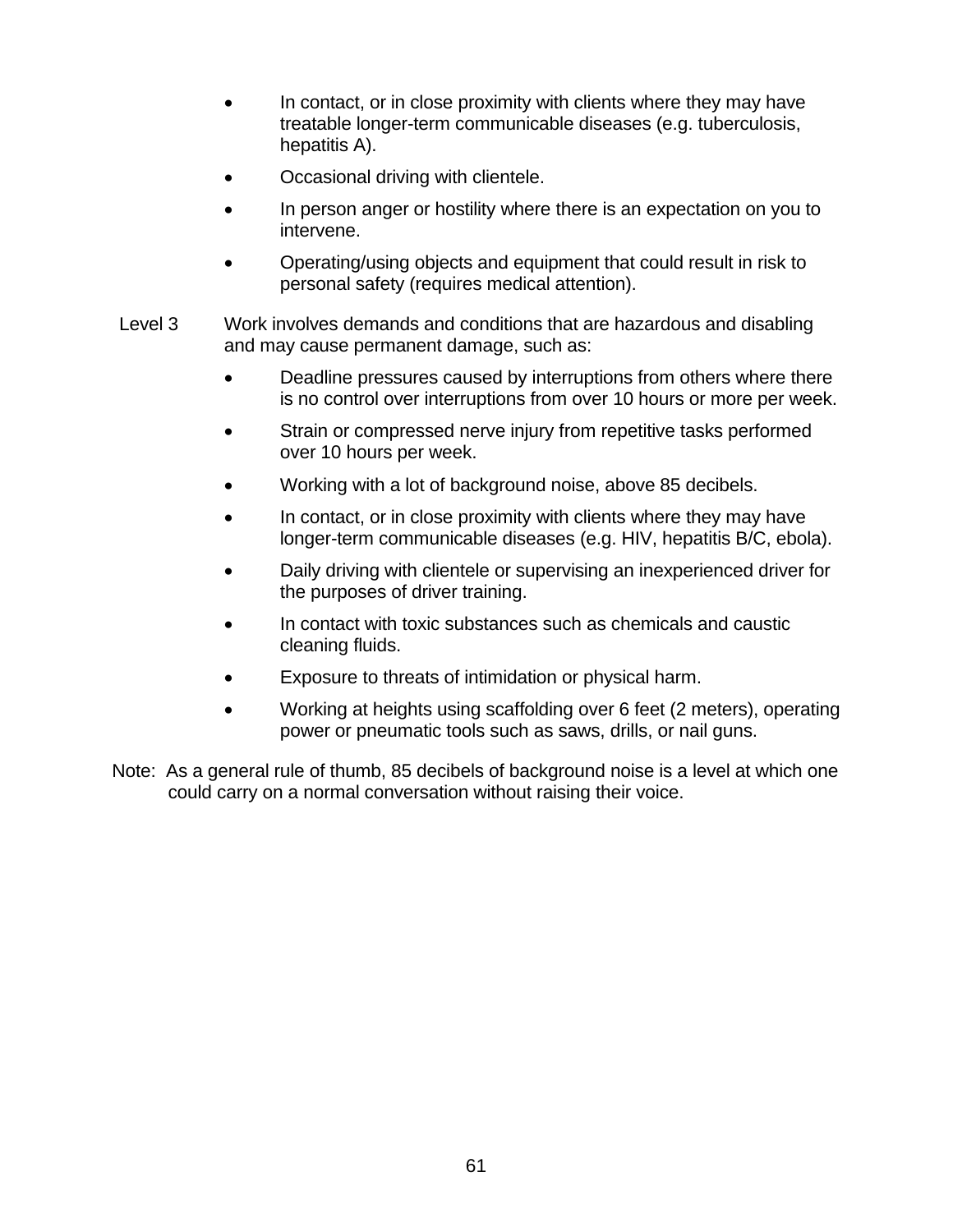| <b>Factor</b>                               | Weight % | Level 1        | Level <sub>2</sub> | Level 3 | Level 4       | Level 5       |
|---------------------------------------------|----------|----------------|--------------------|---------|---------------|---------------|
| 1. Job Knowledge                            | 21 %     | 21             | 84                 | 147     | 210           | <b>XXXXXX</b> |
| 2. Communication                            | 18 %     | 18             | 58                 | 98      | 139           | 180           |
| 3. Problem Solving                          | 18 %     | 18             | 58                 | 98      | 139           | 180           |
| 4. Decision Making                          | 16 %     | 16             | 64                 | 112     | 160           | <b>XXXXXX</b> |
| 5. Responsibility for<br>the Work of Others | 10 %     | 10             | 33                 | 56      | 79            | 100           |
| 6. Physical Effort                          | 7%       | $\overline{7}$ | 39                 | 70      | <b>XXXXXX</b> | <b>XXXXXX</b> |
| 7. Mental Effort                            | 5 %      | 5              | 28                 | 50      | <b>XXXXXX</b> | <b>XXXXXX</b> |
| 8. Working<br>Conditions                    | 5 %      | 5              | 28                 | 50      | <b>XXXXXX</b> | <b>XXXXXX</b> |

# **Point Values for the Levels of each Factor March 10, 2008**

# **JOB QUESTIONNAIRE**

# **PURPOSE**

The purpose of this questionnaire is to collect concise and accurate information about your job responsibilities. This information is to be used by the Job Evaluation Committee to grade the job using the agreed to factor based system. The questionnaire looks at various dimensions of the work. It examines the level of Skill, Effort, and Responsibility required in the job, and the Working Conditions of the job.

This questionnaire does not measure how well you do your job, but rather asks about what work is done in the job.

# **INSTRUCTIONS**

1. Before beginning, please read through the entire questionnaire to avoid duplication of information in the answers provided.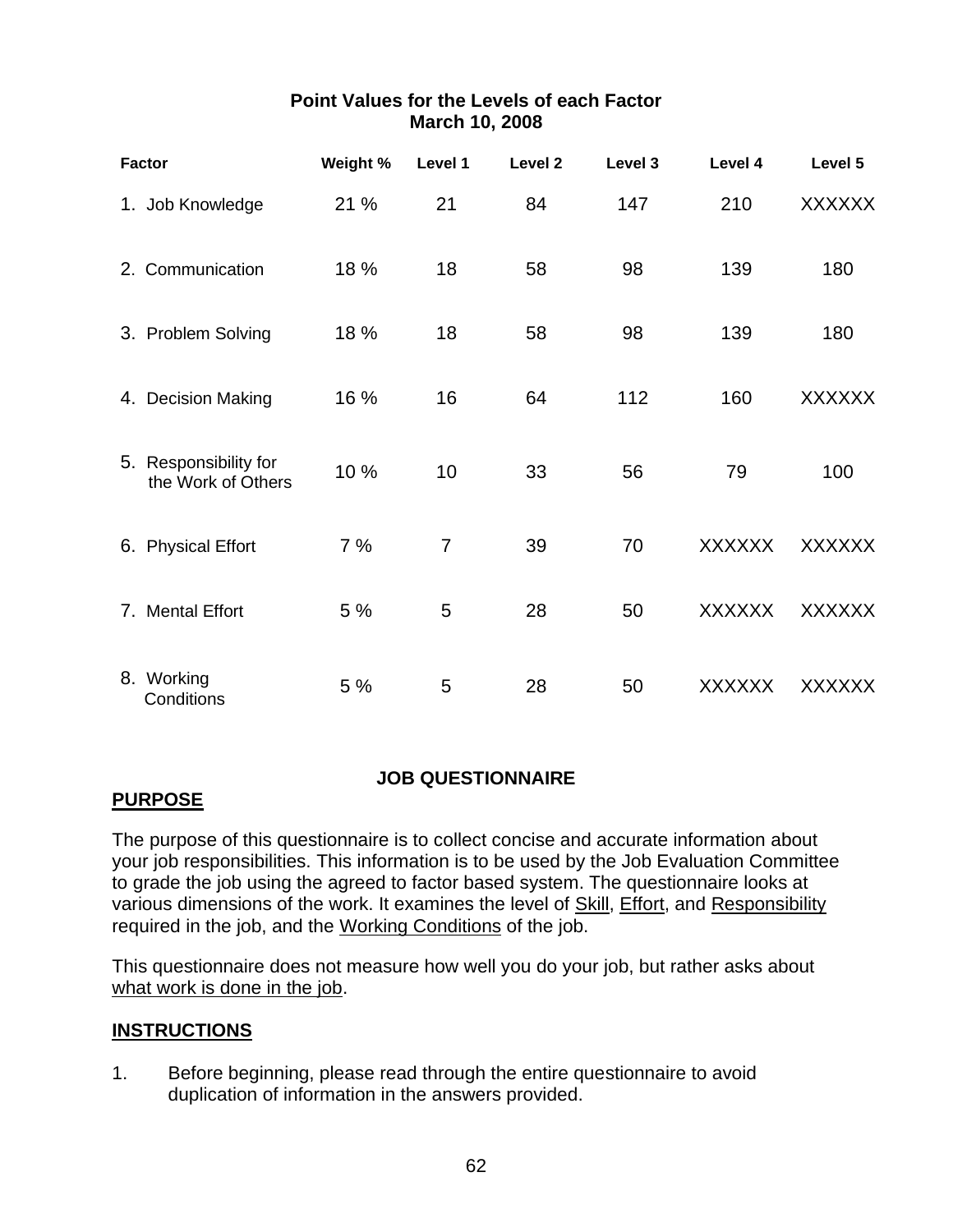- 2. Take time in completing the questionnaire and feel free to use additional sheets of paper if more space is required. When answering each question, please refer to the relevant factors as provided.
- 3. Please print, type or write answers clearly. Point form or sentences may be used when answering questions. It is important to provide enough information for a full understanding of the job.
- 4. Please answer the questions fully and factually. Answer all questions in a way that will allow anyone to understand the job. Please provide answers that reflect the requirements of the job only.
- 5. Use concise sentences when describing job details and try to start sentences with an action verb wherever possible. (A few examples of action verbs include: carries, files writes, directs, types, reads, drives, inspects, answers, calculates, cleans.)
- 6. When answering questions try to provide 1 or 2 examples, where applicable. Examples will assist the Job Evaluation Committee to better understand the nature of the job.
- 7. Consider typical job responsibilities over the course of an entire year. If work is project based, consider the typical activities undertaken to complete the project.
- 8. After completing the questionnaire it should be forwarded to your immediate supervisor.

## **BACKGROUND INFORMATION**

| DATE:_________________________ |                                                                            |
|--------------------------------|----------------------------------------------------------------------------|
|                                |                                                                            |
|                                |                                                                            |
|                                | LOCATION: _______________Hours of work (i.e. 74 hours/pay period)_________ |
|                                | Please provide the following information, as applicable.                   |
|                                | IMMEDIATE SUPERVISOR'S NAME: __________________________________            |
| <b>TITLE</b>                   |                                                                            |

- A. Please describe briefly the primary purpose of this position. This should not be more than two or three sentences.
- B. List in order of importance, the primary functions or activities of your job. Do not describe how the function or activity is done. Each statement should be concise and to the point and should not include how the work is done or specific examples as these will be covered in the remaining questions.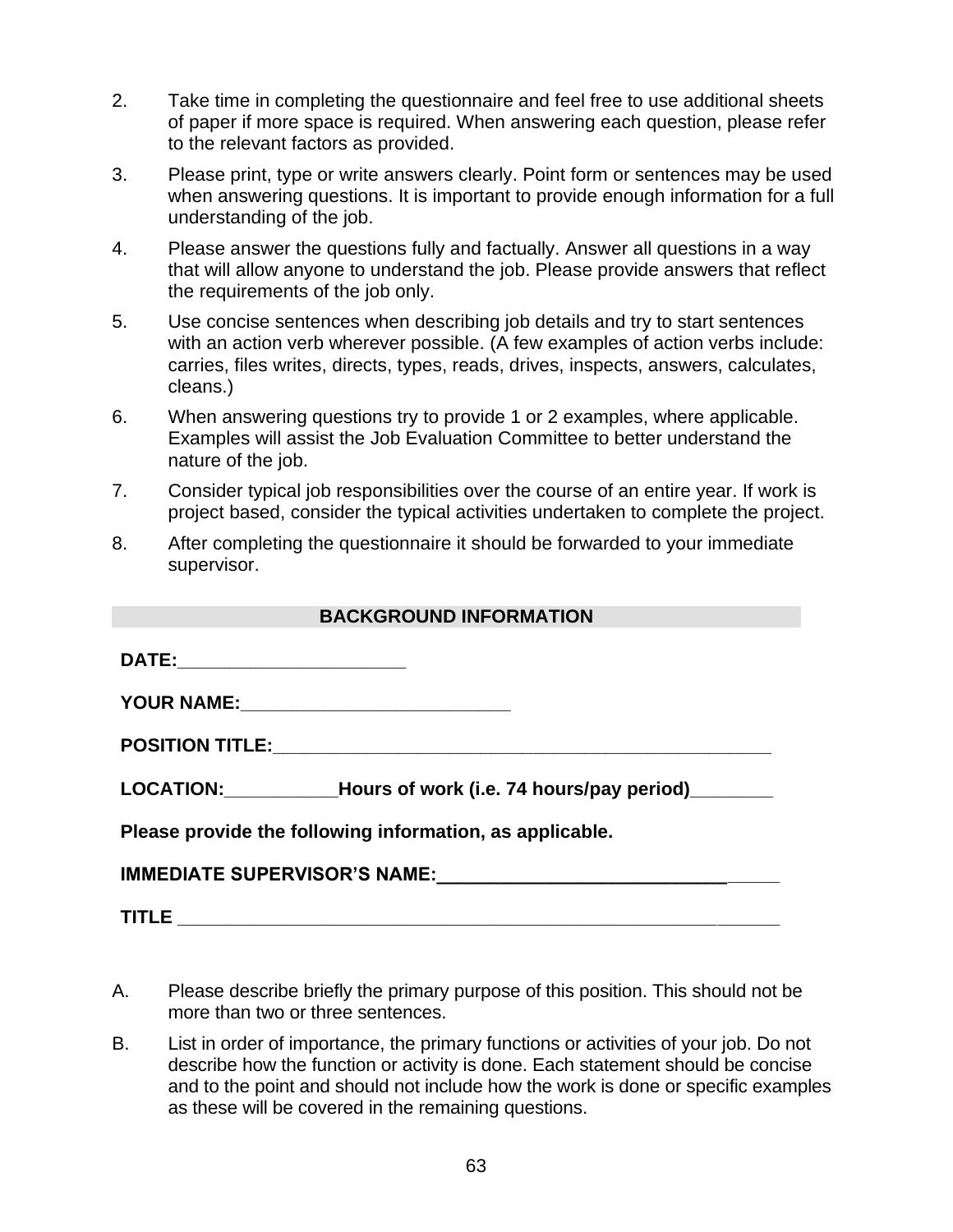# **Factor #1 Skill – Job Knowledge**

This factor measures the actual or full working level knowledge required to independently perform the full duties of the job assignment. A full working level knowledge is a combination of formal or self-education and training and program/function/organizationrelated knowledge gained through experience.

Knowledge is considered to have four primary components. Job knowledge can consist of one or all of the following components:

- Internal or organization related knowledge gained from experience working within Rainbow Youth Centre,
- External knowledge of organizations and issues that have an impact on Rainbow Youth Centre,
- Functional knowledge, and
- Knowledge gained from training or formal education.

This factor does not measure the knowledge of the incumbent. This factor measures the full working level knowledge necessary to do the job duties.

For each of the primary responsibilities, describe the knowledge required, how the knowledge is applied or used and how the knowledge is typically obtained or learned.

| Knowledge of:          | How applied/used                                                                              | <b>How typically</b><br>obtained/learned                                                                                                                                                 |
|------------------------|-----------------------------------------------------------------------------------------------|------------------------------------------------------------------------------------------------------------------------------------------------------------------------------------------|
| e.g. software programs | Create correspondence,<br>meeting minutes,<br>documents, data entry<br>and manipulation, etc. | <b>Completion of Office Education</b><br>program at SIAST.<br>Completion of courses specific<br>to software programs (Word,<br>EXCEL, etc.).<br>Previous work and/or life<br>experience. |
| e.g. filing systems    | Retain, store and retrieve<br>documentation                                                   | <b>Completion of Office Education</b><br>program at SIAST.<br>On the job experience.                                                                                                     |

### **Factor #2 Interactive Communication Skills**

This factor measures the skills required to interact and communicate with others in order to achieve objectives. Consideration is given to the interaction with others orally and in written form to relay, present, or obtain information or ideas.

1. Please indicate the statement which best describes this position.

Exercise courtesy, tact and diplomacy relating to the exchange of information. Responds to requests or immediate needs of others where the purpose is clear and an immediate response is possible. This includes reaching agreement with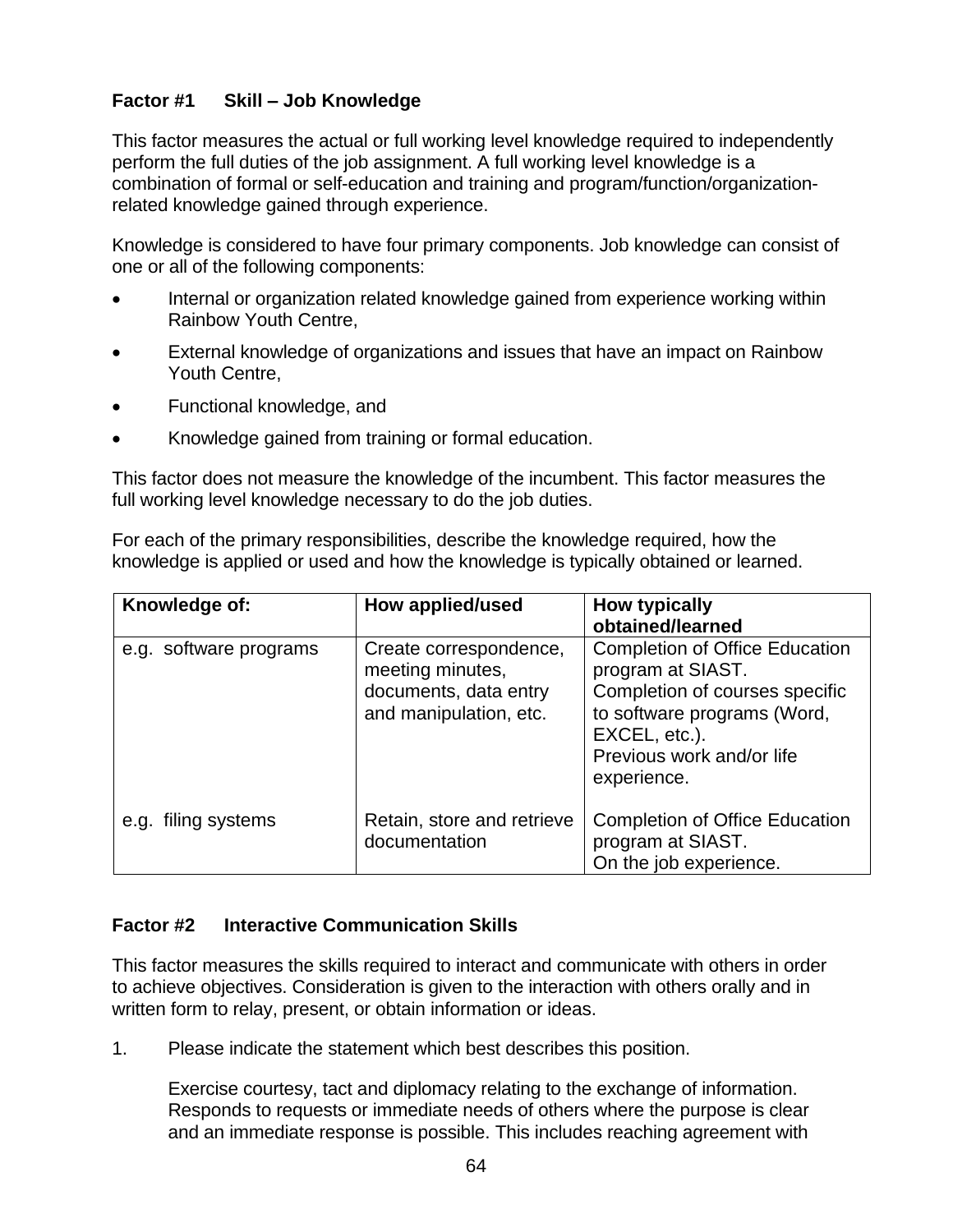others, including co-workers.

Interacts with or calms others, where the situation is at first unclear to one or more of the parties and requires establishing rapport, developing an appreciation of the situation, providing assurances, support, and/or empathy, where there is no requirement to resolve the conflict, to achieve mutual understanding and acceptance. If the disagreement persists, seek assistance and refers problems for resolution.

Achieves understanding through persuasion or negotiation where programs, actions or decisions are called into question or where it is necessary to convince others to adhere to generally accepted standards. Calms the persons involved, sorts statements which may be conflicting, and provides explanations of standards and policies in order to expedite action and achieve mutual understanding and acceptance.

Intervenes to modify behaviour in immediate circumstances and refers clients to others if necessary. This includes assessment and case planning involving short and long-term behavioural and attitudinal goals and use of counselling modalities which help to define, clarify or increase understanding of problems and capacities for dealing with them; and/or provides direction and assistance concerning daily living skills.

Lead responsibility to convince others to accept and adhere to standards or agreed courses of action includes; promotion, encouraging partnerships/collaboration, reconcile differing points of view, facilitate consensus, and develop and maintain relationships

Lead responsibility to secure co-operation and influence agreement on direction, policies, standards and services, reconcile divergent points of view, facilitate consensus, and develop and maintain relationships.

- 2. Provide 3 to 4 examples that best illustrate the level of Interactive Communication Skills selected in question 1 above. These should be examples of specific situations that are regular or recurring within this position.
	- What is the situation/circumstances?
	- Who is involved? (i.e. client, peer, supervisor community, etc.)
	- Actions taken/skills involved**?**

### **Factor #3 Mental Effort**

Mental effort is the sensory concentration and demand required to achieve the work.

This factor presumes that all OH&S requirements have been met and are being practiced.

A. Mental Effort

Using representative examples from the list of primary functions/activities provided earlier (page 3, question B), explain how the function/activity is accomplished in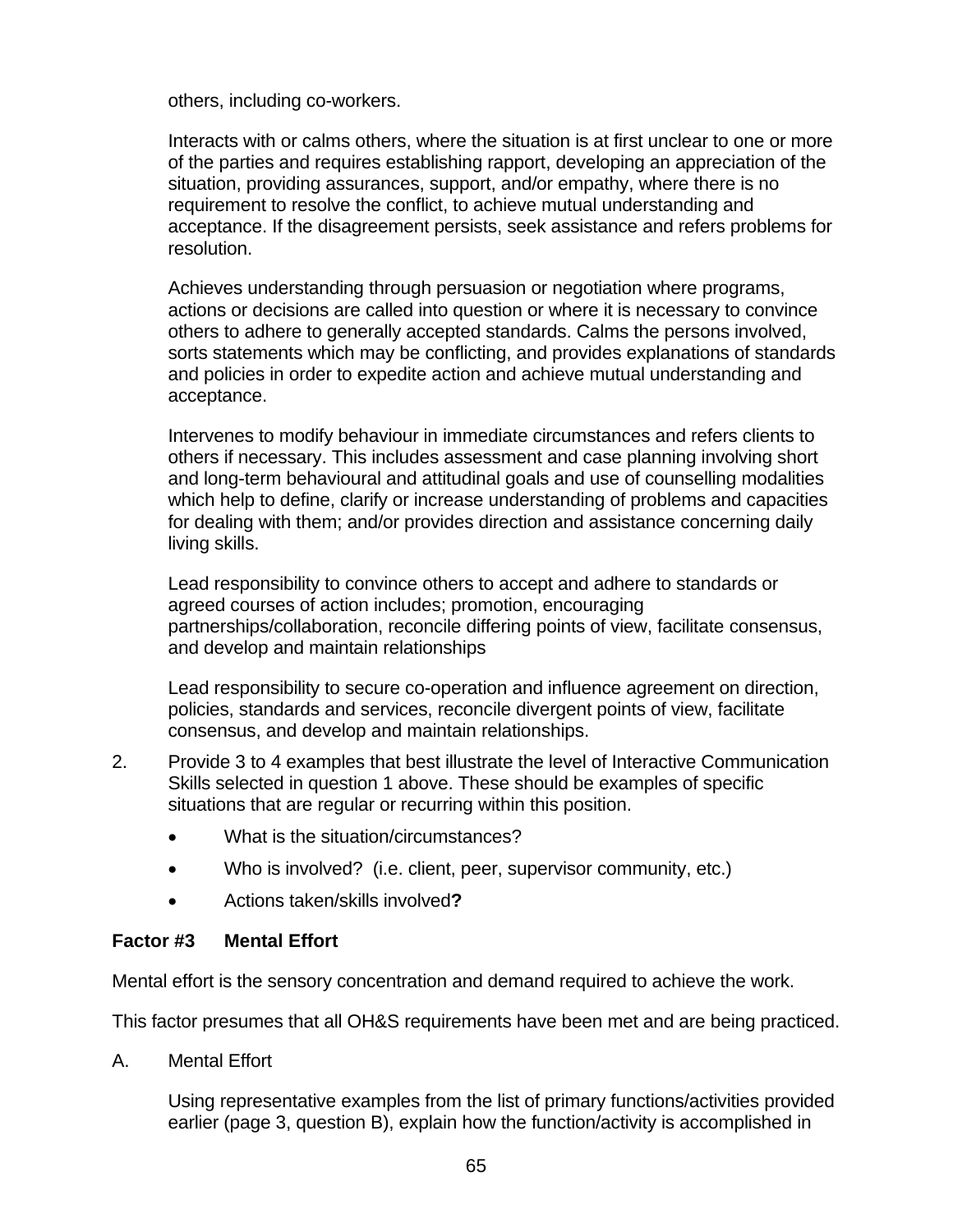terms of what has to be considered or thought about in concluding the work in this position.

Primary function/activity

Rate the amount of sensory concentration and demand that are required for each primary function (light, medium, or heavy). See definitions below.

- Light Work involves sensory concentration to perform work where it is possible to shift attention away, but continue to perform the task; and/or Work involves mental demand from working with others, e.g. Requests for information.
- Medium Work involves sensory concentration where exactness is important. Interruptions unrelated to the task at hand results in disrupting the completion of the task.(Interviews, word processing, delivering presentations); and/or Work involves mental demand from working with people who are rude, impolite, or require support or empathy; or leading groups where there is a requirement to listen, clarify, restate, summarize and consolidate responses.
- Heavy Sustained, sensory concentration is required where exactness is critical.

Interruptions, even for a moment, may cause injury to others, or damage to property; and/or Work involves mental demand from working with hostile individuals, or individuals who have learning, speech, or other sensory barriers.

# **Factor #4 Physical Effort**

Physical effort is the exertion and physical demand which is regular, recurring and inherent to the job.

Physical effort is the exertion and physical demand which is regular, recurring and inherent to the job.

This factor presumes that all OH&S requirements have been met and are being practiced.

Indicate the typical, regular and recurring physical efforts and exertion that are required in the work. Add additional examples of physical demands that are required in the work and that are regular and recurring efforts.

A. Mental Effort

Indicate the typical, regular and recurring physical efforts and exertion that are required in this position. Add additional examples of physical demands that are required in this position and that are regular and recurring efforts.

- \_\_\_\_\_ Keyboarding
- Writing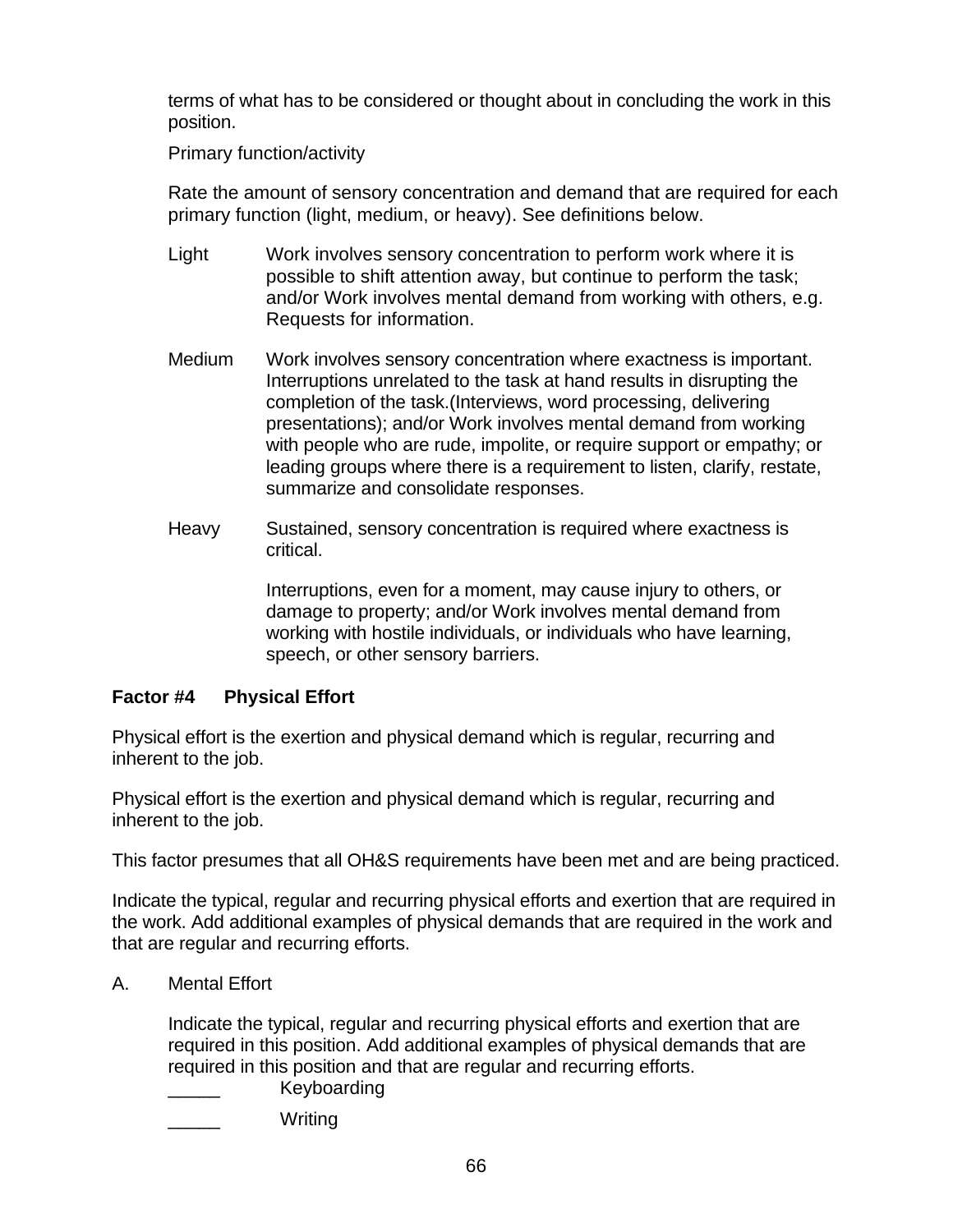| Sitting                                                                       |
|-------------------------------------------------------------------------------|
| <b>Driving</b>                                                                |
| Lifting/carrying up to 5 kg.                                                  |
| Standing/walking/climbing stairs                                              |
| Bending/reaching/stretching                                                   |
| Lifting loads from 6 to 15 kg.                                                |
| Sport/recreational activities                                                 |
| Climbing stairs multiple times over a short period or while moving<br>objects |
| Lifting loads more than 16 kg.                                                |
| Climbing ladders/scaffolding                                                  |
| Manipulating/operating heavy tools/machines/equipment                         |
| Other:                                                                        |
|                                                                               |

# **Factor #5 Problem Solving**

This factor measures the level of a position's mental effort to resolve problems and issues typically assigned to the position.

Please list three (3) examples of standard problems encountered in performing this position.

Note: These examples should support the highest level of problem solving encountered. This should not be an inclusive list of problems, rather just representative samples of typical problems. The examples should indicate the nature and complexity of this position.

List specific examples of typical problems.

Describe the actions taken to resolve each problem listed.

### **Factor #6 Decision Making Authority**

This factor measures the assigned authority to independently make decisions, the impact of decisions made, and the degree of care required to prevent injury or harm.

Please list three (3) or four (4) examples of standard decisions made while performing this position, and the effect they have on output, organization resources (human, financial and capital), employee morale, etc. Note: This should not be an inclusive list, just representative samples of decisions and their impact. The examples should indicate the nature and complexity of the decision.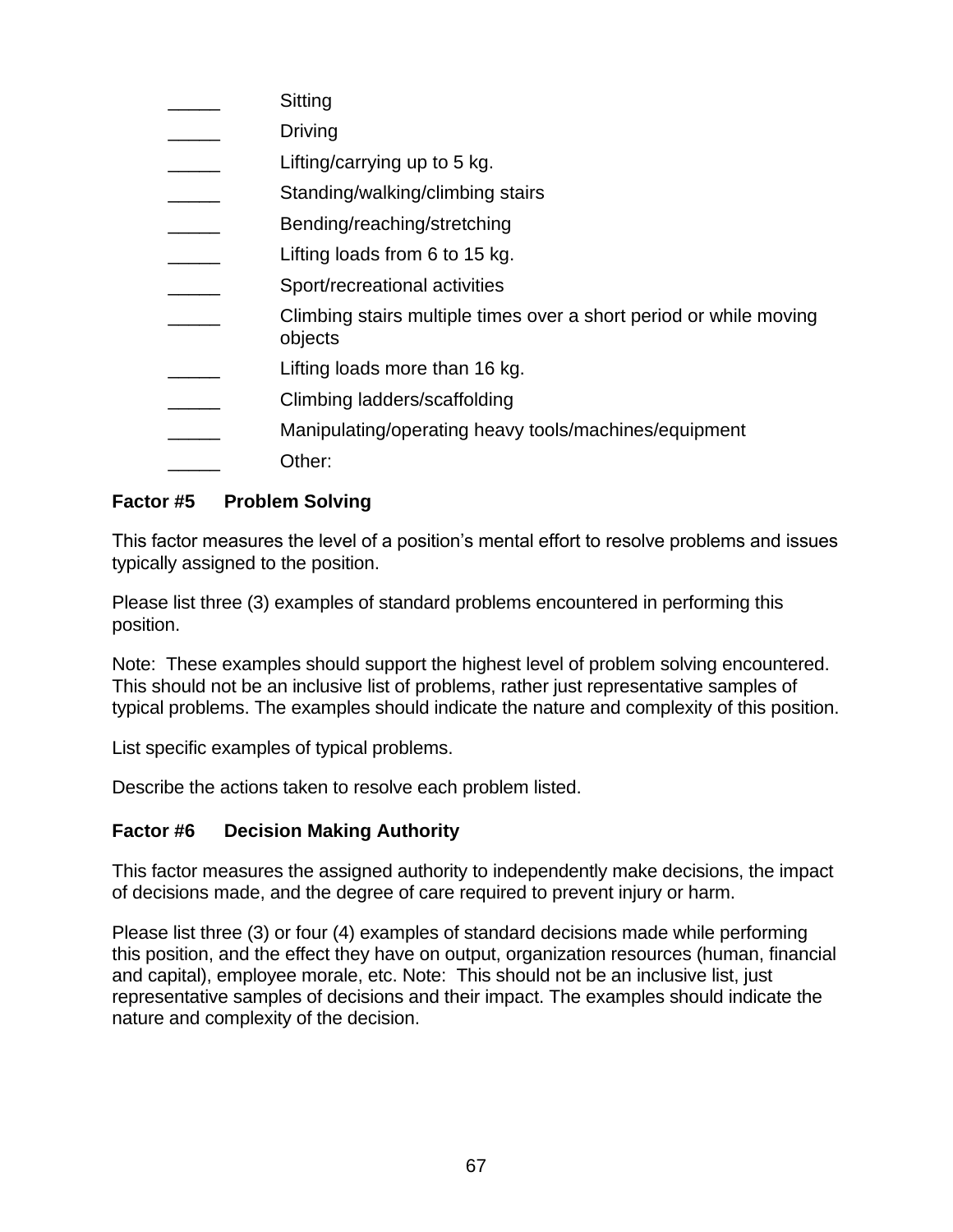# **Factor #7 Responsibility for the Work of Others**

This factor measures the extent to which this position is required to supervise the work of others. In this factor "staff" may include other employees, volunteers, and/or practicum placements.

Full responsibility for the work of staff means this position is accountable for line supervision of staff, providing recommendations on selection of staff; approves work schedules, establishes desired outcomes and maintains quality, accuracy and quantity of work; plans for staff development and training; resolves staff conflicts, coaches for performance improvement, prepares and conducts performance evaluations; and advises management on disciplinary matters.

Please indicate the statement which best describes your job.

- No direct responsibility for the work of staff
- Responsibility to organize the work of other staff, where the staff reports normally to a different supervisor or responsibility for checking and verifying the accuracy of the work where there is responsibility to follow up to ensure the correction is made, this level includes occasional shared supervision of new staff
- Full responsibility for the work of staff up to and including 1 FTE, or have permanently assigned and ongoing shared responsibility for the work of other staff
- Full responsibility for the work of other staff of more than 1 to less than 4 FTE's
	- Full responsibility for the work of other staff of 4 or more FTE's

# **Factor #8 Working Conditions**

This factor measures the demands and exposure to conditions found in the work place, such conditions being unavoidable given the nature of the work. Consideration is given to conditions that are distracting, aggravating, or potentially hazardous.

This factor measures the risk of injury that may occur due to varying frequencies of event taking place on the job.

Indicate the typical, regular and recurring conditions of the work place environment that could result in discomfort or harm. Add any regular and recurring conditions of the work environment, if not found in the list below.

- Deadline pressures caused by interruptions from others where there is no control over interruptions from up to and including 4 hours per week
- Deadline pressures caused by interruptions from others where there is no control over interruptions from over 4 up to and including 10 hours per week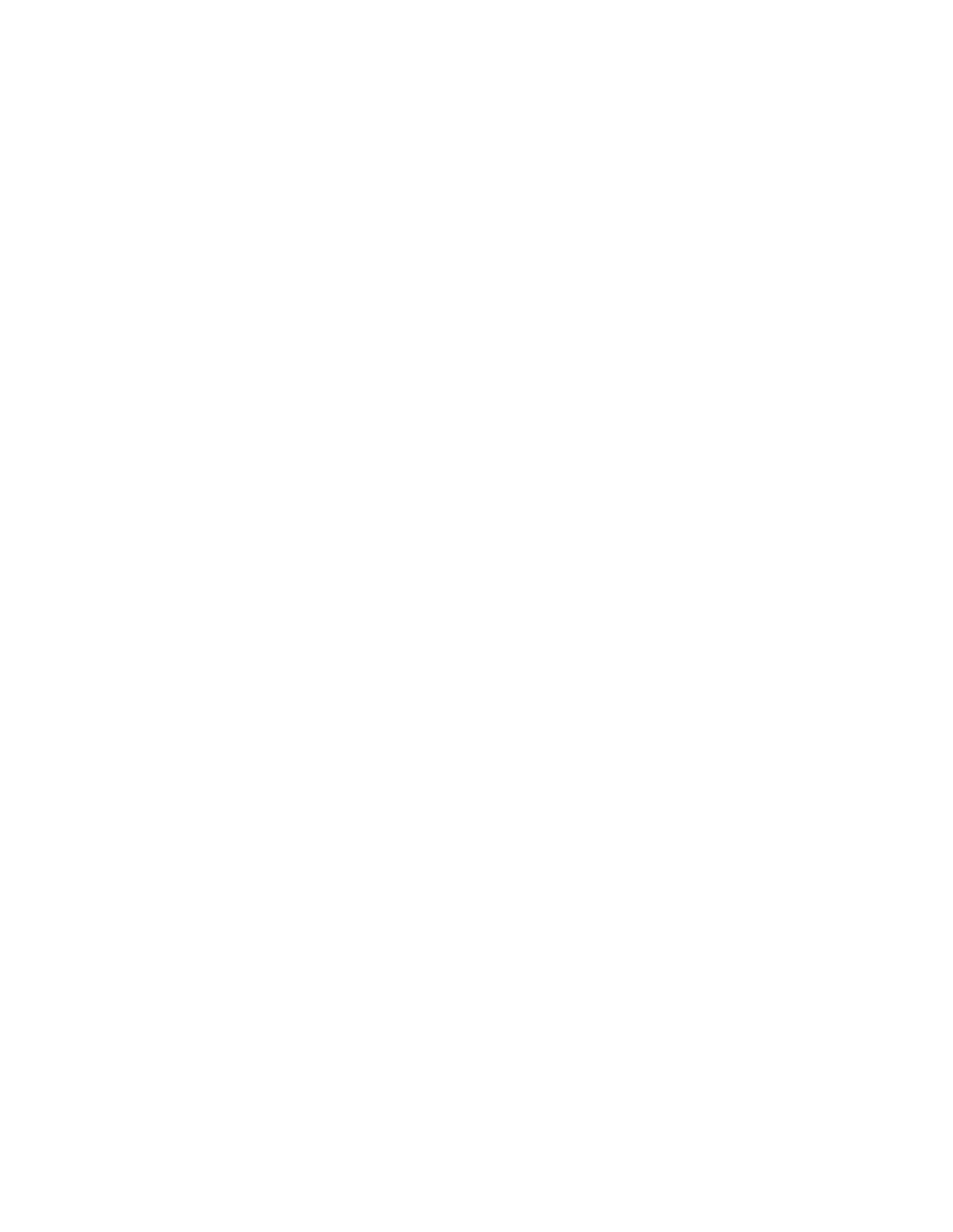71

#### **LETTER OF UNDERSTANDING #1 EMPLOYMENT SERVICES**

The Saskatchewan Government and General Employees' Union and Rainbow Youth Centre, Inc. agree that the Employer may hire workers from Ministry of **Immigration and Career Training**, Student Employment Experience, Human Resources and Skill Development Canada Summer Jobs Program or may act in the capacity of a Host organization for special worker training programs.

In such cases, these special positions shall not displace nor replace existing positions or staff, nor shall the training program duties be the work of the Bargaining Unit.

However, in each instance the Employer shall notify the Union as far as possible in advance of each placement to enable the Union and the Employee to negotiate rates of pay, hours of work, and benefits.

Workers hired under this Letter of Understanding shall not be required to submit union dues to the Union.

### **Signed on behalf of: Saskatchewan Government and General Employees' Union**

Sandra Pfeifer Chair of the Bargaining Unit

Original signed by:

Brad Munchinsky **Fayth Runns** 

Original signed by:

Kathy Cook Labour Relations Officer

Original signed by: Original signed by:

**Signed on behalf of:**

**Rainbow Youth Centre Inc.**

Shelly Christian Executive Director

Original signed by:

Shauna Ironstar Original signed by: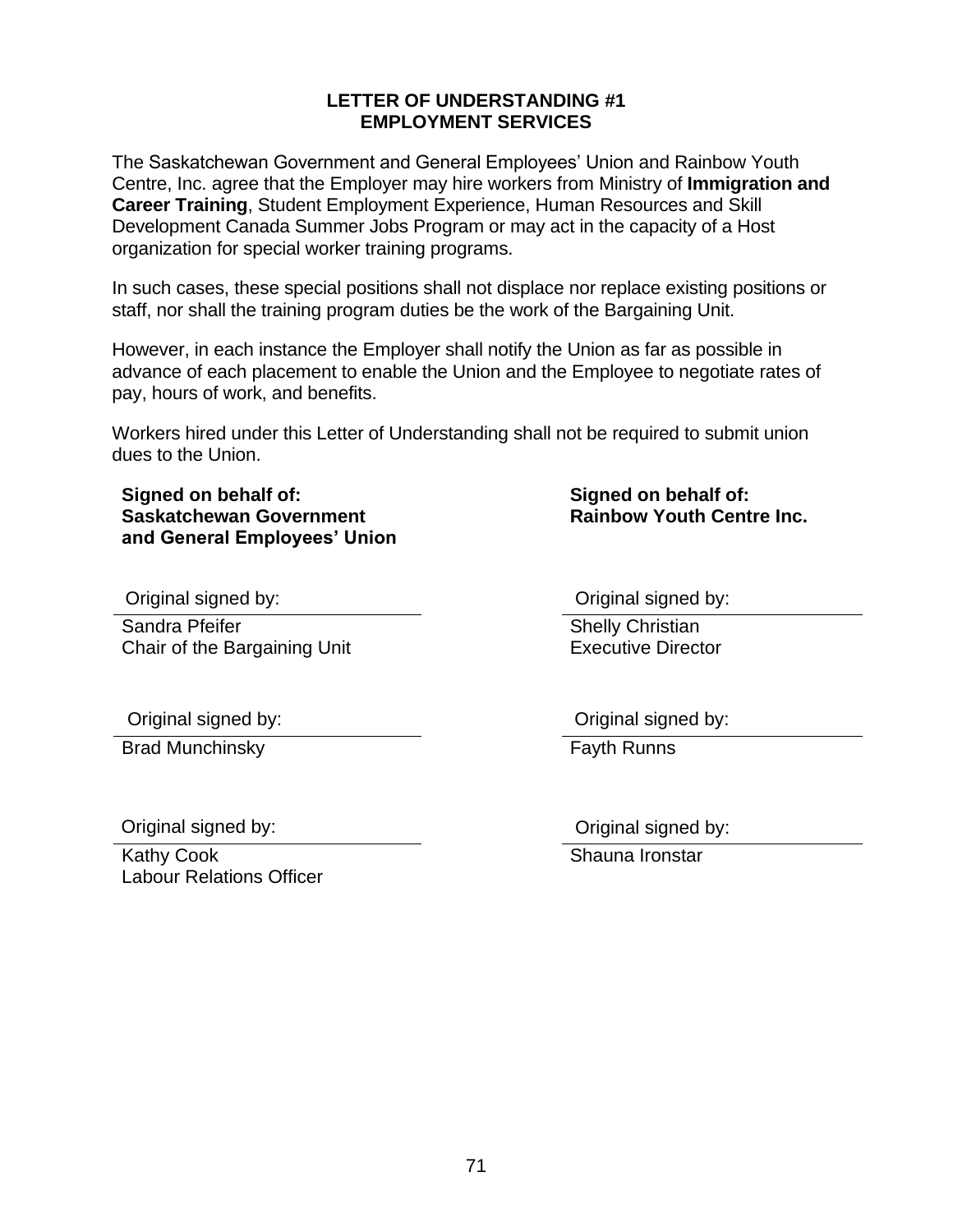#### **LETTER OF UNDERSTANDING #2 JOB SHARING**

Job sharing is an arrangement in which a position may be shared by two workers. Only employees who have passed initial probation shall be eligible to request job share.

When an employee applies to job share and the Employer agrees, the job share proposal shall be subject to the following process:

- a) When a job sharing proposal has been made, implementation shall not proceed unless there is a favourable consensus of the staff involved.
- b) After a period of one (1) month and three (3) months and at the conclusion of a job sharing arrangements, the staff and management shall have an opportunity to assess the pros and cons of the arrangement.
- c) The position shall be held by the incumbent who wishes to share **their** position.
- d) The shared portion of the position shall be posted for competition.
- e) Hours available within the shared position, due to vacation, sick leave or any other leaves, shall first be offered to the job share employees prior to being offered to casuals. Employees participating in job sharing shall be eligible for additional casual work according to casual call in Article 9.9.
- f) A letter of agreement shall be drafted between the parties determining the following:
	- i) Hours of work and overtime;
	- ii) Accrual of seniority;
	- iii) Benefits in accordance with eligibility requirements;
	- iv) Time frame of job sharing shall be a minimum of three (3) months to a maximum of one (1) year, extensions may be negotiated;
	- v) Attendance and compensation for staff meetings;
	- vi) All job sharing projects shall be negotiated and shall be formalized contractually at the local level. Such contract shall be mutually agreed between the parties, the Employer and the Union.
- g) Job sharing should be in the interest of employees, not the Employer.
- h) Participants in a job sharing arrangement will not be eligible to jointly apply for any other position.
- i) The job sharer or the incumbent may revert to **their** former position within the first year, upon thirty (30) days' notice to terminate the **l**etter of agreement. Notice shall be concurrently provided to all affected parties.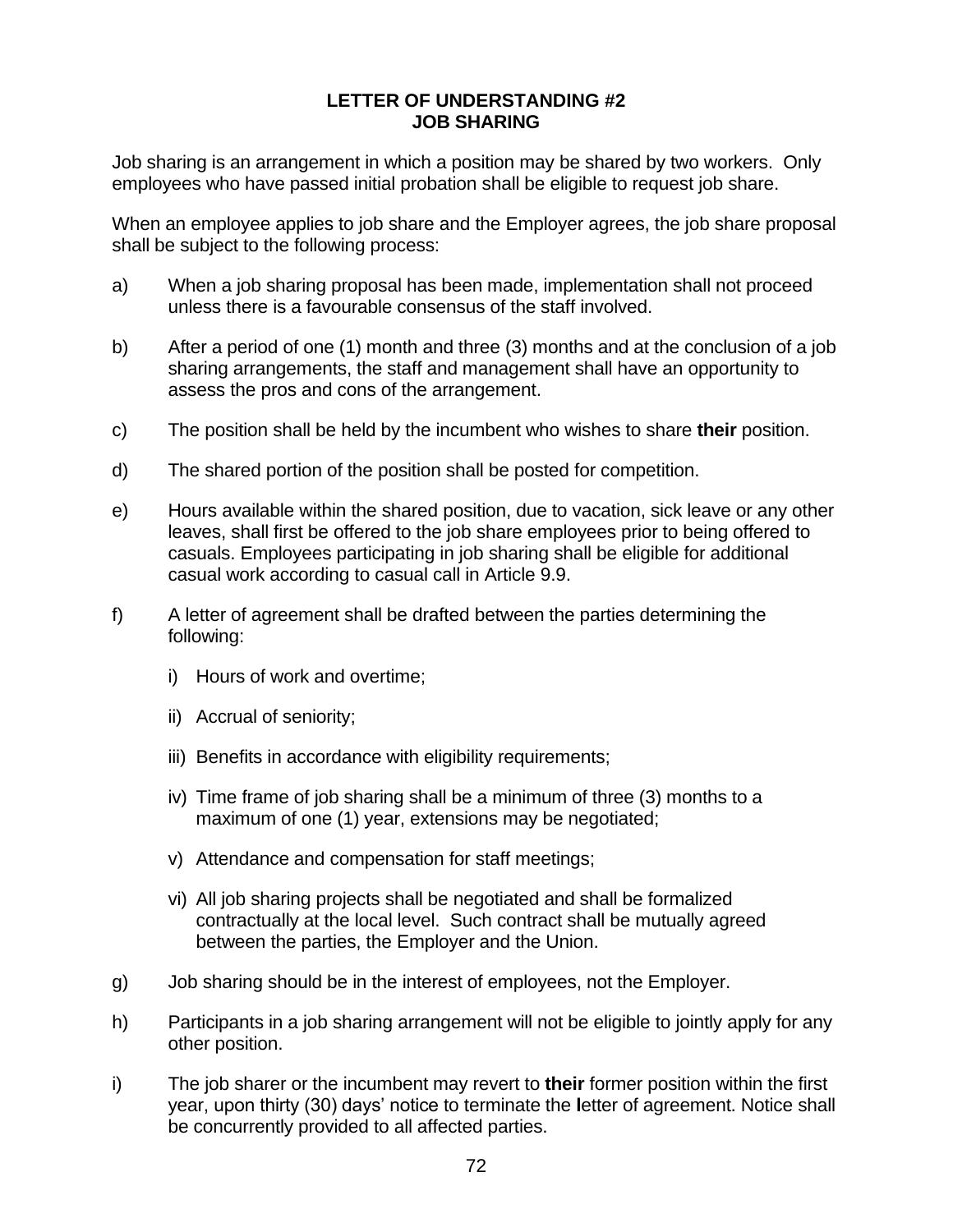# **Signed on behalf of: Saskatchewan Government and General Employees' Union**

Original signed by:

Sandra Pfeifer Chair of the Bargaining Unit

Original signed by:

Brad Munchinsky **Fayth Runns** 

Original signed by:

Kathy Cook Labour Relations Officer **Signed on behalf of: Rainbow Youth Centre Inc.**

Original signed by:

Shelly Christian Executive Director

Original signed by:

Original signed by:

Shauna Ironstar